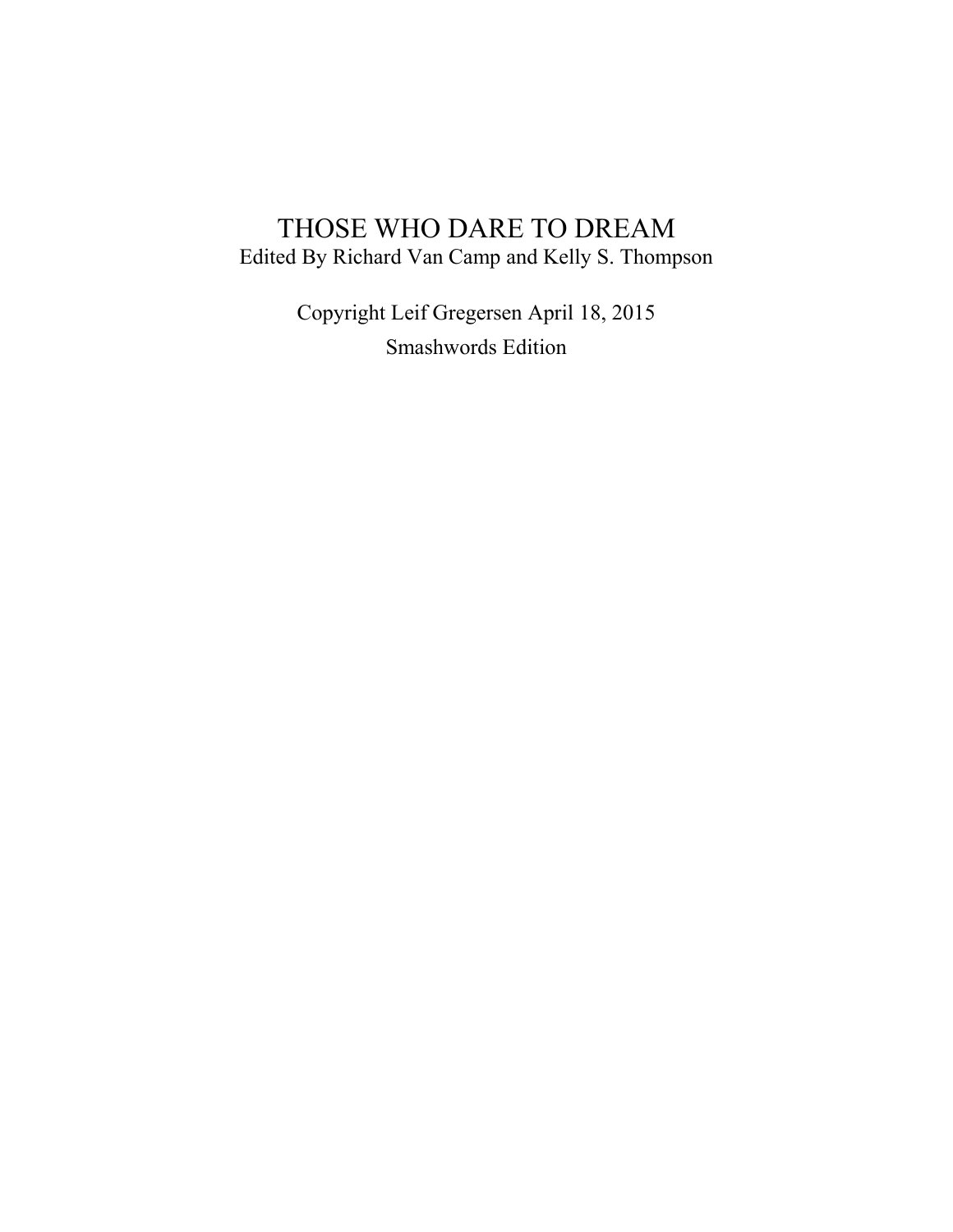# Other books by Leif Gregersen:

### Memoirs:

Through The Withering Storm Inching Back To Sane

## Fiction:

Green Mountain Road and Selected Stories The Base Jumpers Mustang Summer

# Poetry:

Poems From Inside Me First White of Winter Poems Stargazer: My Life In Constellations

Visit: [www.edmontonwriter.com](http://www.edmontonwriter.com/) Contact: [lgregersen@ymail.com](mailto:lgregersen@ymail.com)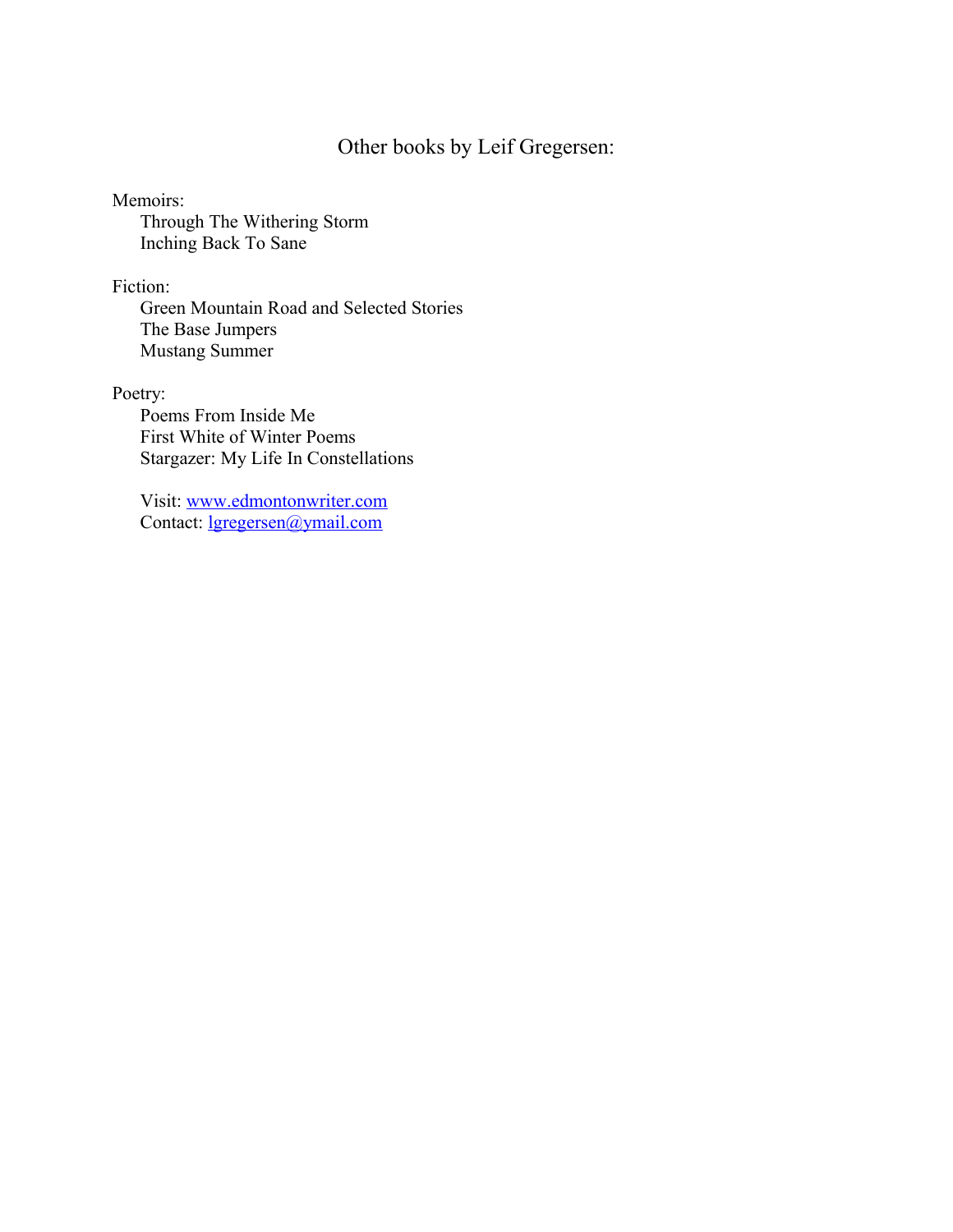# Table of Contents

[Prologue](#page-3-0) [Chapter One](#page-5-0) **[Chapter Two](#page-14-0)** [Chapter Three](#page-20-0) **[Chapter Four](#page-27-0) [Chapter Five](#page-31-0)** [Chapter Six](#page-33-0) [Chapter Seven](#page-38-0) [Chapter Eight](#page-40-0) **[Chapter Nine](#page-44-0)** [Chapter Ten](#page-46-0) [Chapter Eleven](#page-50-0)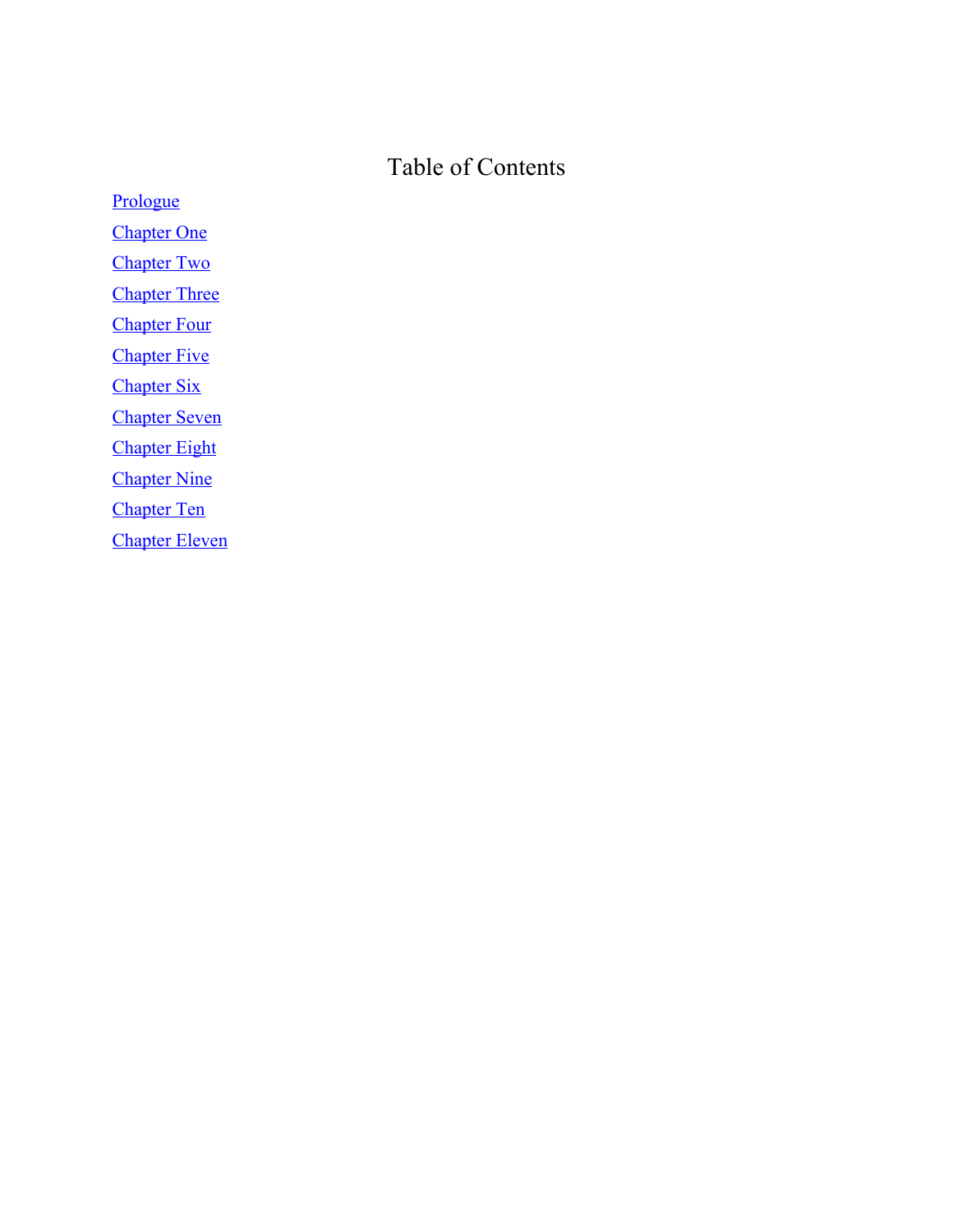### <span id="page-3-0"></span>Prologue

It was a beautiful sunny, summer day in 1995. Behind the reviewing stand, the Canadian Maple Leaf flag was flying in all its glory. Along with it were the brilliant colors of the Union Jack and a flag from the Canadian Army, which designated that this was an event to honour a Canadian soldier. It was an outdoor ceremony for the World War Two and Korean War veterans who had made the biggest stamp on post-war society, and among them was Matthew Morgan, who was to be given the Order of Canada. Many had heard of his tireless efforts to manufacture aluminum, which was used around the world and employed masses of people, but few knew how he got to that point in life.

"And now, I want to present to you Matthew, my dear friend," Prime Minister Jean Chrétien said to the gathered crowd of soldiers and civilians, "Who has done so much with so little that it is no surprise he is here today to receive our country's second highest decoration. He earned it in his military service and he earned it again in his years of work spent learning metallurgical engineering from the ground up, without the benefit of a university education. Mr. Morgan embodies all the things that make this country great, from his charity work with orphans of war to his contributions to the Canadian Red Cross, which have been substantial, though no one but he himself knows the total he has given. I asked him to say a few words and here he is!"

An ageing but still youthful looking, seventy-year old man stood up on the stage with his wife, gave her a kiss and waved at the crowd. Cries of "speech, speech!" were heard, but Matthew simply received his commendation and returned to his seat. After the presentation, a number of reporters came to him for comment but he turned down all of them, until he came across a young teen who had stuck a sign saying, "press" in his hat. The boy had a simple camera around his neck that didn't have a flash. He was obviously nervous but he boldly came up to Matthew.

"What can I do for you young man?" Matthew Morgan asked him.

"Sir, my name is Scott Henderson. I would like to write your story. I would like to be your biographer."

"Where are you from?"

"I live in Drumheller, Alberta with my mom." The frail and hungry looking teen said. "Four years ago, my dad passed away in a mining accident. I was told your favourite charity helped us through some tough times and I thought you might let me interview you."

"Do you have a tape recorder at your hotel to do this with?" Matthew asked.

"Actually, sir, I don't have a hotel room. I was staying at the shelter. It took just about all my money for the bus ticket out here from Alberta."

"I see, I see." Matthew put his hand to his chin for a moment and then said, "Son, I would like to help you. I have a tape recorder sitting at my house that I can let you have, and if you can write a good story, I will give you all the time and all the help you need."

"Really?" Scott's eyes lit up. "That's so kind of you, sir, but why?"

"Don't worry too much about that Mr.Henderson. Just come home with me and you can stay with my wife and I. Come now, there is a lot to talk about and we need to get it all done before you have to go back to Alberta for school."

"Thank you, sir, thank you so very much!"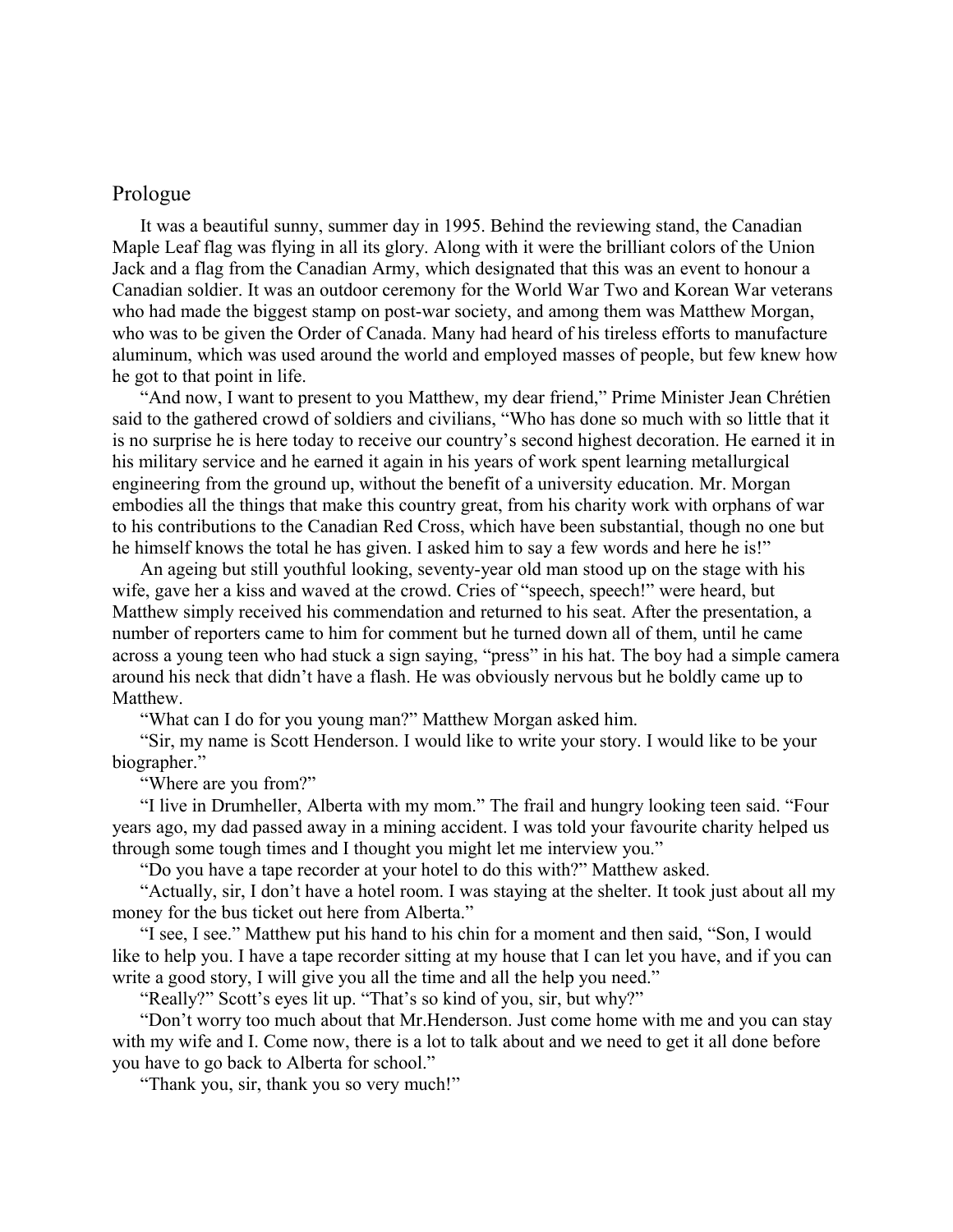That night, after Scott had the finest meal of his life, Matthew showed him how to operate the tape recorder and the pair sat by a warm fire and time seemed to slip away from them. Matthew began to talk, to let his whole life out. He felt that this was something he had to do, something he owed not just to this boy, but to all the people who suffered and died around him. As his words came loose from his tongue, young Scott was transported back in time to the "dirty 30s" in a small coalmine town, not unlike the one he had grown up in.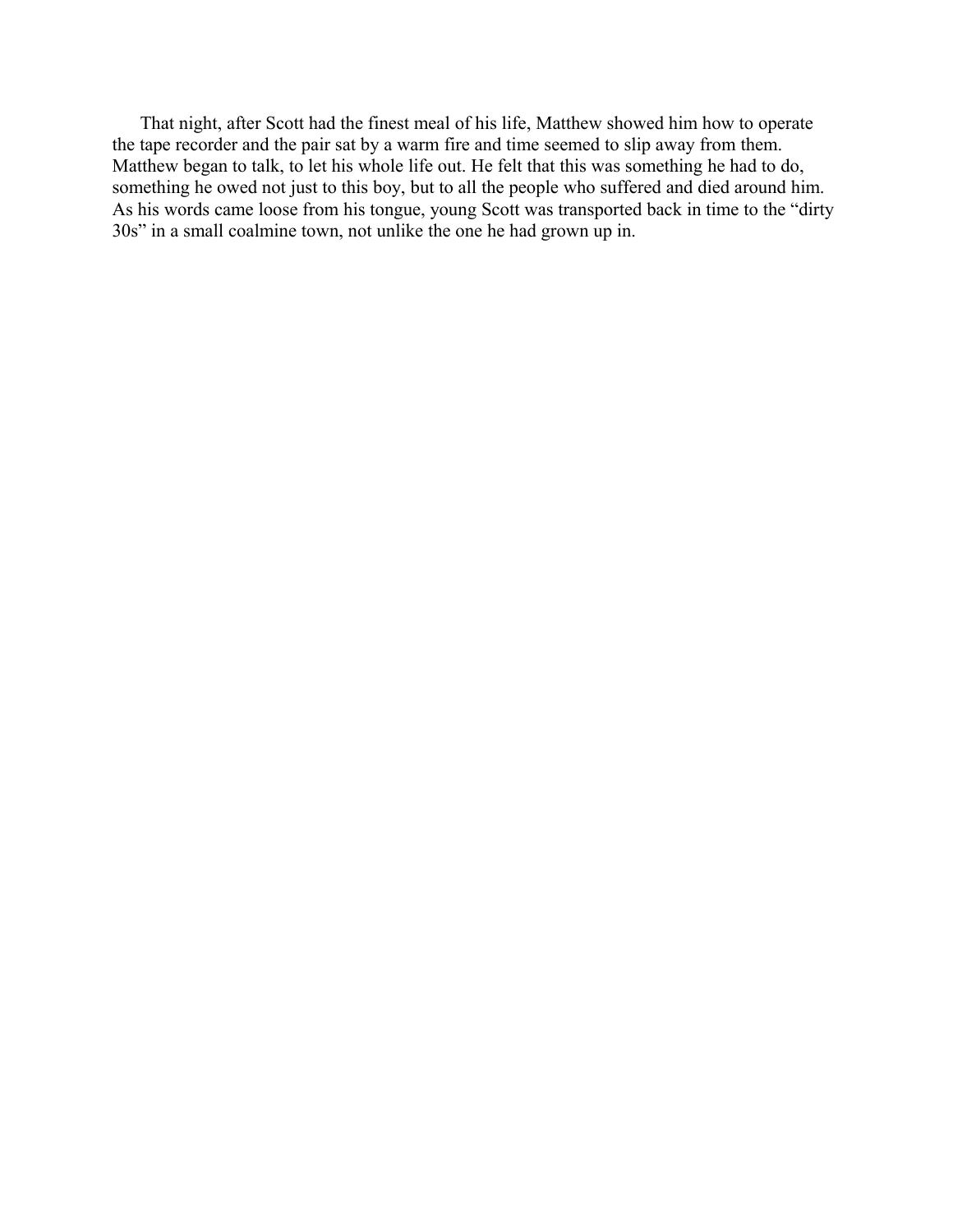### <span id="page-5-0"></span>Chapter One

Matthew and his older brother Jake lived in the small coal-mining town of Fish Creek, Alberta, just forty miles southeast of Edmonton. Their father worked in a mine and came home black with coal dust, coughing repeatedly for hours after he got home. They loved their dad, but most of their time with adults was spent with their mother, who was a stern and proud model of the hardworking and dedicated housewife. In this way, Jake had become like a Dad to Matthew, he was his hero and his advisor in all things that a young boy needed to understand. Times were hard but the family had each other, and as long as the world needed coal, they had food on their table.

One day, as the two young boys were playing catch in the front yard of their small but pretty house, close to shift change where their Dad was working, they heard a long, shrill whistle blast from the mine, different from the usual two short blasts that signaled the end of the day shift. If it had been the end of the day whistle, it would have meant that eight-year-old Matthew's father would be coming home to hug his boys and share a meal before having a hot bath and collapsing into bed. This particular sound was reserved for when a miner was in trouble, and everyone in the small town knew what it meant. Cave in. Someone's brother or father or husband, or perhaps even a number of men were in great danger. It also meant that every able-bodied person was quickly needed to respond to the call for help.

Matthew and Jake knew the whistle blast meant that they wouldn't be seeing their father home any time soon. What they didn't know was how long it might be.

Two hours later, as the summer sun was dipping low in the sky, the two boys were still playing outside and listening for the sound of their father whistling and coughing as he walked down the road, making his way towards their house. They heard a car but it wasn't their neighbour's car. The brothers saw a dark, four-door Chevrolet sedan pull up to their house. Jake was old enough to know what that meant. He tossed Matthew the India rubber ball the two had been throwing, and told him to play by himself as he went inside the house.

"Matthew!" his mother yelled through the kitchen window of the small, two-bedroom house the family of four shared. His mother's voice sounded worried and tense and he automatically thought he was in trouble. Maybe someone had seen him make Suzie Walker cry by pushing her off the front steps of the schoolhouse last week. Maybe those men were police who had come to take him away to reform school. His teacher had warned him there would be repercussions if he didn't get his math marks up. One thing Matthew always had was an active imagination, most likely from the books he devoured from the supply in the school library. He hesitated, not knowing what to do, before the voice became louder and sterner.

"Matthew! Get inside!"

He reluctantly complied like a condemned man off to his execution. When Matthew got inside, his brother and mom were waiting for him along with two men in suits, the owners of the fancy Chevrolet. They looked serious and upset and Matthew braced himself for a tonguelashing followed by a strap or two from his father when he came home. Instead, the men tried to smile at the boys and the two of them stayed silent until the men told Matthew's mom she might want to sit down. Mrs. Morgan led them into the sitting room as they held their hats in their hands.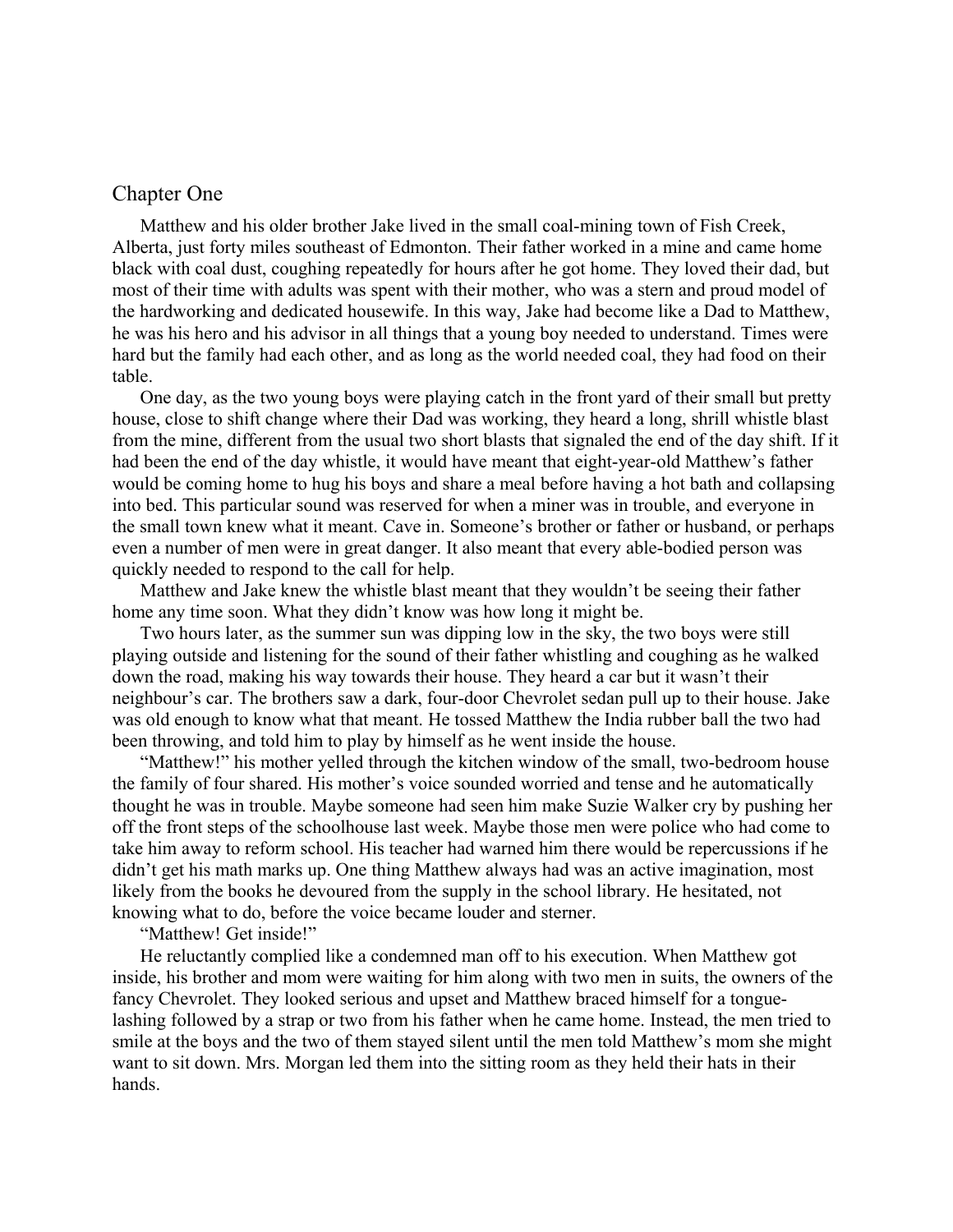"I think you know what has brought us here Mrs. Morgan," said one of the men. "There was a terrible accident at the mine. We're not exactly sure what happened, but we do know that your husband helped three men get out before he was crushed by a second cave in. He didn't make it out alive. We're very sorry."

Their mother stood still and silent for what seemed like a very long time, then steadied herself, put her hand over her eyes and began to sob. *Fifteen years in the mines and this is all he gets for giving his life to these rich jerks*, she thought. Matthew went up to her, held her leg and started to cry himself, not fully understanding but knowing something bad had happened to his father.

"We had a look at your husband's file to contact you and our records indicate you didn't have insurance. We wanted to offer to drive you into town to apply for benefits when you're ready, arrange his last pay and handle any difficulties you may come across."

"Oh, isn't that noble of you," Matthew's mom said, wiping her tears and showing anger towards the company men. "If fifteen years of your coal dust didn't do a number on his lungs, he could have had life insurance. I won't need any benefits, thank you very much. Francis and I bought this house and have some savings from when my own father died. I'll thank you gentlemen to leave and not attend the funeral."

"We're very sorry, Mrs. Morgan. Our offer stands if you need it."

"Get… out!" she said through more tears. The men said no more left immediately.

That night, Matthew lay awake and wondered what insurance and benefits and cave ins and even death were all about. Deep inside he longed to understand the world of grown-ups but perhaps as he was the youngest, everyone wanted to handle those things for him. When times of confusion came over Matthew, he would dream, dream of the day when he could stand on his own, and to him this was to dream of flying. As he started to drift off to sleep, he felt himself floating away, far off outside of himself. At first he could see himself beneath his spirit, then he floated through the walls of their small home, out into the darkness and flying high among the stars and the moon. He was alone in this dream but he could feel the presence of his father. He could feel love and completeness as if his dad would be with him forever. He wished he never had to stop dreaming.

Matthew heard soft weeping that grew louder and finally woke him from his dream state. At once, he was back in his bed and his older brother, his hero capable of anything, was crying. He could offer no words of encouragement, no solace. He simply wrapped himself tighter in his blanket and tried to fall back asleep to feel the warmth of his father's spirit around him again.

As he lay there, trying to get back to his wonderful dream, Matthew thought of how Sunday school had told him people go to a better place when they die. *Any place has to be better than a dark, scary mine*, he thought. His dad would always come home so exhausted, though he would still find time to play ball with his boys. His father had been a wonderful man. He had read grownup books to him and his brother, even when he was still young enough to like children's books. All his young life, Matthew hadn't known their family wasn't upper class because he thought all that determined class was taste in books and music, and Matthew's dad had excellent taste. They had stacks of old 78 rpm records of symphony and classical music and so many great books; titles he could hardly wait to read himself one day. Hours later, he finally fell asleep and again dreamt of his father, the kindness and discipline he had shown to Matthew and Jake. The dream swirled through Matthew's head and played tricks on him until he shook himself awake. As he opened his eyes, he heard his father's voice tell him he was no longer a boy. From then on, just as though the words were real to him, Matthew considered himself as much a man as Jake.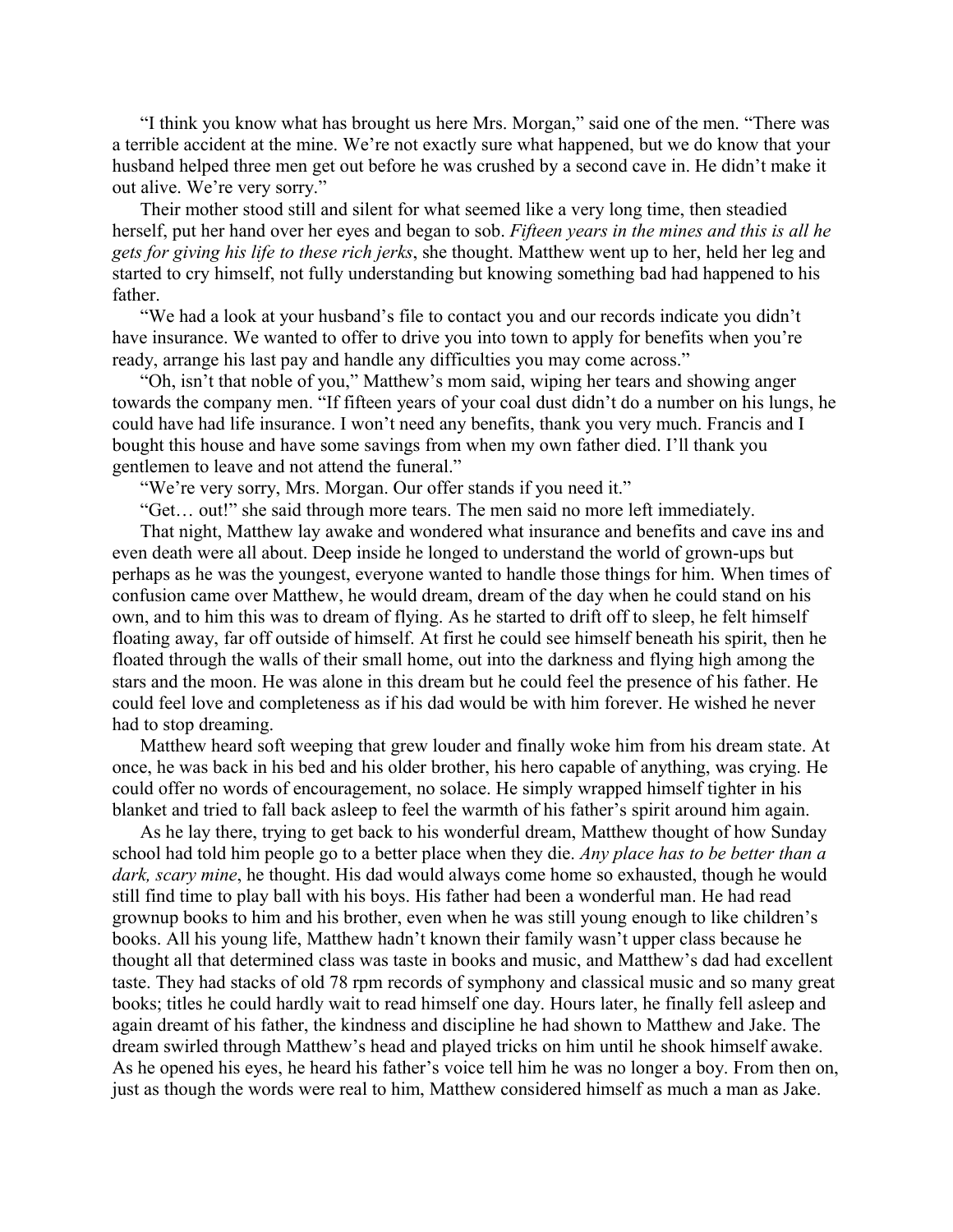The funeral for Matthew's dad came and went, but Matthew couldn't shake the feeling that he had betrayed the memory of his father because he hadn't cried at the service. A few of his dad's friends offered a bit of money, while one man made advances on their mother, dropping hints to her that he was single and although he had snow on the roof, referring to his grey hair, there was still a fire in the hearth. Matthew barely understood these actions but enough to hate this man for thinking he could replace his father.

With the funeral over, Matthew began to realize nothing was going to bring his father back. For a time, he would sit and listen to the radio, expecting his father to come in the door until he remembered his dad was buried and gone. The family went through a grieving period and his mother refused all of the offers of masculine company that came her way. Weeks turned to months, and eventually the years ticked away and Mrs. Morgan did everything she could to keep her small family together and properly fed, but it was never enough. She took in extra washing for a few dollars a week, which helped, but soon that didn't suffice. She took out a mortgage on the house and in no time, she was behind on payments. When she was almost completely out of choices, sending her children to school with no lunches and skimping on anything that cost money, Jake couldn't stand his mom suffering and watching his brother bring mashed potato sandwiches to school. Jake quit school to go underground and work in the mines, something his father had never wanted for his sons. Jake went into that scary darkness day after day, twelve hours at a time, breathing in the same coal dust that half killed his father and ruined his ability to acquire insurance. Jake spent each day facing the same mishaps and dangers that killed his father, but in a strange way it felt good. He felt pride and a sense on ongoing love for the man who had done so much for him.

Jake was lucky to find any work considering it was the 30s in Alberta and there was only low-paying mine work. There had been oil discoveries, but he had no intention of going to some far off place in Alberta to work with a bunch of strangers away from his family.

A lot of trouble seemed to be stirring in Europe and each night, the Morgans were glued to their radio set, fearing a new Germany in power all across Europe, maybe even all across the world. Finally, in 1939, Canada declared war on Germany and all kinds of industry geared up to supply the allied war machine. Jake desperately wanted to go, but money was needed, coal had to be dug for the war effort and the Armed Forces were only taking volunteers, so he stayed behind as he watched his friends go off and come back for a short time, looking spiffed up in brand new uniforms with a little money in their pockets, getting all the girls.

Finally, in the summer of 1941, he'd had enough. Jake wrote to the recruiting office in Edmonton and made plans to join the Royal Canadian Air Force Bomber Command as a tail gunner on a Lancaster Bomber. They were desperate for pilots, but since he couldn't even drive a car and he hadn't finished school, he was low on the list for that job, so he decided not to try. He wanted to be a hero, to save lives, to get in the fight before it was over and so his idea, which he worked out with a friend who had done the same, was to sign on to be trained as an aircrew member. He would have to become a Sergeant first, which meant his pay wouldn't be bad and he could at least send most of it home in hopes that Matthew would have the chances he didn't.

Matthew was growing up too, taller and leaner like his father and the girls at his school were taking notice. Fifteen now, he would walk past them in the halls and hear giggles and snippets of compliments. He was never able to shake off the feeling that he was a young man with a large part missing from his soul, something that caused him to live his life without the heart to care that his mother suffered and his father had been killed. He often dreamed about the war and it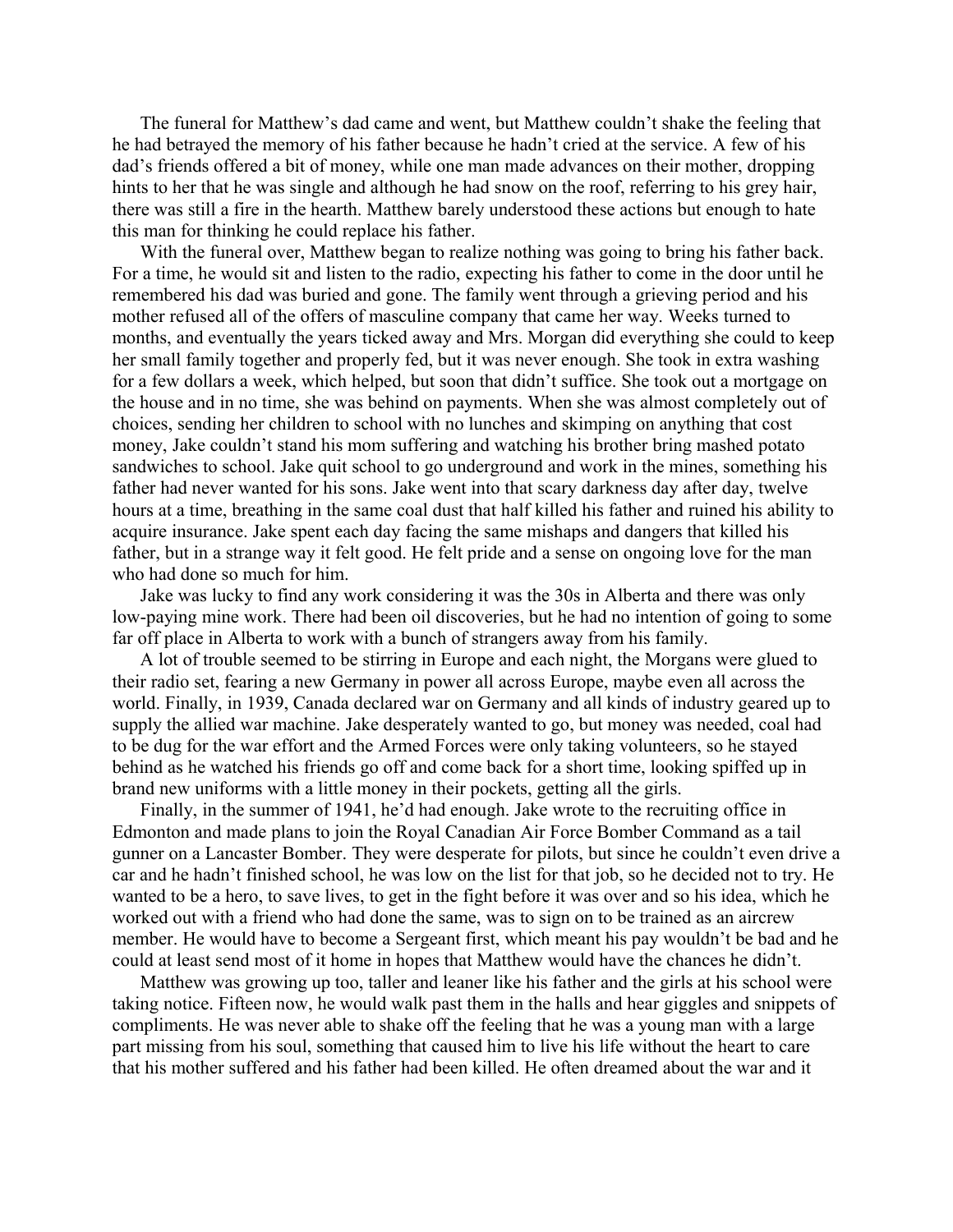disturbed him that while he was dreaming he could commit acts of violence without upset. He did think he would make a good soldier if he ever needed to be one.

There was a girl named Gloria in his class. She was wealthy and always had the nicest clothing and sweetest smelling perfume. It surprised the heck out of him one day when she approached him in the hallway and asked if he could help her with her math homework. He hadn't even thought she would ever talk to him, but she seemed really nice. Before long, Gloria would say hello each time she went by and they would have lunch in math class together and get the teacher to coach both of them. By some miracle, suddenly math was his best subject and Matthew started to feel very fond of Gloria, though in the back of his mind she didn't seem to really be the one for him, he wanted something more in a girlfriend, something it seemed none of the girls in Fish Creek could offer him.

When Jake finally told his mom the news about his plans to go off to war, she seemed as struck dumb as the day her husband was killed. She knew she had no real way of stopping him, but she tried talking him out of it.

"You don't need to be a hero, you're my baby. I don't want you to go off on some crazy adventure and get yourself killed."

Secretly though, she desperately wanted to see him go further than he would ever get digging coal. She already heard him coughing at night and it scared her. She also thought about how proud she would when he went and be became a special and heroic young man, and finally be able to feel good about who he was and what he was doing.

"Mom, you don't understand." Jake pleaded. "I have to do this. This is my war, my one chance to make something of myself. There's a huge change in how the world is evolving into a new era and I want to be a part of it. So much is going on and they need people like me in Europe desperately. Besides, money is running thin around here and you know how little they pay miners. The recruiting station for the Air Force told me I could get on a plane as part of a crew of a bomber and be a tail gunner. I'll be protecting the lives of seven other men with my own hands. Bobby Watson did it and he said I would make Sergeant in no time and that I could send most of my pay home, since there isn't much overseas to spend it on."

"Jacob, I lost your father, and I needed you badly back then," his mom said, tears welling up in her eyes, though her heart really wasn't in what she had to tell him. "If you go, and if anything happens, I'll lose another piece of this family and you two boys are all I have. Think of what that would do to me. They won't draft you and they can't draft you. You're our sole support."

"Don't you see mom? Dad would have wanted me to do this. He loved England after he came back from World War I. He loved his freedom and felt it was worth fighting for."

"If it's what you want Jake, I can't stop you. All I want is to see you happy. I would be so proud of you, more than you could know. Your father would want you to go too, I know it. I wish I could make you think it over, convince you that you don't need to do this, but I can't. I just want to tell you that your father was one type of person when he left for that war and another when he came back."

"Of course, the army makes a man out of you," Jake said.

"No honey, he had a lot of horrid dreams for years afterwards, dreams he wouldn't talk about. Sometimes he would be asleep and tossing around and I would try and wake him and he would lash out like I was trying to kill him. He would wake up and drown his misery in alcohol until he could sleep again. One time, I tried to wake him from a bad dream and he threw me halfway across the room. Before you and your brother were born, we had some tough times, your father and me, and it almost ended our marriage before we had you two miracles. It was very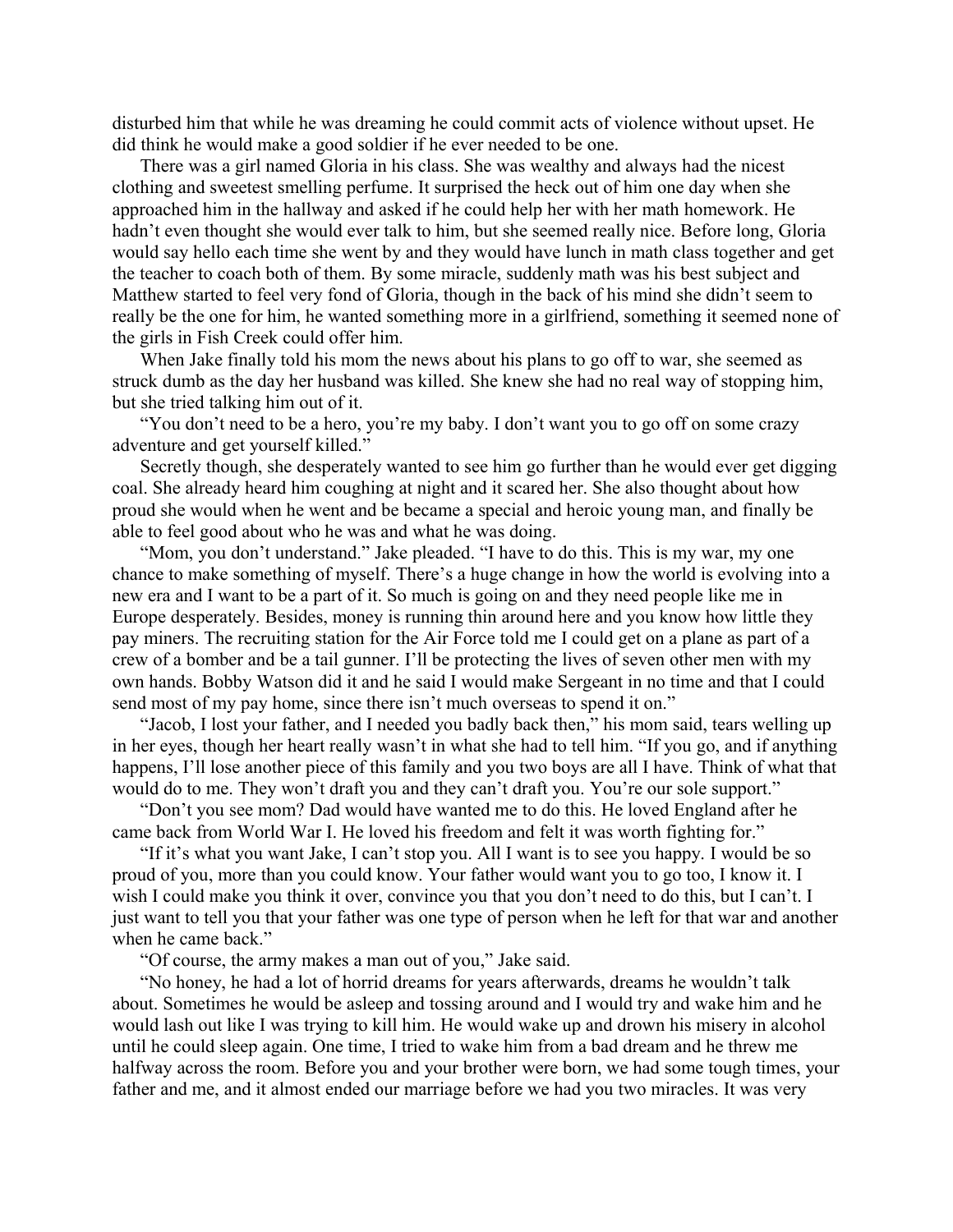hard, but your father quit drinking and started to read books that helped him sort out all of his feelings. You have to understand though that war is a horrible thing and you are too young to know what it can do to you. Stay here where you're needed, where you're loved."

"I can't stay here anymore, Mom. I've made my decision. You know the mines are starting to get to me. I'll be careful, and I promise I won't do anything stupid like stick my neck out or drink my money away. I'll send you all I can every month."

"Jake…"

The two looked up to see Matthew, now nearly six feet tall at sixteen years old, standing and listening. His mother got an embarrassed, ashamed look on her face. She knew Matthew had his own ideas about going to war and since she became their only parent, she was never able to express caring or love to Matthew for some reason. He had such brilliant blue eyes, though they betrayed a great intelligence seething deep down inside him, just like his Dad. Jake broke the silence first.

"Hi little brother. What can I do for you?"

"You want to walk with me to town?"

"Sure, Matthew. We'll talk more tomorrow, Mom. I'm going to have a couple hours with you before I catch my train in the afternoon."

"Okay my boy. Don't stay out too late. You need your rest." Jake felt bad just leaving his Mom alone that night. He wondered what it would be like to say goodbye possibly forever.

Jake and Matthew left the house and heard the radio turn up in the house. They knew this was something their Mom did when she wanted to let loose with a good cry and didn't want the boys to know about it. The two walked towards town and every few feet, Matthew kicked at a rock and then kicked again, trying to see how far he could send it skittering across the ground. It was a childish game he often played and didn't think anyone paid much attention to it. He kicked the rock and it skipped up and went to his left, near Jake. Matthew looked for a different rock to kick but then Jake kicked the rock back towards his brother. Matthew let out a small laugh and thought about how good it was to have someone who understands you and looks out for you, but he couldn't say it. The pair walked along and kicked the same rock back and forth all the way into town.

"You know, I'm going to be going away for a while, eh?"

"I heard a lot of what you were saying to Mom. I think it's kind of cool, but I'm going to miss having you around to watch out for me. I guess I might have to quit school and work in the mines myself pretty soon."

"No you aren't, Matthew!" Jake said firmly. "You're going to finish high school and try and get into university. I won't let you work until you finish school."

"How are you going to do anything about me when you're off in Europe?"

"I have a few friends back here I can arrange to make sure things go the way I want them to. Listen, the mines are awful. You go underground and work until you sweat to death and all the time, you're breathing in that coal dust. When you're done school, get out of this town and find a job in a union and save some money for school."

"I guess I could do that. I would sure like to be a soldier though. I've been reading a lot about the war and what's going on over there. I heard you tell Mom you're going to be a tail gunner? Did you know that's one of the most dangerous jobs in the Air Force? The German fighters get right on the bomber's tail and if you don't get them right away, you're dead. And lots of planes go down every day. I read the news reports they put up on the bulletin board at school."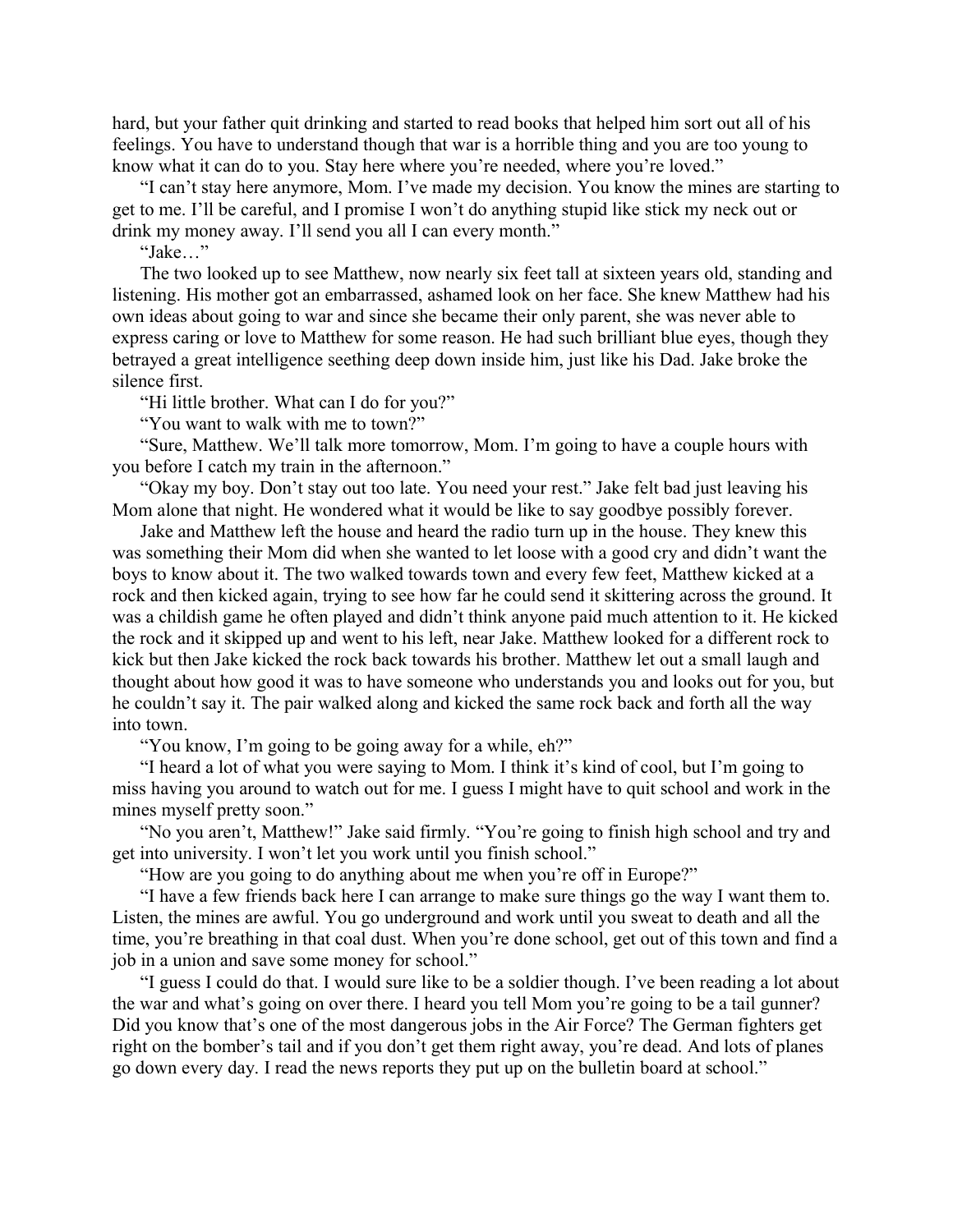"Yeah, I know. But don't tell Mom all that. I figure it's the only way I'll be flying and I will go up in rank fast. More money that way, more glory. More money and more glory means more girls when I get back. Plus maybe I can save the pilot's life one day and he'll teach me to fly."

"Why don't you join the Navy? I heard they have the best food and a better survival rate."

"Can't swim. I don't have fins and gills."

"You don't have wings or a beak either."

Matthew snickered, and Jake smiled and punched Matthew's arm.

"Jake, do you remember that girl Gloria from school?" Matthew asked.

"The one around your age?"

"She's seventeen, a year older, but yeah."

"What about her? Got a little crush going?"

"Well, I like her, as any guy would, but I never thought I had a chance. Then a while ago she asked me to help with her homework. We've been spending lots of time together and then just the other day, she looked at me in French class, smiled at me, winked and passed me a note."

"Are you serious? What did it say?"

"It said she wanted me to walk her home from school and that we could have a soda at her house after."

"So how was it?"

"How was what?"

"The soda, jerk."

"Oh, I never walked her home. I don't know what to do really. She kind of makes me nervous and her dad owns one of the mines and all. They're rich."

"Don't let rich bother you. Anyone can be rich if they work hard enough. Wait until you see how rich I'm going to be, what I'll be able to do for you and Mom one day. I have friends who are rich and all it comes down to is working hard, whether it be in a mine, in the military, or running a business. Hey, you want a beer?"

"Sure, I love beer."

Matthew had never had a beer in his life.

"I'll get us some at the store. You wait outside though."

Jake went into the store, asked for a six-pack of pilsner and went for his wallet to pay for it. "Jake, does your mother know you drink beer?" the shop owner asked, eyeing the young man carefully.

"Hey, give me a break. I leave for basic aircrew training tomorrow, plus I'm sharing this. What harm can it do?" Jake put two one-dollar bills on the counter and an extra fifty cents for the beer, and slid the cash over. The man winked at Jake, scooped up the bills and put them in his pocket, rang the sale up on the till for fifty cents, then wrapped up the beer for him.

Jake got outside to where he left Matthew and soon had opened the box and took a bottle out. "Here, don't drink it too fast, and you're only having two," Jake said.

"I think I can handle my booze okay, Jake? Hand it over."

Matthew took the bottle and tried to guzzle the whole thing. Bubbles of pleasure rose to his head almost immediately, but along with it came a strong urge to throw up. Jake could see him turning green.

"Man, is this your first beer?"

"Nah, I've had lots of beer in my day." Matthew's words came out funny and his head felt strange. He shook his head and tossed the bottle away, even though it was a third full.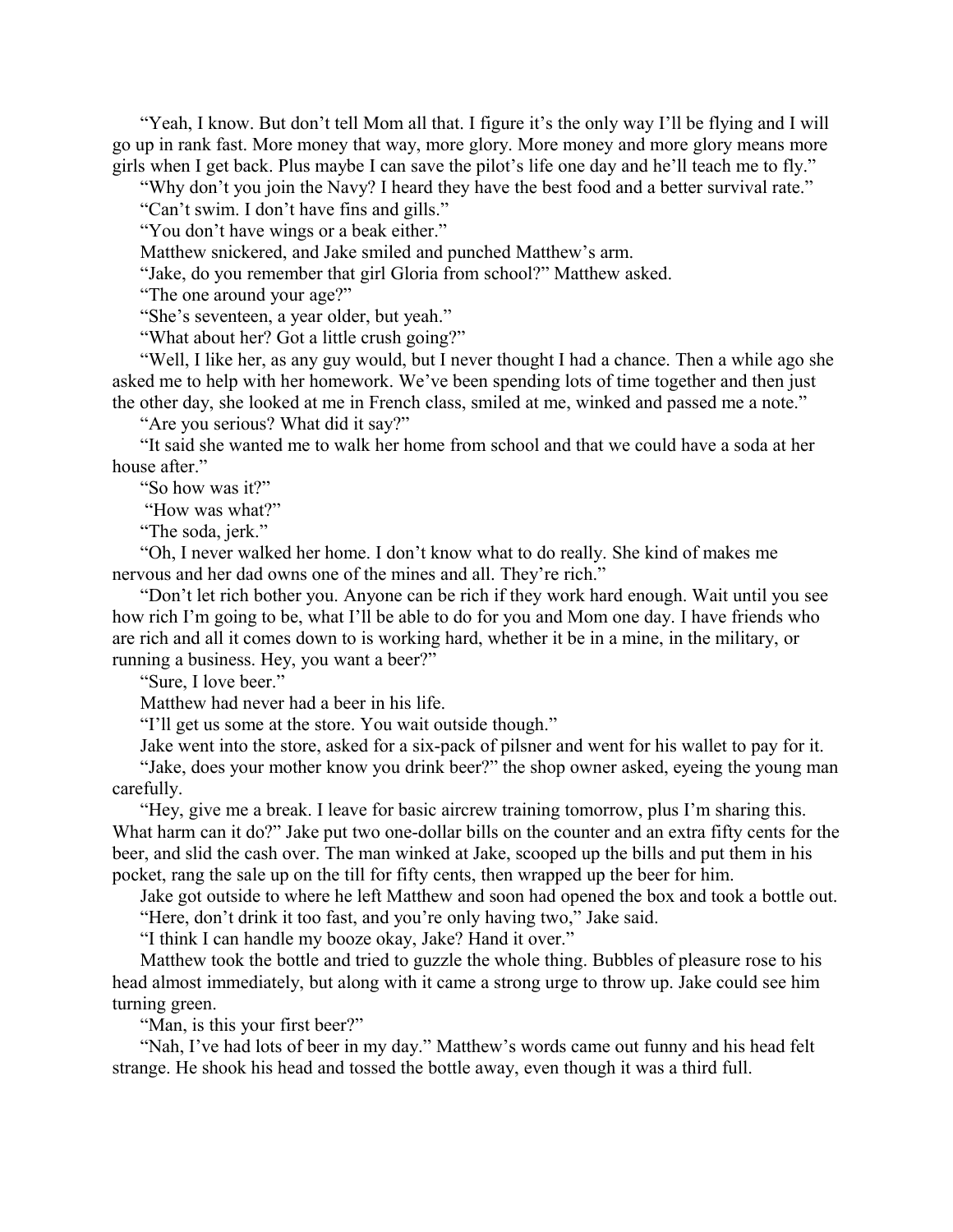"Well, lets get walking anyway. We'll head up to the lake and on the way you can sip at your other beer a little slower maybe."

"Sounds good to me," Matthew replied and deliberately closed and opened his eyes hard and pinched his tongue with his right hand, curious why it felt numb.

"Matthew, what do you know about the war in Japan?"

"Pretty complicated thing. The Japanese have this code, they call it Bushido I think, the Samurai code. They don't believe in surrender and they treat people they capture pretty bad. Do you think they might send you there?"

"Well, the priority to send Canadians to the Pacific is low, but I guess there's a chance. Someone told me that the government took everyone who was from Japanese descent and put them in camps. Doesn't seem right if they were really Canadians."

"Yeah, I don't know about that too much either. I guess they treat the people in camps here a lot better than what the Japanese treat their prisoners. How did you find out about this whole tail gunner thing? They call those guys Tail End Charlie and they get killed like flies."

"All depends how good a shot you are. Remember the time I hit that can off a log at one hundred yards with Dad's old twenty-two? I can shoot as good as anyone."

"I sure hope so. Geez Jake, this beer is pretty good once you get a bit of it in you."

Matthew was starting to feel his head buzzing and his stomachache had gone away.

"Why do you think people drink beer so often?"

"I don't know. I guess I thought they got used to the awful taste, but this stuff makes you feel pretty good. I sure wish Gloria was around now. I would just love to talk to her. She fills out those cashmere sweaters like nobody's business."

"Did I ever tell you about Two Finger Ernie at the mine?" Jake asked, changing the subject.

"No, but I heard some funny stories about him. Were his fingers really crushed in the same cave in when Dad was killed?"

"Yeah, him and Dad were good friends. He was crushed and Dad mostly dug him out but then Dad was crushed by another cave in. Ernie went and got an x-ray and they said he was fine, so he went back to the mine to finish his shift. That guy would work on God's birthday. Another time, he was resting from moving a rock and someone accidentally clipped off three of his fingers with the business end of a pickaxe. It was mostly a clean break, so they could have grafted them back on and it would have worked okay but he just put the fingers in his shirt pocket and kept working."

Matthew burst out laughing, feeling a sense of closeness to his brother and a happiness that he had never felt before. As they walked and sipped their beer, they talked about what they remembered of their Dad and some of his old war stories. Jake told a few stories of the mine and some of the crazy people he worked with.

After a long walk among the stars and the moonlight, they got to the lake outside of town and thought of having a swim. They sat in the dark tossing in stones and watching for fish coming up to feed, leaving circular ripples expanding like tiny waves after an explosion. After a while, they laid on their backs gazing up at the stars and Matthew was feeling the effects of the beer. He drifted away from the conversation and looked up at the universe around them and wondered about the millions of miles the starlight had travelled. His teacher told him about light years and how all the visible stars could be dark and dead, but they wouldn't know for a very long time about it on Earth because of how far the light had to travel.

All this made him wonder about the war, which was something he didn't fully understand. All he had really been told was that England and many other countries were in grave danger and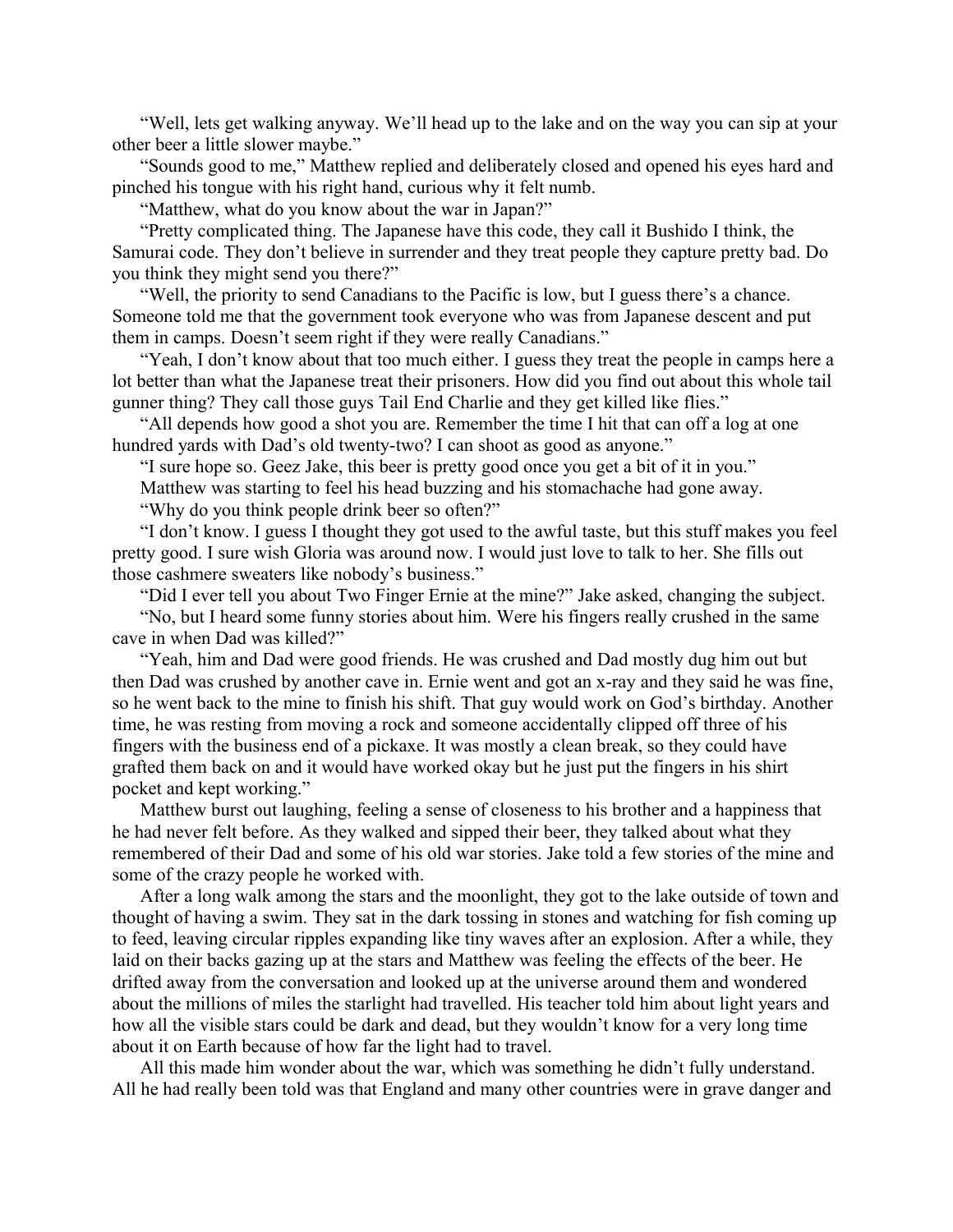that Hitler was an evil and awful man. He wondered how long it would take for people in Canada to learn if Churchill was dead, that England had been lost to a massive Nazi invasion. Already London had been bombed so often that it was a mass of burning rubble, which the firemen would work themselves half to death to put out. But before the job was done, the bombers would return and the Spitfire and Hurricane fighters were barely keeping them at bay.

"Jake?" Matthew asked.

"Yeah, what's up?"

"Did you ever, you know, do it with a girl, like go all the way?"

"Oh yeah, lots of times."

"Really? With who?"

"I will never kiss and tell. Even for you," Jake said.

"Some girl once told me guys always say they've done it, even when they haven't."

"No, really. I've done it. It's great."

"So what did you do then?"

"Well, it happened with Sandra, you know that brunette with the curly hair who lives over in Greenborough. One night, her Dad let her take us out in his car and I took her to a movie. We left early and came up here to the lake and well…"

"Are you serious? Did you use anything?"

"You mean like those fancy toys? Nah, can't get those around here."

"No, I mean like a prophylactic or something. A rubber."

"No, those things take the fun out of it."

"So can a baby."

"Yeah, I guess. I heard you can't get a girl pregnant if you drink three milkshakes beforehand though. Her stomach gets bigger and her baby makers don't come out like normal."

"Man, who told you that?"

"Teddy Rockford told me."

"Man, he gave you a bum steer. Didn't you take health class? Oh yeah, I keep forgetting you had to quit school. Hey, if you ever meet another girl like that, you should use a rubber."

"Oh, I knew that. I was just pulling your leg."

"Then why are you blushing?"

"Ah, let's drop it alright!"

"Sure, okay."

Matthew snickered but also felt bad that his brother had missed out on all the fun times he and his friends had in school. Most of health class was a laugh riot but also, it was kind of neat to learn about what was happening to their bodies as they grew up.

Matthew and Jake heard a sound on the road a short ways off and soon a car pulled up. Matthew was half drunk at this point, having finished his second beer and now sipping at a third that he wasn't supposed to have. The two brothers needed few words, as they had done this sort of skullduggery before. They ducked down on their bellies and crawled up with stealth and silence, like soldiers, to the parking area near the lakefront to see who was in the car. Everything was so mysterious and secretive about sex and their hearts pounded with excitement and anticipation. They wondered if they would see it happen live, or perhaps, heaven forbid, get to see a young woman with her clothes off.

At first it looked like there was just one person in the car after it parked, but as they moved closer, they could see there were two, and they were getting fairly passionate with each other. Matthew let out a laugh but Jake shushed him. He thought it was amusing to watch until he saw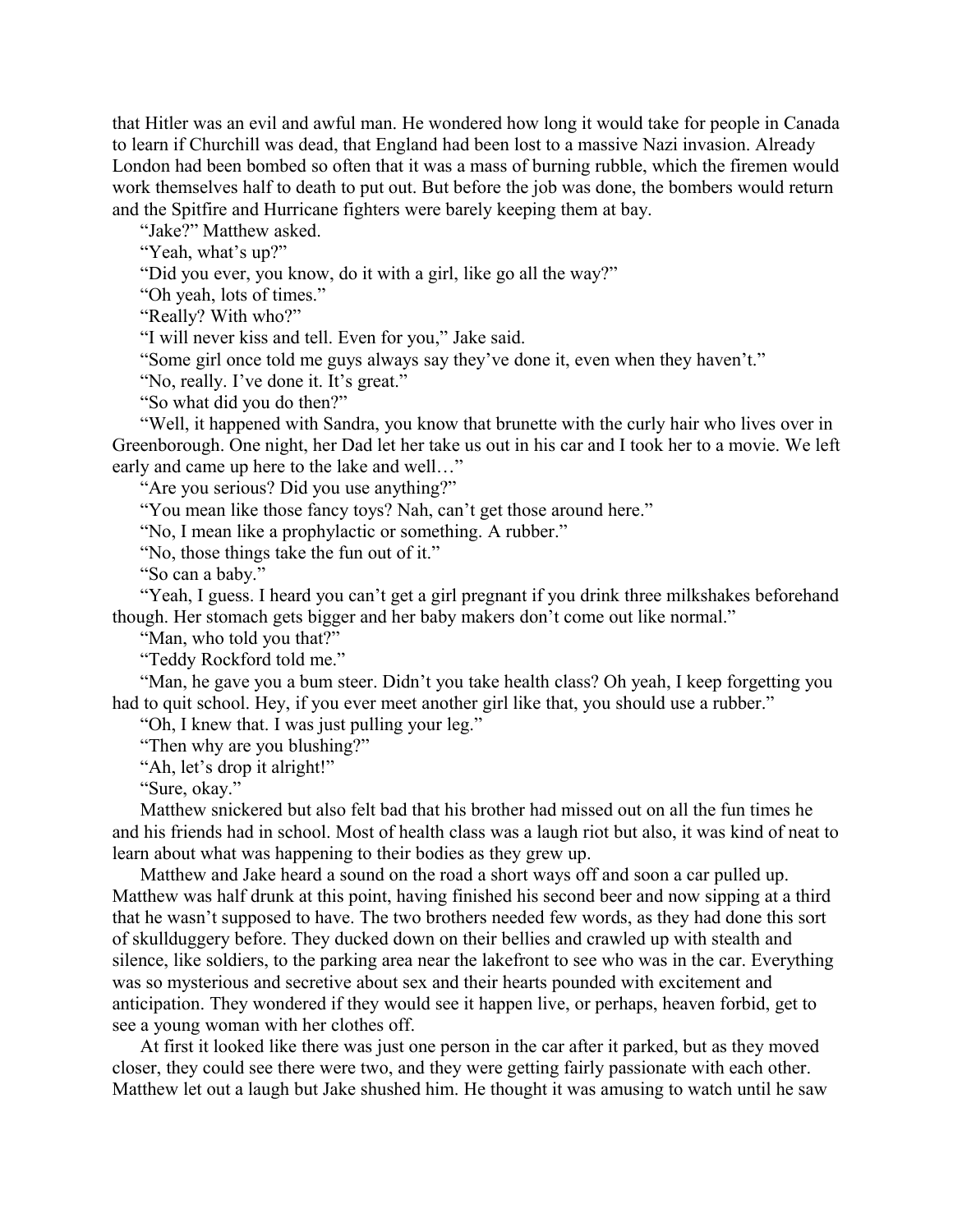that it was Gloria. Anyone in their right mind would have felt bad and walked off, but Matthew wasn't in his right mind. At sixteen, Matthew's hormones were raging and there was jealousy fueling the fire. He took this act as a threat to his entire manhood, even though he was just a slightly drunk teenager, which of course, didn't help either.

He walked up and banged on the window of the car and the two just about jumped through the roof. The male in the driver's seat opened his door and started to step out of the car but Gloria pulled him back in and said it was all a misunderstanding.

"It's Matthew, a boy from school. Just let me talk to him," Gloria said.

"Boy? I'm not a boy! What the hell are you doing Gloria? I thought you liked me. I'll show you I'm not a boy!" Matthew said.

"I do like you Matthew, but we're not going steady or anything," Gloria said.

"I didn't think you were that kind of girl." Tears began to run down his face.

"What kind of girl is that?" Gloria asked, sounding angry.

"The kind of girl that… well…"

Gloria's face took on a look of disgust when she heard this.

"Johnny, I want you to deal with this guy," Gloria said, opening the driver's side door. The guy got out and he looked big, grown-up and mean.

"You just stay in the car there mister, unless you want trouble," Matthew said.

"No. I'm getting out and I'm going to give you more trouble than you can handle," Johnny said.

"Don't hurt him, Johnny, just teach him some respect," Gloria said.

"I'll take care of this little pipsqueak," Johnny said.

"Respect! I need to learn respect?" Matthew shouted, now in a rage. "You need to learn to keep your paws off another guy's girl!"

Matthew lunged forward and caught Johnny off guard, knocking him into the car where he lost his balance and fell. It could have been the booze or the embarrassment, or his bad memories of being pushed around as a kid, or a combination of all of them, but Matthew let loose a hailstorm of punches and kicks. Finally, amid Gloria's screams, Jake pulled Matthew away and they took off for home as fast as they could.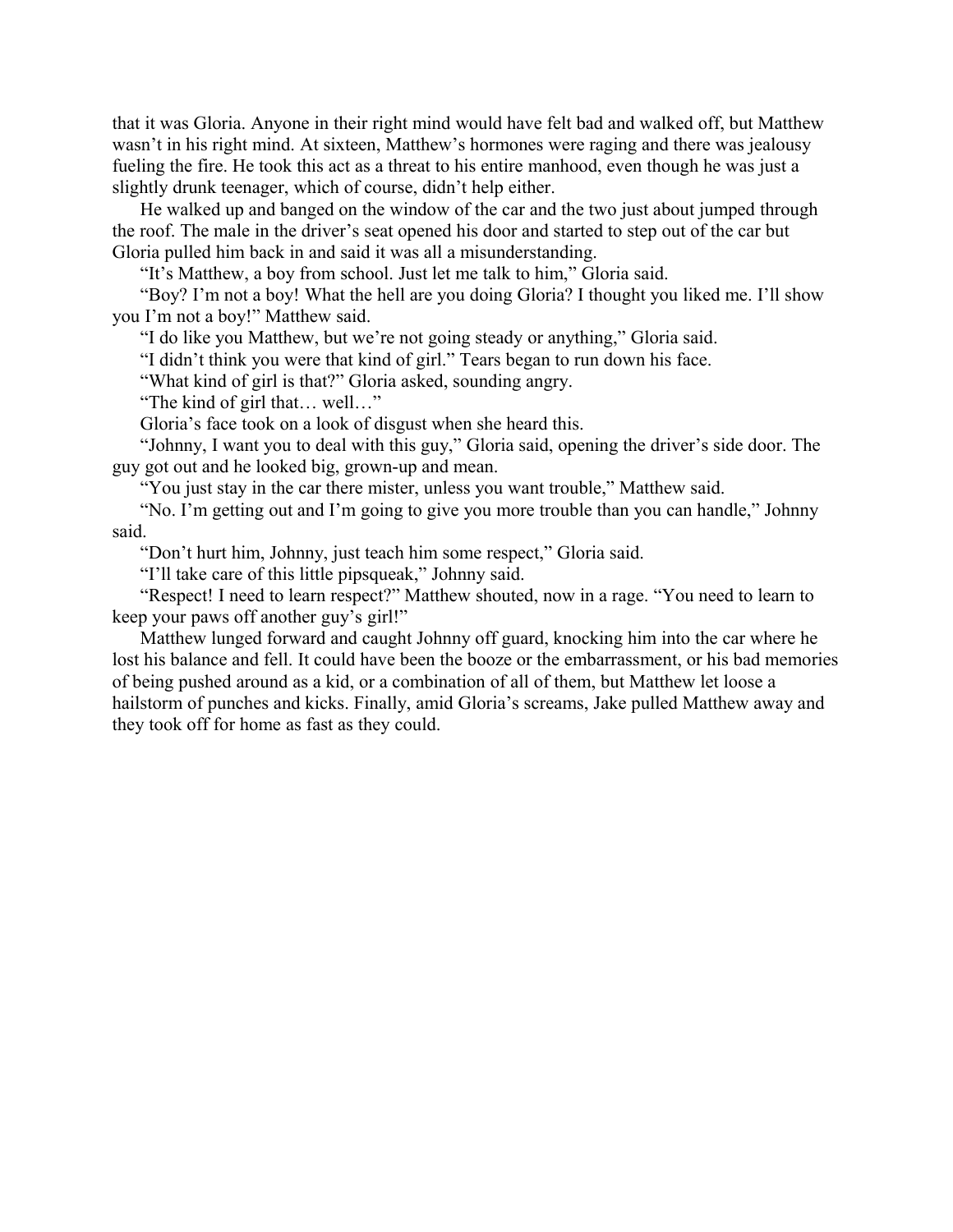### <span id="page-14-0"></span>Chapter Two

When morning came around, Jake paid a visit to Gloria's house to apologize for his brother and learned that her friend Johnny was actually an off duty RCMP Constable. He was going to press charges, Gloria told Jake, and he was also going to make life very difficult for Matthew whenever he got the chance. They way small town politics worked, Jake knew there was little he could do but get his younger brother out of town as soon as he could.

Without telling their mom, Jake and Matthew boarded the same train for Edmonton and Matthew signed up for the infantry with a forged birth certificate from Jake's friend. He could have joined the army at sixteen with no problem, but the Canadian Army wouldn't send him into combat at that age. Matthew saw no point in joining up if he wasn't going to fight and so he got the fake birth certificate, lied his way into the army and it was done. A few of the recruiters probably knew he was younger, but this was a common occurrence and the need for men was so great, they turned a blind eye.

Soon, Matthew was stuffed onto a crowded train headed for his basic training camp in far off Wetaskiwin. The train chugged past fields, marshes and trees as Matthew let his mind wander. As the passing scenery hypnotized him, he left his body like he had done so many times before, his imagination morphing him into a bird, circling in the up and down drafts, looking out over the moving train and the farms and valleys, all the incredible scenery of big sky country. He could see the train he was on with all the young and confused men, not knowing what they were heading to, not understanding the beauty that was Alberta, the place Matthew had once hoped he would never have to leave. He wondered how Jake was going to fare at the camp for aircrew and felt a small tinge of happiness that they weren't going together and he could finally find out what it was like to just rely on his own wits.

Hundreds of other young men were with him but he had never felt quite so lonely. All while growing up, Matthew was either with Jake or people he had known forever. Writing the farewell letter to his mom was the hardest thing he ever had to do, even worse than saying goodbye to Jake. He had never felt so homesick before and not only was he badly hung over from his escapade, he was more than a little scared.

Some of the men on the train played poker for cigarettes, some went on about women they had conquered and things they had done in far off exotic places like Calgary, Vancouver, Toronto, and even Yellowknife. Volunteering for a combat outfit was just one more adventure to these men. It was easy for Matthew to feel some jealousy that most of these men were worldlier than he, but even more so, he looked up to a lot of them. They had the courage and the will to go out into the world. And he felt no small sense of pride that he would soon be an adventurer like them.

Some of the guys talked about things they truly had no idea about, which he was pretty much sure was a bunch of horse hockey. He thought back to what his brother had said about milkshakes and sex and this time, instead of laughing, Matthew felt a deep sense of sadness for the innocence he was now leaving behind. He could never again start crying when he felt life kicked him in the teeth, and he would never be able to go to his mom for kind words and sympathy. He thought about his dad and wondered what it was like for him when he left for England to fight in the Great War.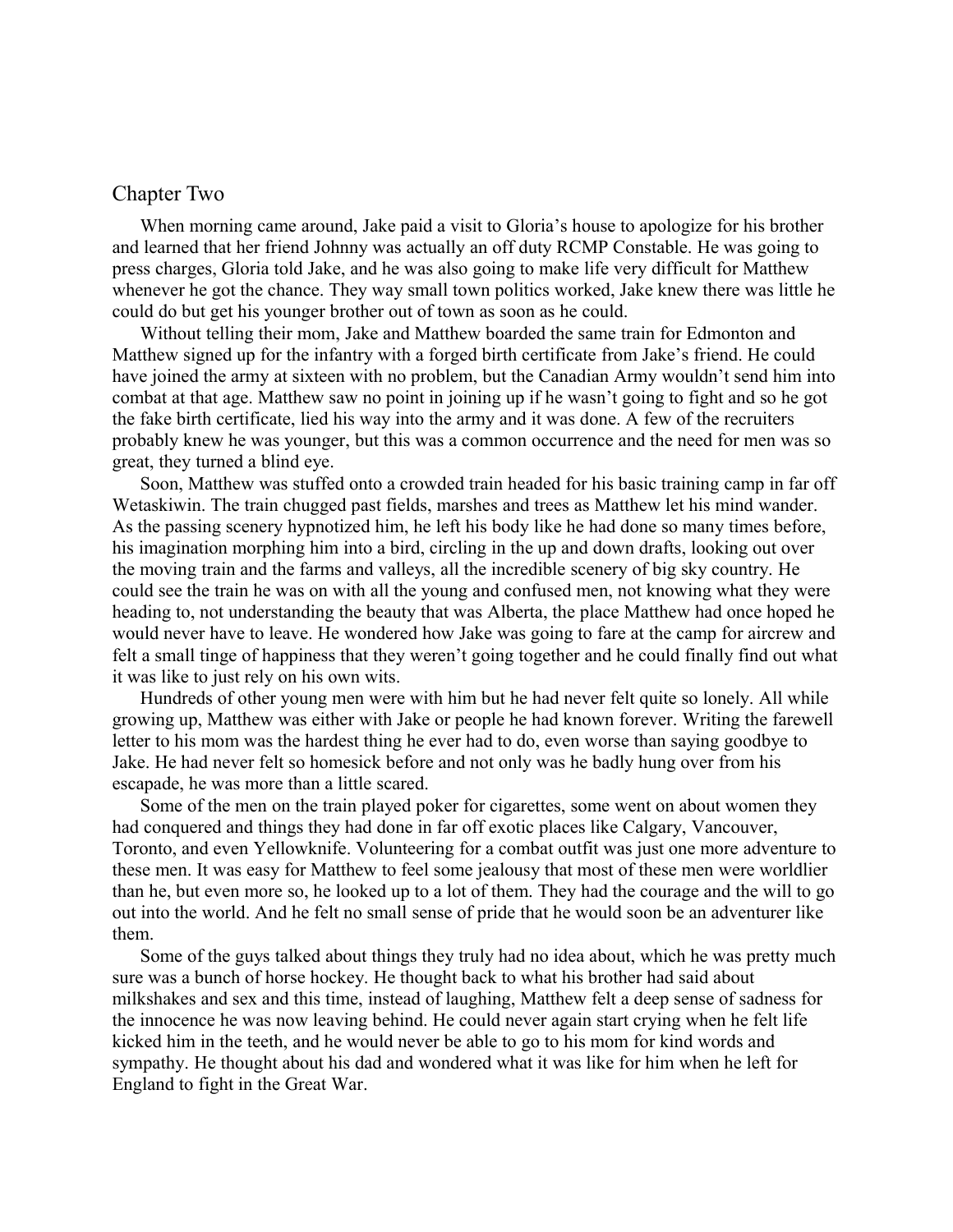One guy kept going on about what it was going to be like in Paris. This made Matthew curious, and when he got the chance, he engaged the guy in conversation over the noise of the crowded train car they shared. He was an intelligent and handsome guy, and seemed very friendly. Normally, Matthew wouldn't do such a thing as challenge someone about things they had said. He thought back to times when he went to get Jake from the local tavern, and men reeking of booze would get downright nasty. Matthew would be scared out of his tree that they would take out the problems of their miserable lives on him. He felt that he had nothing to lose, and if this guy wasn't lying, it would make for some good conversation.

"You've been to Paris?" Matthew asked.

"Yeah, I went there on a school trip when I was in college."

"You went to college and now you're in training for the regular infantry? Why wouldn't you try and be an officer? It's better pay and you don't stick your neck out so much. You tell your men to do it for you."

"I never said I finished college. Let's just say life got in the way." The young man smiled.

"What was Paris like?" Matthew said with a nervous tone to his voice.

"Beautiful beyond description. So much artistic expression in their architecture and the streets are filled with jugglers, painters, and sidewalk chalk artists. The whole place was like the best festival in Edmonton times twenty. They really like to booze it up too. *Joie de vivre* they call it."

"What's that?"

"Joy of living. They usually use that phrase when they talk about drinking."

"I think I had a little too much of that already. That's why I'm here." Matthew looked down at his shoes.

"When we get to Paris, I'll show you around. The women are unbelievable, make you forget anything you got going back here."

Matthew gave him a thoughtful glance and smiled. He was already thinking this guy would quickly become his new best friend, and he hoped he would really help him forget about Gloria.

"I'm Matthew Morgan. What's your name?" Matthew asked.

"Gary. I'm Gary Blanchette."

And with that, a new friendship was forged.

As the miles rolled on, Matthew noticed that a lot of the young men sat and stared out the window with sad looks on their faces, holding back their emotions. Like Matthew, some of them were now further away from home than they had been their whole lives and the train hadn't even left the province yet. He wondered if any of the other guys were getting a pain in their stomach when thinking about all the things that lay ahead for them. Weeks of training, a whole new kind of life, and a dangerous and completely different experience when they finished their training and sailed for England, followed by the inevitable combat with the people Churchill called "The Huns." All Matthew could think of was getting through the next few days without being found out as a wanted criminal. He was so nervous and edgy he couldn't sleep, and if he drifted off, the slightest bump or sound would jolt him awake. It was possible he could get his wish of escaping responsibility for his crime, but ancient wisdom noted that people should be careful what they wish for, as they just might get it.

The train pulled to a stop at the camp and a the men were approached by a tough looking Corporal in a spotless and well-kept uniform with boots polished to a high shine. The Corporal directed them to their groupings and Matthew was put in a platoon of about fifty men. Firstly, they were taken for a barely passable meal of sausage and macaroni with watered down coffee,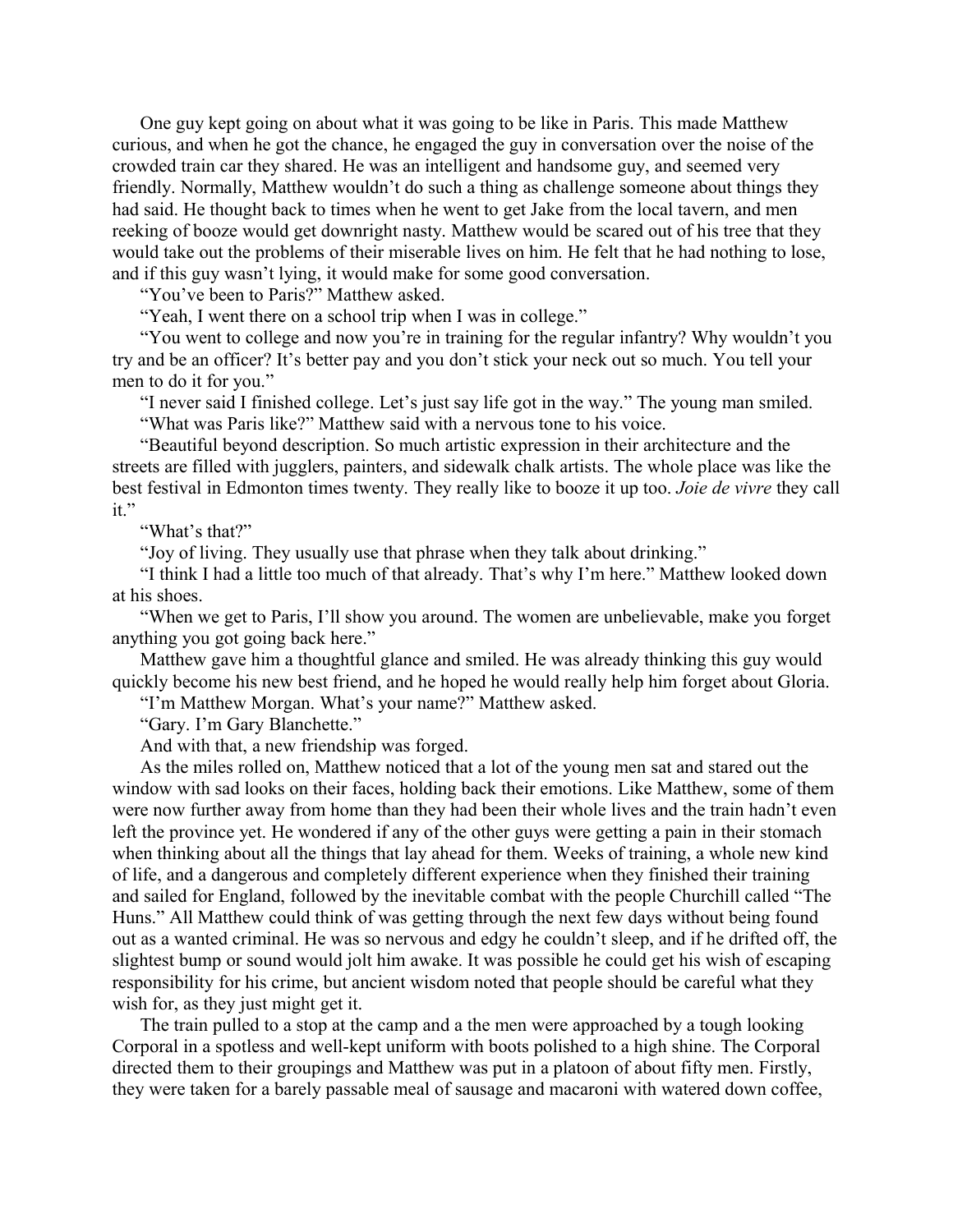then they were herded from place to place to get their uniforms and equipment and all the things they would need for the coming weeks of training. As they were lining up, any talking or complaining was met with abusive and derogatory remarks screamed in their faces by the military staff. After getting their uniforms, which were old and worn khaki pants and shirts that were probably worn by a hundred other troops in their day, the men finally had time to kill and went to practice drill.

They were formed up into three rows, one in front of another, and organized according to height. All the activities of the surrounding base were going on in frenzy. Matthew's mind wandered and he drifted upwards to the blue sky again, looking down at all these earth-bound creatures who worried about every detail, marching in their small groups from place to place, all of them afraid of what their leaders might do to them with the smallest mistake. There they were, learning all these things they would need to master in order to kill or be killed. He wanted so much to be a bird, to looking down and to rise above. He closed his eyes and it all seemed so real for a moment, but then he heard something. It was faint at first, but as his dream bubble popped, he realized it was coming right at him.

"What are you doing?" someone said in a harsh whisper. "What do you think you are doing?" The voice grew louder.

"What the fuck do you think you're doing misster!?" The voice became a scream and Matthew opened his eyes to see that he had daydreamed his way through an order to march, and the rest of his squad was forty feet away, marching as the Corporal shouted at him. He was too embarrassed to say anything and ran to catch up with the other men.

"You'll never bloody make it, Mr. Morgan!" the Corporal yelled after him.

The fact that the Corporal already knew his name worried Matthew. Did the Corporal know he was underage for the army, that he had beaten up a police constable? What if he knew Matthew was wanted and didn't care because once they were overseas, Matthew would be sent out to die before any of the others? A thousand paranoid thoughts filled his head as he tried to listen to his orders and learn to perform marching drill.

The days passed and slowly the men in Matthew's group turned into something more than what they were as individuals, into a whole that was greater than the sum of its parts. They were soon learning the skills of being paid professional killers. Their Sergeant, looking even meaner and neatly dressed than the Corporal, with a big scar running down his face and a thick British accent, had once been a police officer in Hong Kong and was skilled at knife use and hand-tohand combat. More than once in a demonstration, he flipped a soldier onto his back and put a sheathed knife to his throat before the man realized what had happened to him. Then there was the running. At first, Matthew thought he was going to die from overexertion on a one mile jaunt, but as the days and weeks passed, he grew stronger, leaner and fitter, and he felt the physical, animal side of him emerge. As they ran, he often imagined himself as a panther, hunting a zebra or an eland through the jungle. It gave him a rush to run as fast as he could for long stretches, followed by a feeling of liveliness. After he grew accustomed to the physical work of soldiering, he felt like he could spend the rest of his life doing this sort of thing. Soon, all thoughts of giving up or going home left him.

It was four weeks into his training when Matthew felt safe enough to send his first letters.

#### *Dear Mom,*

*I am terribly sorry I had to leave you at such a time in your life. I hope you won't be too lonely while I'm gone. I promise to write every chance I can. I am doing well in my training, and*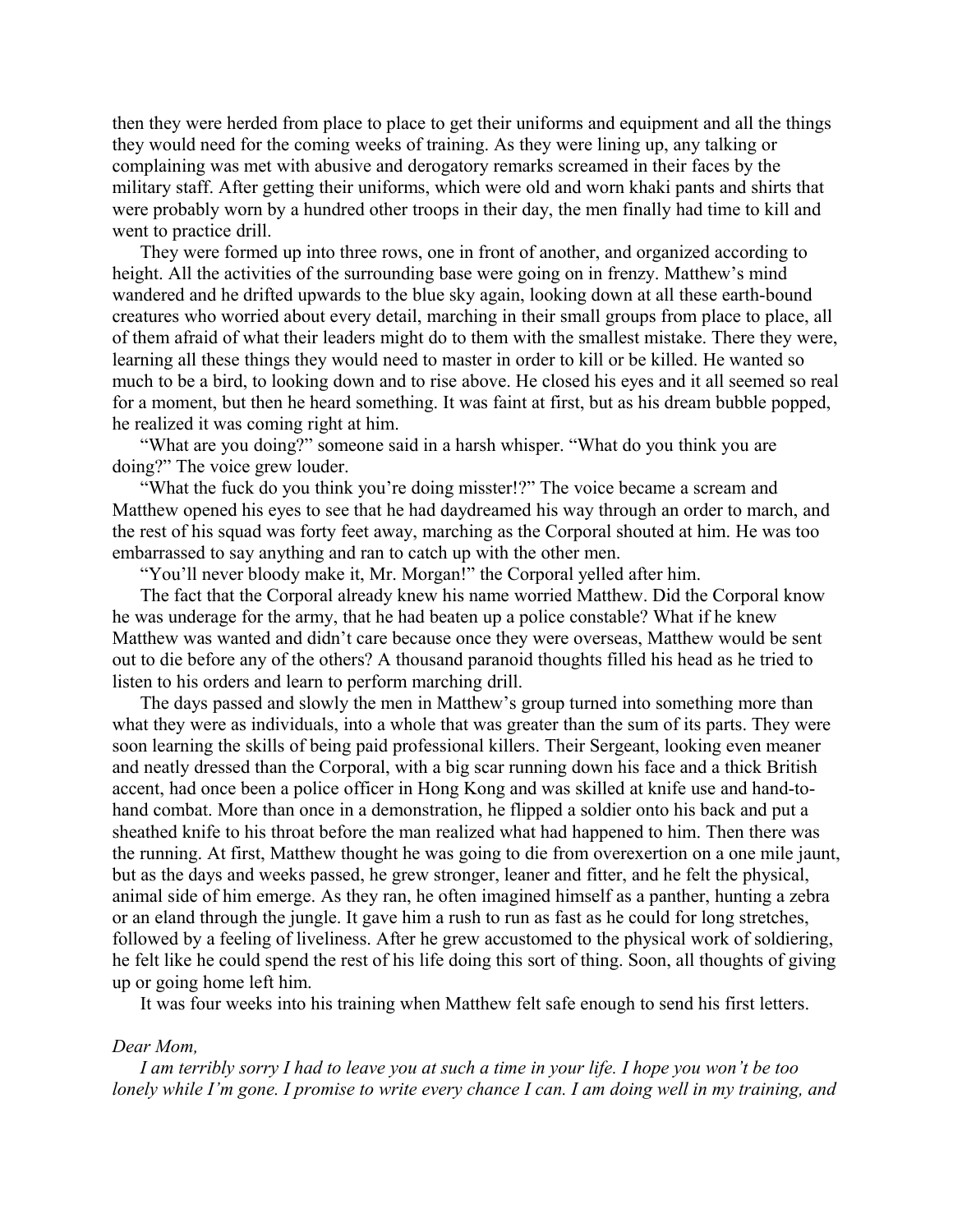*I will soon be able to send you some money. I had no intention of leaving for the army, but circumstances allowed me no choice. I made some stupid mistakes and I hope in some way that by volunteering to fight, I could make up for some of them. I miss you Mom, and I love you very much.*

> *Yours, Matthew*

#### *Dear Gloria:*

*I can't tell you how much regret I have for getting angry and beating up your boyfriend. I know this is no excuse, but I did it because I cared so much for you and I'd just had the first and last three beers of my life. I don't fully understand what came over me. I know you may never want to talk to me again, but I honestly hope you can find it in you to forgive me. I have held you deep inside my heart with a true feeling of love for such a long time that it hurts to think I may have screwed up any chance I had with you. You have my promise I will never touch booze again and if I ever come back from the war, I will repay my debt to society and Johnny, and if you will have me, I will do anything to get you back to feeling right about what you and I have together.*

*Matthew*

A few days later, Matthew received a letter from Gloria.

### *Dear Matthew,*

*I want you to know that you have also been in my thoughts for a long time. You were always the cutest boy in school and every girl wished they could marry you or even just dance with you or talk to you. For a short while, I thought I liked Johnny, but lately he has been trying to force me to do things I don't want to do with him, and he makes me sick at how he hides behind his badge and expects people to respect him for it. I have always seen you as a good person and I not only admire your courage for joining up, but I also pray every day you will come home safe. I think I love you Matthew, and I want you to keep writing me.*

*Gloria*

Inside the letter was a small black and white photo of Gloria looking like a beauty queen, with her long blonde hair in curls and her delicate face shining with a smile. He took the picture and kissed it and then put it in his breast pocket next to his heart. All at once, his strength and resolve to go on with his plan to fake his way into combat grew by a factor of ten. He dreamed of what it would be like when he came home, medals on his chest, money in his pocket to rent a home in which Gloria and him could live after they married. The whole idea of having a beautiful girl all to himself ran through his body like electricity. He had never felt so free and happy in his life.

At the end of their training, a short graduation ceremony was given on the parade square in the camp, though Matthew's mother didn't come. She wanted to, but he had kept his location a secret in case his mom used it as an opportunity to have his real age revealed, which would mean he would be kept away from combat until he was eighteen. He might have even been kicked out of the army for lying, if word got to the wrong commanders. Somewhere deep down, Matthew wanted to prove to himself that he could do what his Dad had done, what his brave and strong hero of a brother was doing. At the end of the graduation parade, his platoon was dismissed and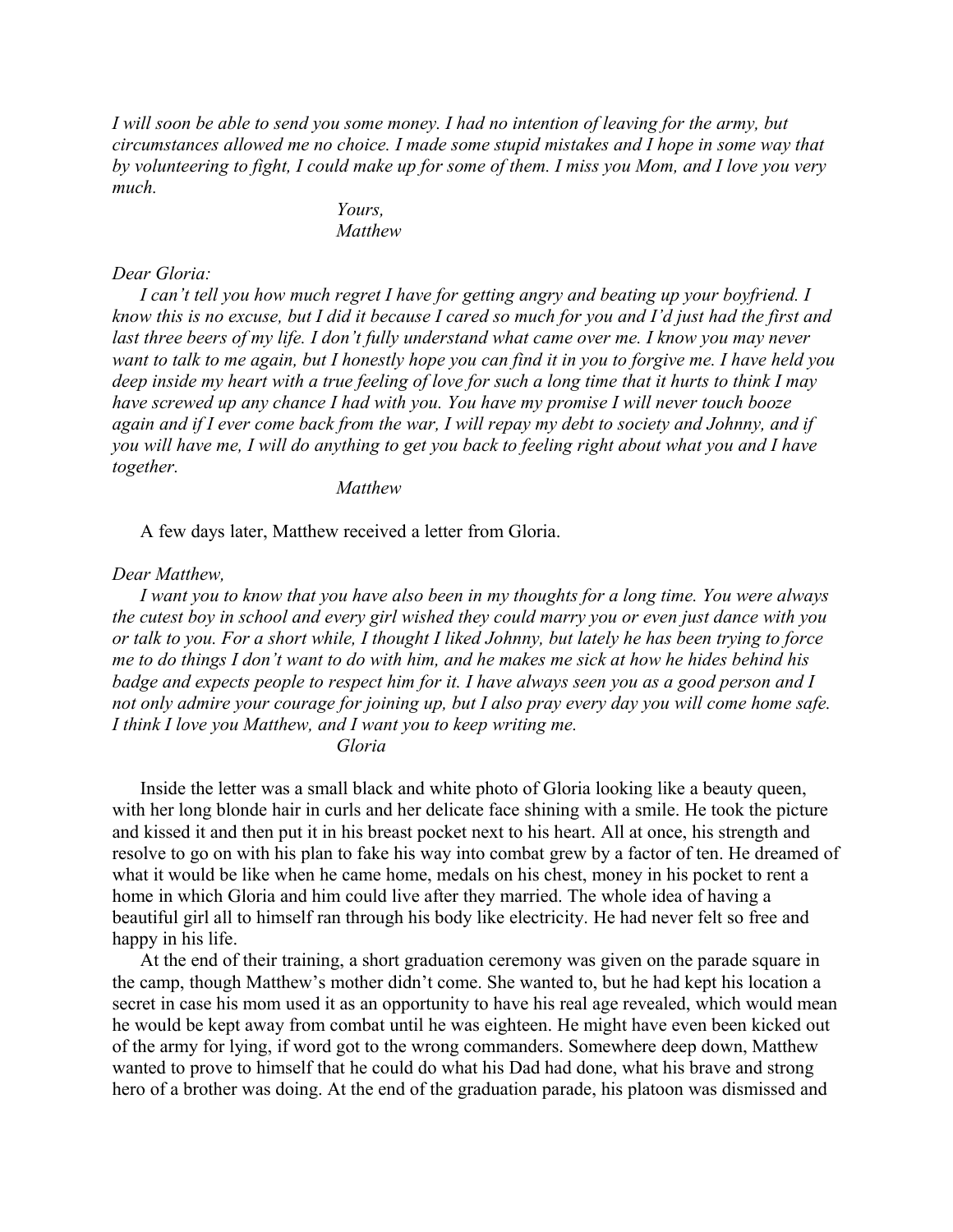out of the corner of his eye, Matthew noticed a beautiful young woman climbing over the fence in front of the reviewing stand and running towards the men. Some lucky guy has a girlfriend he thought. But then when he took a closer look, he saw it was Gloria.

"What are you doing here?" Matthew yelled.

"I wrote to your brother and he told me where I could find you," Gloria said with a killer smile on her face. "I wanted to let you know I'm proud of you and give you this." She put a rosary around his neck and gave him a kiss on the lips. Matthew looked at the fancy chain of beads.

"Wow, thanks. But I'm not even Catholic."

"Well, you're going to have to convert if you want to marry me."

"Marry you? I don't even know where we're going in the next few weeks. And plus I'm only…" Matthew looked over and noticed his Sergeant was in earshot, "I'm only eighteen."

"Well then, I'm eighteen too, and that's older than when my parents married." Gloria smiled as her sweet eyes gazed into his while she had her arms around his neck. She moved in for a kiss and pressed her beautiful body into his and he couldn't think of anything in his life that had ever felt better.

"Lets go get a root beer and we'll talk about it," Matthew said.

The pair began to walk off, but as they were leaving, his Sergeant stopped him. He expected to get chewed out again but instead the Sergeant gave him a two-day pass to go to town and a pay envelope with a few bills in it. The Sergeant winked at him and smiled.

 "You did very well Private Morgan. I'm glad to be in the same army as you," the Sergeant said. "Now quit daydreaming and take your lovely girl to town!"

It was the first time he had seen even the hint of a smile on the man's face and he had to admit, he did feel pretty good about the whole situation. He and Gloria walked from the camp into the town of Wetaskiwin where they sat down over root beer and milkshakes and talked for hours. She went on about her friends and the things she and her mom were going to do on winter vacation from school, what she thought of studying biology and chemistry through all those long, boring classes when all she wanted to do was be a hairdresser until she had kids. While she was talking, Matthew couldn't stop looking at her. She was so beautiful he almost wondered how such a girl as this could want to marry him. Somehow though, it still didn't seem right to him, it still didn't feel like the kind of love he had really waited for all this time.

Soon it was his turn to talk and Matthew went on about some of the books he had been reading from the local library and was surprised to learn Gloria had read some of them both in and out of school. She hadn't liked all of them nearly as much as he had, but it felt good to know that she at least had a brain in her head. He figured talking about books would give them something to do when they weren't in the process of making the ten kids he wanted to have with her.

At the end of the night, he saw Gloria off to the last train, and after giving her enough money for emergencies and meals on the trip home, he put the rest of his pay in an envelope, addressed it to his mom, and mailed it at the box outside the train station before walking back to the base on a cloud. As he lay in his bunk that night, he thought about his short life for a long time. It could end soon or it could go on for a hundred years. So much had occurred in the past weeks. He felt the glow of the love he once felt from his Dad and as he drifted off to sleep, his mind conjured up an image of his brother as a skeleton in a Royal Air Force blue uniform. The skeleton reached out for him and when it touched Matthew, his entire body went ice cold and felt completely lifeless. He sat up straight in bed, his heart pounding and his body in a cold sweat. In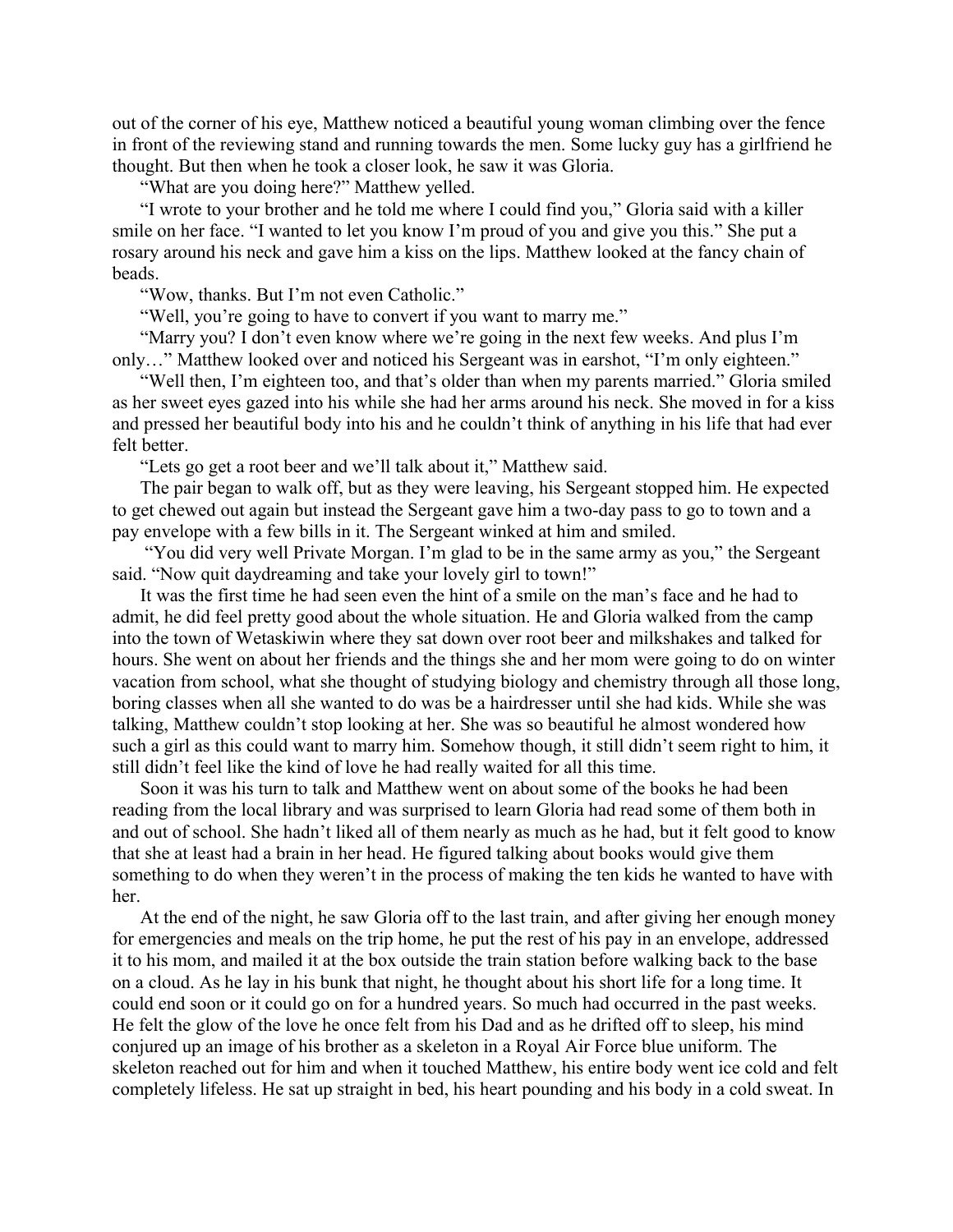the dark he got some paper and decided the best thing he could do was write to his brother to calm his nerves. It took him a while, but he calmed down after writing and then looked out the barracks window at the stars and wondered what was going to happen next.

#### *Dear Jake,*

*Training is finally over and I want to thank you for letting Gloria know about my graduation. She came to see me and man do I ever feel good about it. She is already talking about marriage and I think I have fallen in love completely. I had a bad dream about you just now and wanted to write to you just to let you know someone wants to see you make it through this war in one piece, someone who doesn't rely on you for money or your fighting ability, someone who loves you as any brother would, but even more as the best and closest friend I ever had.*

 *Private Matthew Morgan, Royal Canadian Army*

Matthew rubbed the sleep out of his eyes, folded and sealed up the letter and got into his uniform, walked to the mailbox and slipped in the letter. In the cool, summer night air Matthew hungered to climb on a roof, take off his clothes to feel the warmth of the air and be surrounded by the beautiful night sky with the crescent moon and the million stars shining down on him. He had to be respectable though, as he was a real soldier and he couldn't take a chance doing something so crazy. He did let his mind wander and thought about the Northern Lights and how he wouldn't see them in England. He called to them by rubbing his knuckles together like a Native friend had shown him, and a small sheet of the lights seemed to slowly grow out of nowhere. In his head, he became that shimmering sheet, a part of space and rays of light that came down from the stars. He was part of the universe and the universe was him. Somewhere far away, history was being made and he drank in the power and energy of the northern Alberta night and somehow, he knew that with all of this spirit in him, he would never die in some lonely, far off place. He would live long enough to come back home where there was real love and power in him. He would go off and fight, earn honours and commendations and Canada would be a new world for him when he returned. Hearing footsteps, he came back to present time and raised his thumbnail to the inside of his front tooth to make a clicking sound that released the Northern Lights. They obediently slipped into the darkness.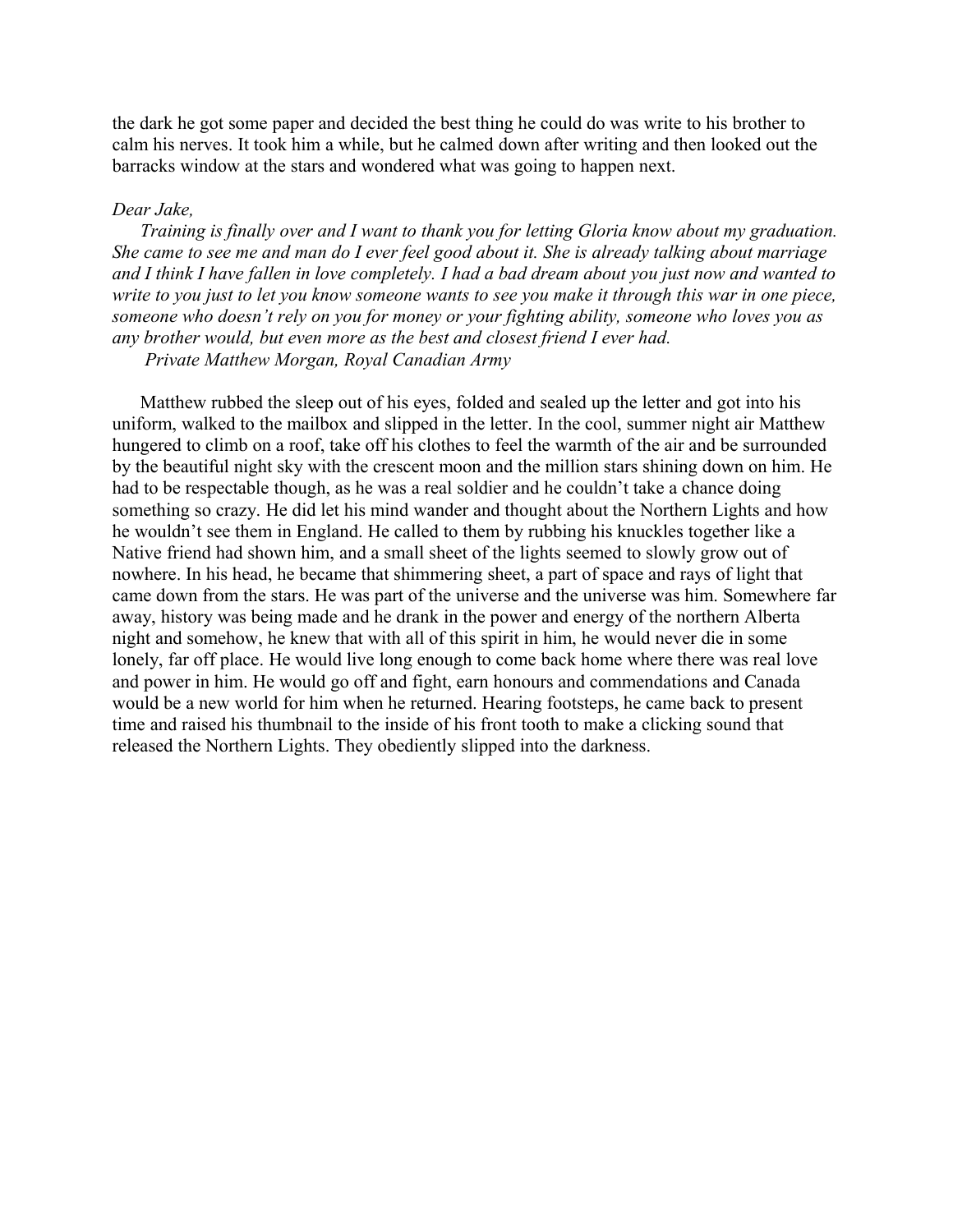### <span id="page-20-0"></span>Chapter Three

Basic training ended, as did the eighteen hours a day of lectures, classes, field exercises, drill and rifle range time. The men Matthew had gone through training with all felt like brothers to him, even the ones he never liked. There were some guys who would avoid work at any cost and there were some who would kiss up to the leaders but act like total slack-offs when they weren't around. But there were also a few who really believed in what they were doing. Perhaps all of them did, but each man approached the difficulties and privations of basic training in their own way, and somehow they became so tightly knit that no one looked forward to being separated from each other and possibly never seeing each other again. After basic, they went through some more trade-specific training in everything from anti-tank rifles to leadership and radio operation. By the time they were done, it was February of 1942. The Americans were now in the fight and were gearing up en mass to take on the Pacific, African, and European conflicts as war raged all over the globe. The men all knew that one day soon, Fortress Europe would have to be cracked wide open at the cost of many lives. If their own way of life was going to survive back home, the men had to ensure the freedom of France, Russia, and Poland.

Matthew was given leave to visit his mom before he would be permanently assigned overseas. When he got off he train in the driving snow of their home, she was at the station with Gloria. The two most important women in his life had brought all of his school friends, and aside from wanting to gloat that he was now a real soldier and that he had so many stories and new things to tell his hometown friends, when it came down to it, he just wanted to spend time with his mom and Gloria.

The three had dinner together, and Matthew told them about his best friend Gary and about the times Matthew had been caught daydreaming in lectures or even falling asleep, thanks to their murderous schedule, but somehow managed to get one of the top marks of the battalion. They were proud that he had made it through and even his mom felt he had made a good decision when she saw how fit, healthy and happy he looked.

Matthew walked Gloria home and met her dad formally. Her dad kept smiling at him but had a touch of sadness in his eyes when they spoke. Matthew wondered if it had to do with Gloria's dad's experiences in the Great War twenty-five years earlier. Matthew got to know Gloria's dad in a new way and respected him as they talked about what was going on in Europe. This was a strange feeling for Matthew because he had known the man from around town for quite a while and it seemed so incredible that now he was an equal of this great man.

Matthew left and walked up the street, then sat down on a stump used to cut wood, sitting outside someone's home. He looked up at the stars like he had done so many times before but this time, he thought about how there were people over in Europe looking up at the same stars, not in expectation of a great adventure, but in desperate hope for some miracle to save them from certain destruction. He had heard radio reports from Edward R. Murrow about the German bombing and it made him angry. As he gazed up at the sky, he said a silent prayer for the occupied people and also prayed he could be a part of the effort to save them, no matter how small a part it might be. Not long after he heard footsteps.

"Was it hard to get out?" Matthew asked Gloria when she came up to him.

"Nah, I've done it a million times," she said.

"For other boys?" Matthew asked, sounding a little disappointed.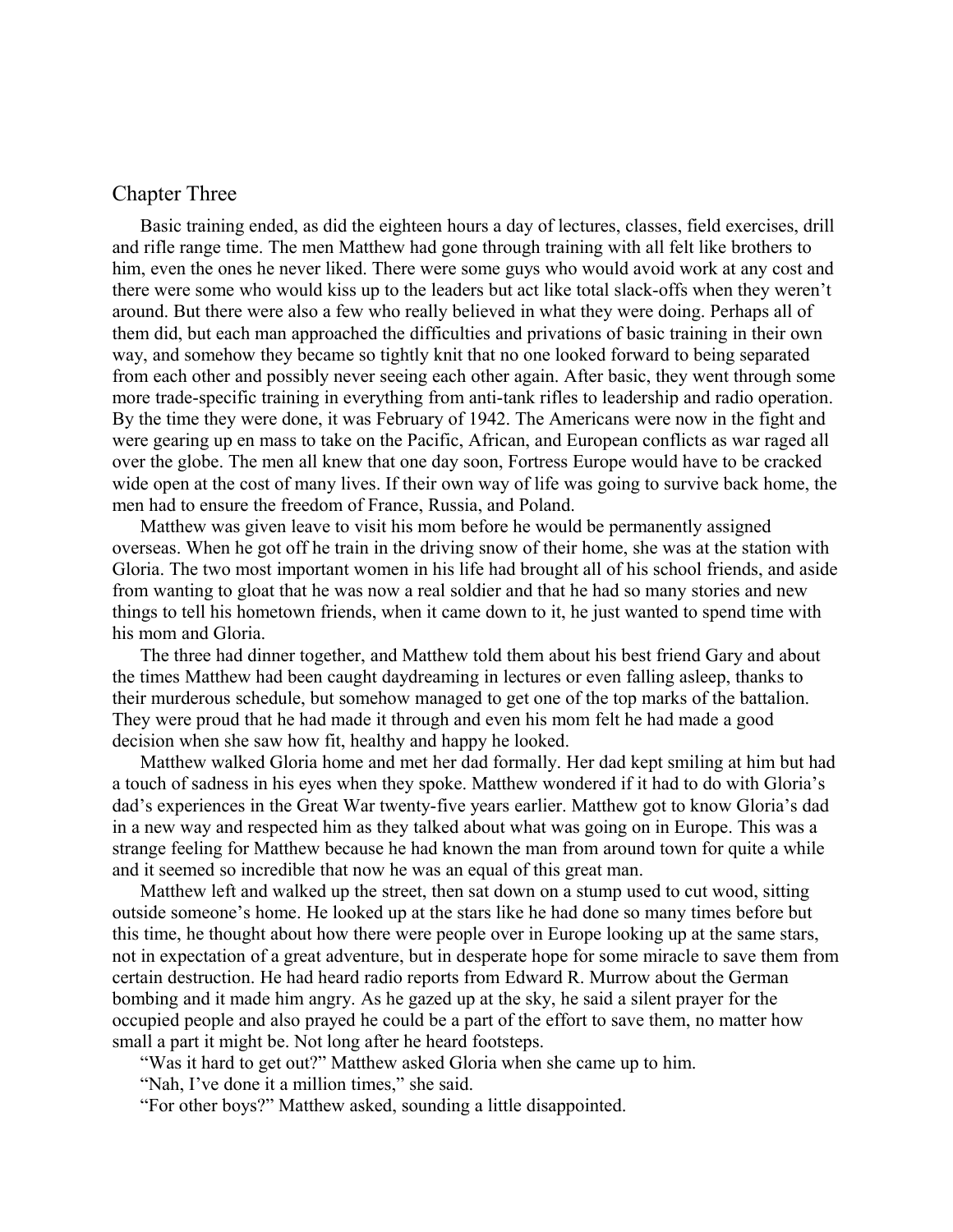"There are no other boys, sweetie. You're the only one for me."

She walked up to Matthew and gave him a long, passionate kiss. He stood and held her tight, feeling her warm and curvy body underneath her cashmere sweater, wondering what new and wonderful experiences their wedding night would bring. They necked and explored with their hands for a short while and then Gloria stopped him.

"Have you ever gone all the way?"

Matthew didn't answer. He just looked down and blushed.

"Don't worry, there's nothing evil or difficult about it."

"No, it's just that I want it to be special. I want my wedding night to be my first time."

"That's so beautiful…" Gloria trailed off and a tear ran down her cheek. "I'm so glad I chose you Matthew. My dad had heard about you, about your family. He said Jake was a good and dependable man in the mine and that he would be proud to have his brother for a son-in-law. He even remembers your dad and used to really like him too. He said he was one of his best…"

Matthew, interrupted, stood, embraced Gloria tightly and kissed her again. They probed with their tongues and Matthew was on cloud nine. He wanted to be there in that moment forever, there with his innocence and all his love. All the good feelings about where he was going to go, and what he had to do. Then in a moment he thought of his dream about Jake and the cold feeling it gave him and it made his whole body shiver. He pulled away, put a finger to Gloria's lips and then held her hand and walked her back to her house. It all seemed so easy, so effortless for them to walk and not say anything, just smile at one another and know that one day they would be one. They would have a house and children and no one to give them a curfew and no need to get permission for anything. On his way home, he half floated in the air, half walked on the ground.

The next day he returned to base and after some processing and administrative work, he was directed to board another train. It went on for hundreds then thousands of miles, through places Matthew thought he would never see. First the vast and open forest of northern Alberta went past, then the wide-open prairies that were as beautiful to Matthew as the Taj Mahal.

Time passed, and night fell as the train kept moving. When the sun rose again, they were in the Laurentian Mountains and passing the lakes and forests of Manitoba and Ontario. All of Canada rolled past him and he was in awe. Still, he longed for the small mining town where he had spent all of his sixteen tender years. They stopped for a short rest and a change of trains in Toronto and there were more people than he had ever seen in the huge and teeming rail station. The whole population of Wetaskiwin would go by every minute, and there were so many hotels, office buildings, restaurants and pubs. Matthew thought it was incredible, but still not quite as good as being able to call up the Northern Lights.

They weren't told where they were going, but when they were finally at the east coast, they were loaded onto troopships with a military band playing. They knew that for many, this was going to be a one-way ticket overseas, but spirits were high. The men all gathered on deck after boarding their assigned steamer and crowds came to cheer them off, giving them the best sendoff possible. Someone disobeyed ordinance and set off firecrackers when dusk came. Little did they know that even this far away, there was a danger of submarines sneaking into the harbour in Quebec.

After a few days and what seemed like a million faces went past him, Matthew ran into Gary on the ship and like they had never parted, they clicked as the best of friends as the ocean moved beneath them. Gary was even more friendly and enjoyable to be around than Matthew remembered. He had a few books with him and as they passed the time together, Matthew read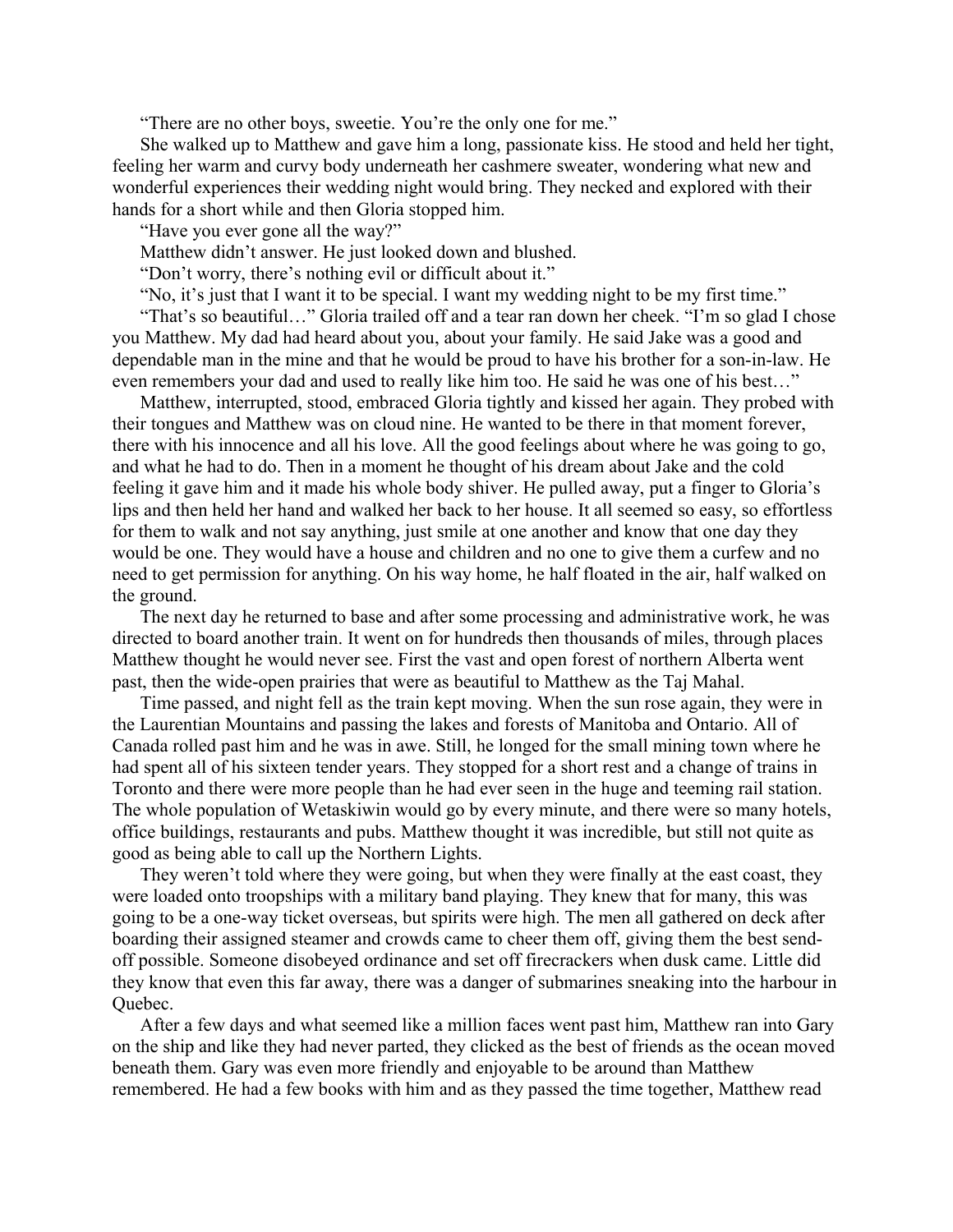all of them. Aristotle, Dickens, Herman Melville. There was also a small ship's library, and as the days passed with nothing to see or do, he read through more philosophy books and a copy of *Don Quixote* by Cervantes. As they sailed on, Gary and Matthew spent a lot of time discussing the very basic ideas of democracy and freedom, and learned from their books all the ways a soldier could get into trouble on leave.

One night, with all the ships blacked out, Matthew and Gary were topside looking out at the stars and the moonlight as it reflected off the waves, talking about life back in Alberta and all the entrepreneurial and industrious things they planned to do when the war ended. Suddenly, they heard a huge explosion and saw another ship begin to sink.

"Submarines!" someone exclaimed.

All cigarettes, lamps and voices that hadn't already been put out were extinguished. The troop ships usually had a few smaller guns and they let them rip, to little avail, round after round in whichever direction the radio directed them to shoot. Gary and Matthew figured it must have been a number of submarines gathering, because it seemed that ships were being hit all over the convoy. One by one, they would hear an explosion and then the panic ensuing on the ships as they went down. There were life rafts of course, but never enough for all the troops on board some of the larger ships.

As this was happening, the navy destroyer and corvettes that were escorting the convoy were patrolling and dropping depth charges among the otherwise totally defenseless troop ships. Out of nowhere, the two young soldiers heard the arrival of a squadron of RAF Mosquito light bombers from the seemingly far off shores of England. After dropping a few bombs to the sound of great cheering from the men on the ships, the word passed that the submarines had dived to avoid certain death and the explosions stopped and safe passage was granted. From that point onwards, Matthew never felt alone again. Each man that had survived that fracas was as much his brother as anyone he had known, even Jake.

After the bombers left, in the teeming, freezing waters of the North Atlantic below, there were men drowning, yelling and screaming for help. Gary and Matthew got the idea of lowering a lifeboat to them, and some others joined in. When the two young men got the rescue craft down to sea level, the swimming men were in a mad panic, trying to claw at the sides of the boat and each other to get aboard. They saved a few, but many of the soldiers died due to the freezing temperatures of the North Atlantic waters and the difficulty of swimming in their soaked wool uniforms and boots. The smarter ones had taken their knives and cut their laces, but that even posed a danger for faster freezing if they weren't taken up into a life raft immediately. Many who survived lost fingers and toes.

When the lifeboats were retrieved, the men who lowered them were both commended for their bravery and reprimanded for risking the King's property. Sometimes it was hard to understand how their superiors thought, but for a long while after, Matthew and Gary both wished they had let someone else watch the tragedies that had unfolded after they had gone down to the water to save those men. They indeed had to leave behind those they were unable to help, and in a few short minutes of doing so, the screams faded off. Keeping true to what was to be his new religion, Matthew crossed himself and said a short prayer for them and kissed the cross on the rosary. Later, it was hard to decide if the screams or the silence made more of a dark impression on Matthew's nightmares.

"Believe in God, Matthew?" Gary asked him, in the darkness later that night, a grim look on his face from what he had seen.

"I like something I read in a book once. 'There are no atheists at sea in a storm.'"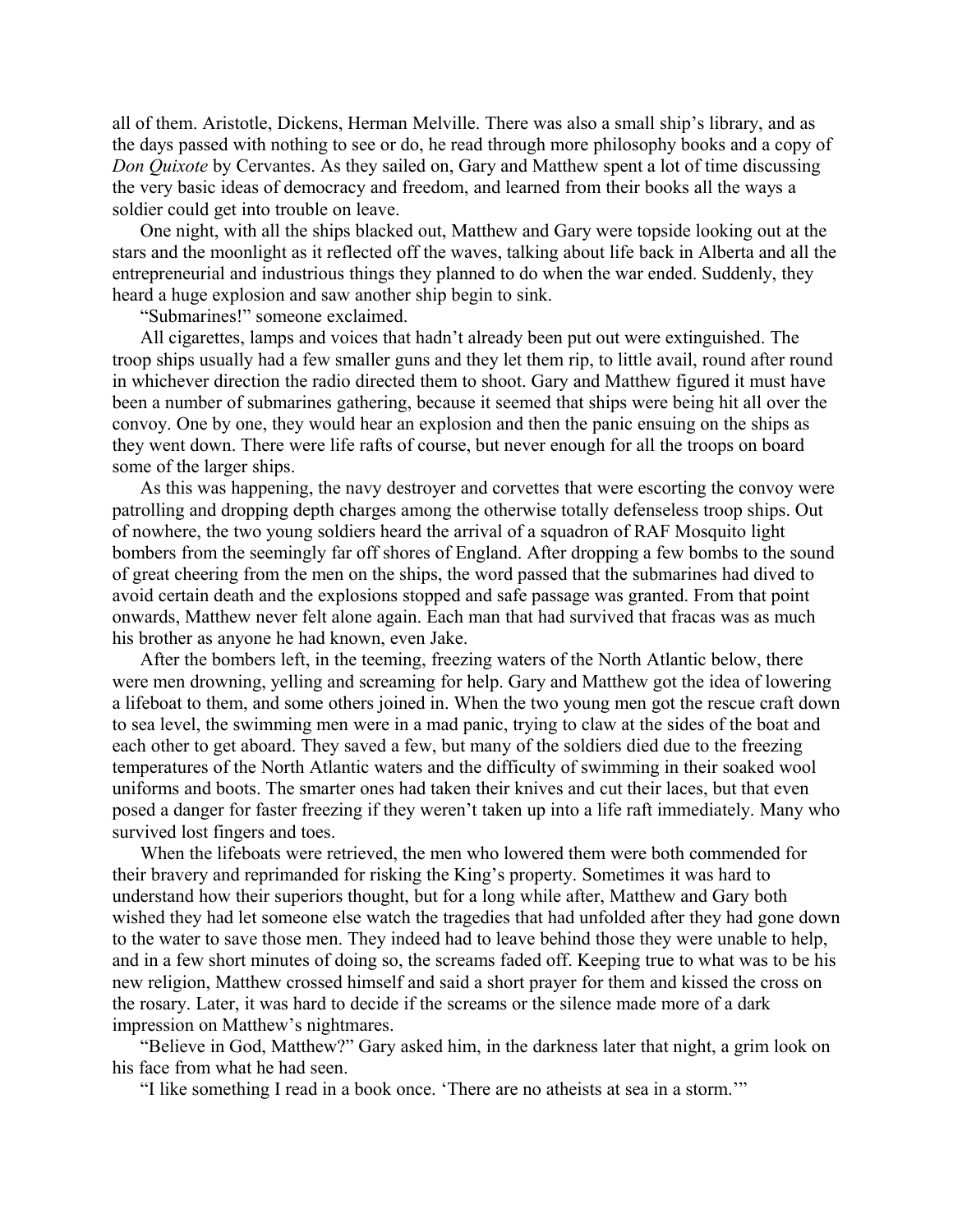"I kind of like that too. Say a prayer for me, would you?"

"I already did."

As Matthew was praying, the men on the ship and the dead men below in the frigid waters became part of him. It was like something he had heard about mountain forests in school, where a large forest consisted of connections and interconnections between one massive tree system that shared roots. All the other men were a part of him and as he watched so many die, a part of him died too. He now understood what his mom said to Jake about war changing people. He now had no more doubt about what he was to do, namely anything he could do to end the slaughter the Germans had perpetrated on the Allied Forces and the civilians him and the other Canadians hoped to protect.

A day and a half later, the ship docked at a port in the south of England and another military band piped them ashore and another huge crowd gathered to cheer them off the ship. The English people welcoming the Canadians at the port were grateful to see more soldiers coming. They knew their country was taking a beating all over the world and that they needed these men to protect their home. The people had some solace in knowing the Americans were now in the fight, but the Yanks had yet to prove themselves as soldiers in this war. The Canadians were respected all throughout the British Empire as some of the best trained troops in the world, perhaps with the exception of the legendary Ghurkas.

There was little time for celebration as the men were immediately filed off onto trains and trucks and taken to bases where they would be kept in reserve until needed. Here, the Royal Regiment of Canada, as the men with Gary and Matthew were now known, were given further exercise and training. No one had to tell them what the training was for. They were lectured on safe boarding of landing craft off ships, on demolitions and use of the infantry weapons from the PIAT, or the projectile, infantry, anti-tank—the British "bazooka," all the way down to skilled death-dealing with a bayonnet, and even their bare hands.

Gary and Matthew spent their off time playing cards and reading and when they had leave, they would take it on a Sunday rather than a Saturday and take a train into London where they took photos with Gary's camera of all the sights that hadn't been bombed out and some that had. If they could make it in time, they also attended a church service. At first Gary didn't want to attend with him, but Matthew talked him into it, saying that he would feel strange going to one alone, and that he needed protection from all the little old ladies who would ambush him after the service. As they got to know these women, they learned to like them. It seemed they all had sons or grandsons who were in North Africa or Burma or some hot spot, and they loved to spoil Matthew and Gary with sausages and fried potatoes and cake for dessert at the after church gatherings they were always putting together.

After the two were spoiled like this, wanting to earn the food they had been given, they took it upon themselves to fix plumbing, replace broken doorknobs or tinker with the women's clocks, even repair bomb or fire damage as best they could with the carpentry skills almost every young boy learned in Alberta. The women appreciated it so much they almost wanted to adopt them and always invited them back. Some of these women saved their ration cards all week to get the sugar and meat they lavished on the two young men Sunday evenings.

Late one Wednesday evening, Gary was looking at a used copy of "*All Quiet On The Western Front*" and an extremely beautiful, young, and well-dressed young woman came up to him to ask about it.

"Oh, you're not going to buy that book are you? I was just looking for a copy."

"Oh," Gary said. "Have you read it?"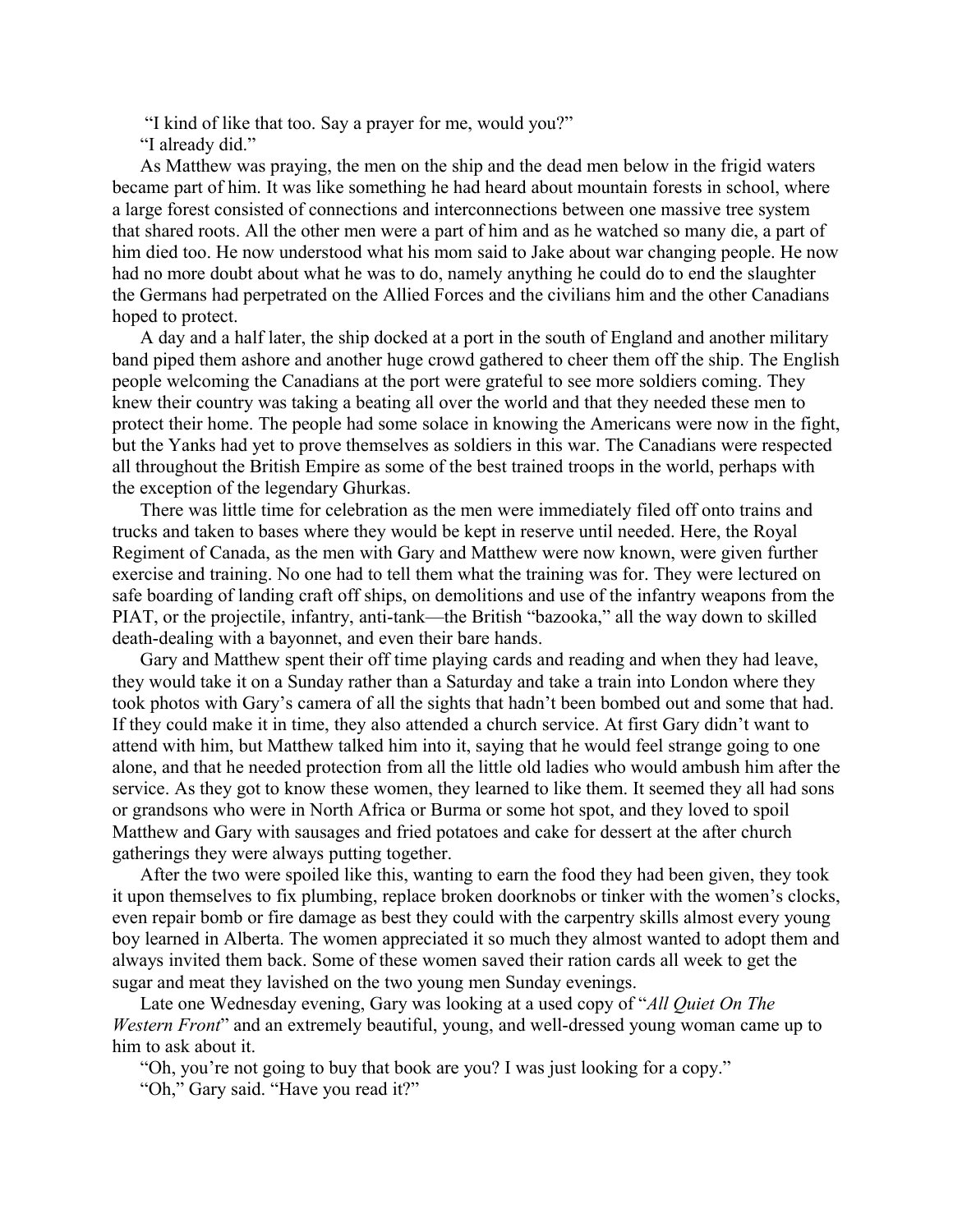"I've read it a few times. It's such a beautiful little work of literature."

Gary had no intentions of buying it and he had hoped no one would see him looking at it. He understood it was a book about a German during the first world war.

"To be honest love, I had my heart set on buying it, but if you give me your address I can lend it to you after I'm finished."

"Oh dear, I think you're trying to figure out a way to date me young man!" The young woman couldn't help but smile at Gary's tactics.

"Well, we would have something in common."

"What could we have in common?"

"Great books, this one for a start," he said.

"Well, you do have a point there. Tell you what, I think my father would prefer if I didn't give you my address at first meeting, but if you want to meet next Monday at Kingston Pub on Fell Street, you can have the time it takes to drink a pot of tea to convince me I should see you again." And then she gave him a smile that melted his heart. "And bring the book."

 "It's a deal ma'am," Gary said jokingly and gave a deep bow. "By the way, I'm Gary Blanchette. Your name is?"

"Carol. Short for Carolyn. Carolyn Windermere."

Gary nearly fainted when he realized this woman was just about royalty, the daughter of the richest man in the county, who was also a famous writer.

"Pleased to meet you Carol. We shall see you again soon."

Carol left and Gary found himself thanking God in no small way. For a long time, he had fantasies of a girl who was beautiful and loved good books and would give him a chance to shine in all his youthful glory. He raced back to the camp to tell Matthew.

"Matthew, Matthew my friend!" Gary said. "You won't believe what just happened to me!" Matthew did not seem to react. He looked very dejected in fact.

"What's wrong mate? What could be so awful you can't be up for some great news?" Matthew handed over a telegram he had received from the Royal Canadian Air Force. Gary read it solemnly, then read it again out loud.

"It is our regret to inform you that Sergeant Jacob Morgan, tail gunner on a Lancaster Bomber, has been reported missing in action over Germany. We will notify you further should any developments occur." Gary felt so moved that he forgot about his own news. "Well, it says missing right? That doesn't mean dead does it?"

"I asked the Commanding Officer about it, and he was telling me he got the same telegram when his brother, a pilot in a bomber squadron went down. He found out later that missing in action for an air crew only means there wasn't enough left in the explosion or crash to send home their id tags." Matthew wiped a tear. "I don't know what I'm going to do, Gary."

"Matthew, you have a girl back home and a mother right? They don't want you giving up on things. What you have to do is keep going, keep being a brave soldier. And don't give up hope just yet."

"What was your news Gary? You seemed pretty happy when you walked in."

"I did it my friend, I finally did it! I met the woman I'm going to marry. Her name is Carol and she is beautiful. I think she's rich and we have a date next week. All I have to do is read this book." He held up the book.

"*All Quiet On The Western Front*. I read that back when I was in school. It's pretty good."

"I heard it was about a German. I was just curious, but she seemed to be in love with it. Is it really that good?"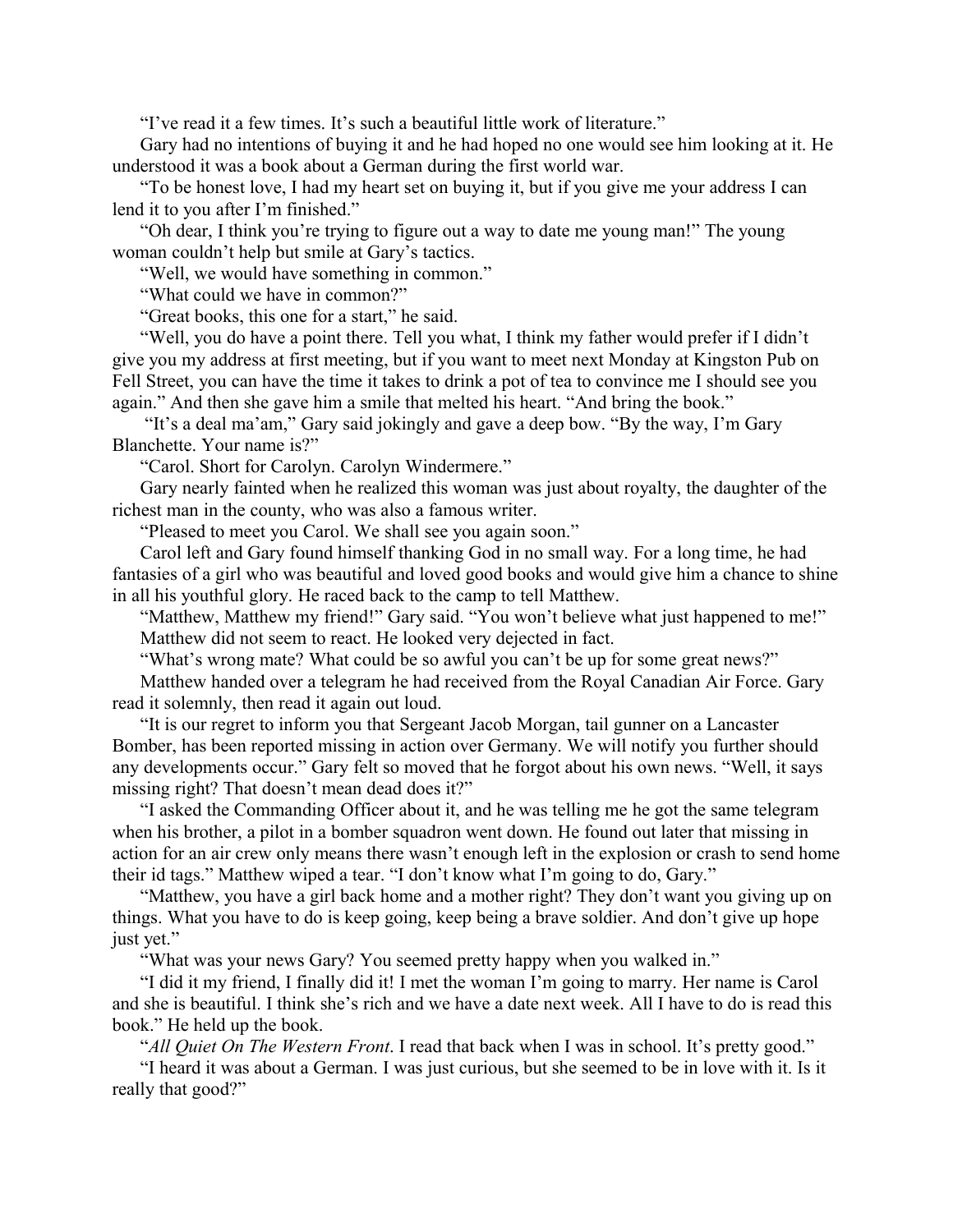"Good enough that I want to read it again when you're done. And congratulations." Matthew sniffed and wiped another tear. "I hope you can find happiness. I need to write a couple of letters right now though."

"Okay brother. Remember you may not have Jake right here with you anymore, but you'll always have me. And in a way, Jake will never leave you. His love will always be in your heart and mind."

"Thanks Gary. That means a lot."

Matthew sat down and started to write first to Gloria and then his mom.

#### *Dearest Gloria,*

*I just got a telegram from the war department. I have been notified that Jake is most likely dead, lost on a mission. He was so full of life and happy last time I saw him. He told me he loved flying and that he had been getting pilots to show him what he needed to know to become a pilot one day. Since he arrived in England, he wrote me all these stories about shooting down enemy planes and how sometimes planes would come in with a piece of their wing shot off or leaking oil or fuel or both. He seemed to love being right on the edge of things, and now for some reason he has fallen off.*

*Did you ever read* All Quiet On The Western Front*? Gary just found a copy and thinking about it makes me start to think that this war is such a useless endeavour when you look at it through neutral eyes. If I ever get through it, I'm going to come home and marry you and never leave Alberta again. I have also decided I want to become a Catholic. Gary and I have been attending services and there is something so special about it, something so holy that I can't describe. Last Sunday, the priest was giving mass and I was staring at a statue of our Lord Jesus and I actually started to feel pain on my back where Jesus was whipped. It felt like they were really whipping me with a cat o' nine tails, and that for a moment I was experiencing what happens to Jesus when someone dies in the war. I have been growing and changing so much, learning so much from books and the people I've met here. I don't want to talk down about anyone who worships God, but it seems so strange that I once went to a church where people seemed to be just trying to look more religious than the next person and everyone seemed to be so ready to judge everyone. I miss you a lot Gloria. Take care.*

> *Love, Matthew*

Matthew sealed the letter and kissed it, and tucked it away in his inside pocket to keep it close to his heart. While he was there, he took out the picture of Gloria and his eyes welled up with tears. He missed home so much. He took out another sheet of stationary and started to write.

#### *Dear Mom,*

*I don't know if you would have gotten the news by now, so I don't really know how to say this. Jake has been listed as missing in action and it has me pretty upset. I heard our Commanding Officer had a family member in the Air Force who had gone missing and I went to see him and he told me that missing in action almost always means dead. I can't stop thinking about all the times Jake taught me things that Dad couldn't, how he became my Dad in a way after our father died. I never felt like I was my own man until I joined up, but I think he was proud of me that I made it into the infantry. I was definitely proud of him for the brave task he took.*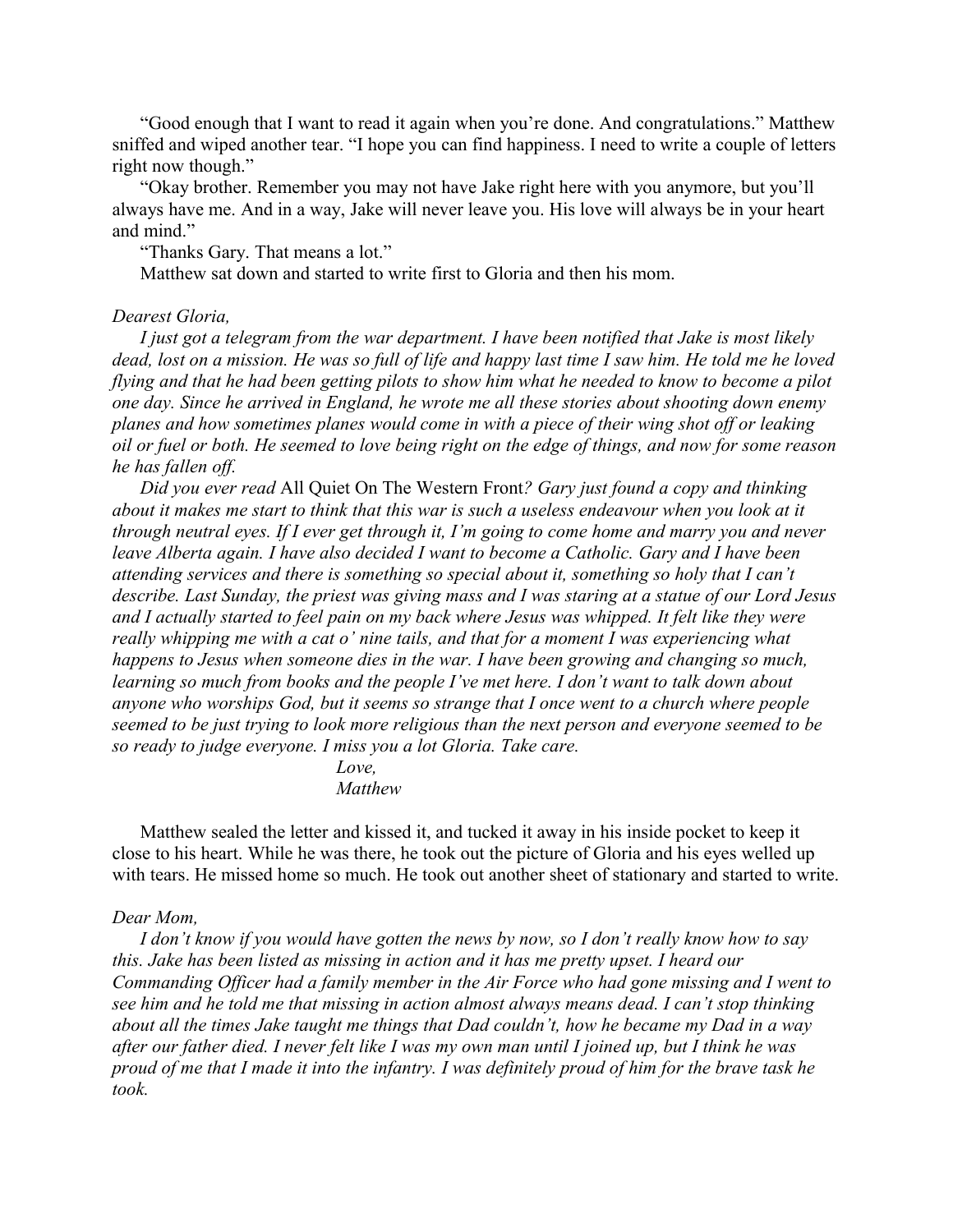*Enclosed is most of my pay. If you get a chance, I would really like it if you could invite Gloria over some time. I would love to hear stories of you getting to know her. I'm sure you will love her, as she is one of my few inspirations now, other than you Mom. Gary has found himself a new girl and even though they haven't had their first date, he is already engaged to her in his head. It is good to know I at least have him. He is a great friend, just like a true brother to me. Take care, Mom. Write soon.*

> *Love, Matthew*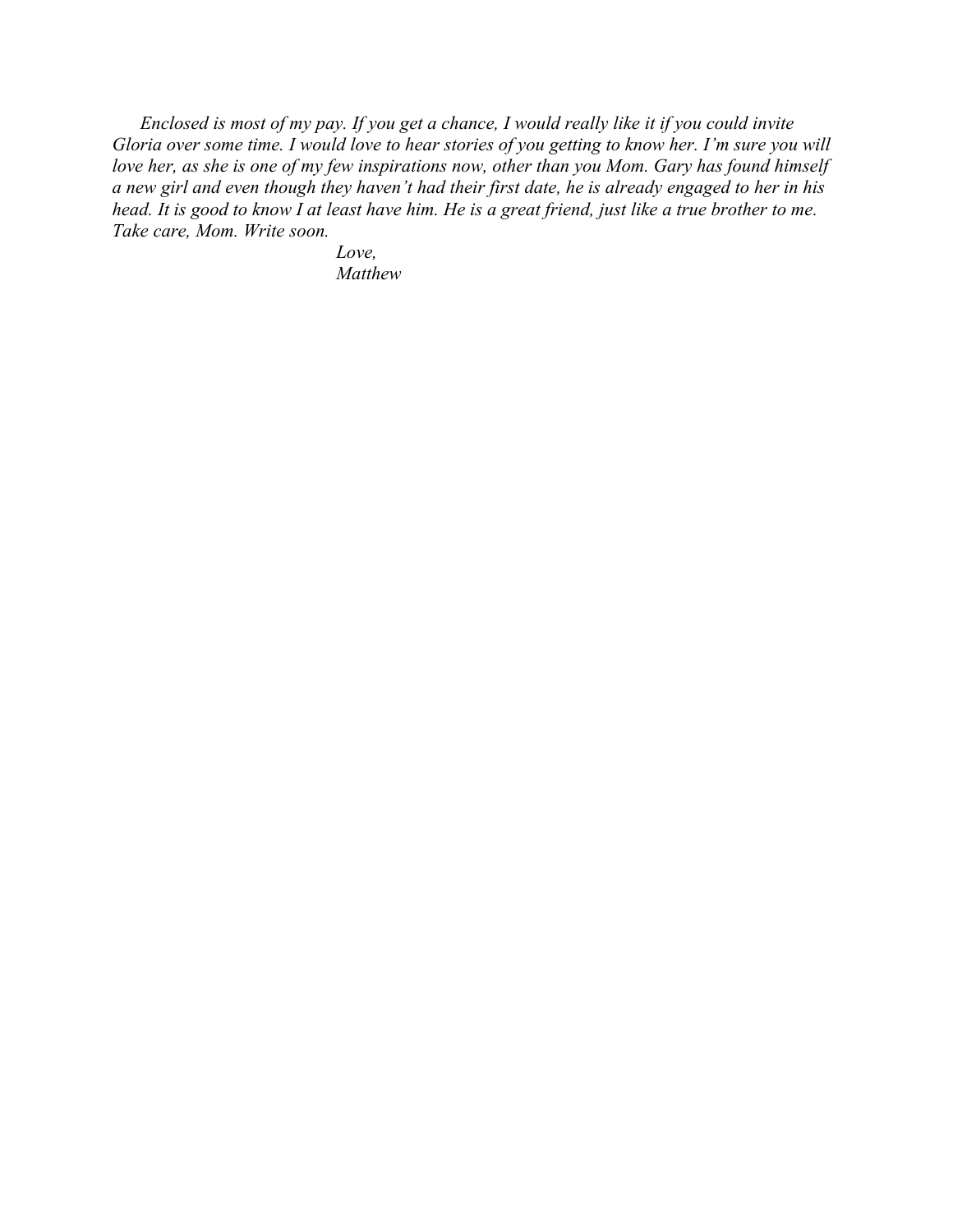### <span id="page-27-0"></span>Chapter Four

Matthew was given no time to mourn, no time to attend services. The very next day was business as usual for a Canadian soldier in the tumultuous time. He preferred it that way because the more he could focus and keep busy, the less he would feel the pain of losing Jake and the less he would think about home and how much he missed his home and Gloria. He threw himself into the training, yelling louder, pushing harder, running faster than all the others. Deep inside he wanted out of this whole war, wanted to admit he was really just a child, but the memory of Jake wouldn't let him give and inch.

One day, Matthew and Gary were on board a Navy ship being trained to board landing craft in rough weather and someone slipped on the rope netting they had to climb down to board the craft. The man's leg twisted into an unnatural angle and he screamed. Matthew took the initiative and though he was already safely on the landing craft, he climbed back up to help the man and skillfully carried him over his shoulder to safety.

The next day he was asked to see the Commanding Officer again.

"Private Morgan?"

"Yes, sir, how can I be of assistance?"

"I saw you some weeks ago. You lost a brother to the Germans didn't you?"

"I did, sir. I think I've accepted the loss mostly. It's a terrible thing to lose someone so close to you but at least he fought the good fight." Matthew said showing little emotion.

"Good, good for you, son. I hope you can manage to move ahead. I wanted to call you in to give you these as a thank you."

The Major tossed something to Matthew who fumbled with it, dropped it then picked it up. It was a set of Corporal's stripes.

"Sir, am I being promoted?"

"Yes, you are. That was a brave thing you did yesterday and you have been doing well in the eyes of all of your instructors, aside from the odd bout of daydreaming, so I hear. I need men like you, Morgan. I need them for a special task force I've been asked to form out of our regiment."

"Count me in, sir."

"I haven't told you yet what you'll be doing. It will be extremely dangerous and it won't be held against you if you decline."

"Sir, I can't take any more of these lectures and training sessions. I already know how to shoot a rifle. I've learned how to jump over an obstacle course. If you have something that will get me in the war sooner and challenge me, I'll take it with pleasure."

"Very well then. I want to make something clear though; don't discuss this with anyone. Just say you're being reassigned and that's it. And don't offer much information, even to your superiors if you can at all avoid it. If you need anything, come directly to me, and I'll let you know when it will be time to head for your new assignment."

 "Yes, thank you, sir!" Matthew came to attention, saluted crisply and turned and went out the door.

"God, bloody help us. That boy must be sixteen at most," the Major said.

Matthew said his goodbyes, mostly to Gary, by giving him letters to send in case of his death and the same was reciprocated. He then exchanged home addresses with a few friends and they all promised to write and meet up after the war at a famous pub in London on the third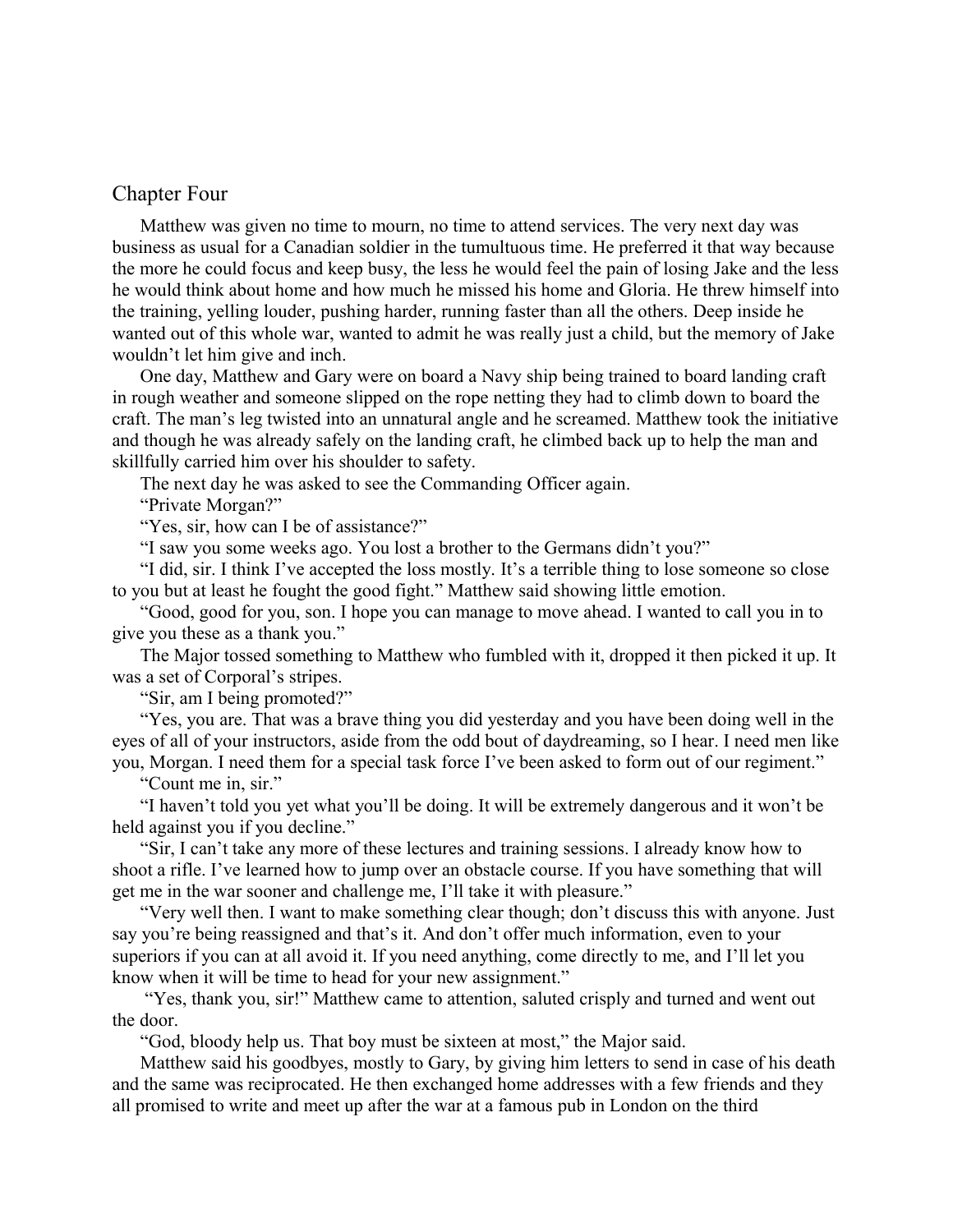Wednesday after peace was declared. Then, in three days' time, he lined up with one hundred others and they boarded a train for the southern coast of England. On the train, he went to an open seat and a strange voice barked out an order, telling him he wasn't permitted to sit. He was about to get angry and exercise the power he had recently been given in the form of Corporal's stripes, but then he looked at where the voice came from and it was Gary.

"Gary! Why didn't you tell me you were coming along?"

"Because I wasn't sure. I was thinking of Carol and how I might not see her again and thought about declining the offer. Either way, I wasn't supposed to tell you anything."

Matthew felt so full of joy he nearly shook Gary's arm off and couldn't stop grinning. He somehow knew they were going to have some adventures they would be able to tell their grandkids and that somehow, one of them would get through to keep the other's memory alive.

When they arrived at the port south of the camp they were previously stationed in, they boarded a ferry that had been converted for military use, which took them to an island off the English coast. The mood on ship was good, though the men looked like a tough bunch. They were all fit and most of them fairly large and rough in appearance. As soon as they disembarked their transport, they were drilled and pushed continuously, put through beatings in martial arts instruction, run off their feet in physical training, forced to swim in freezing water and run naked in the morning cold. Though most of them were experienced riflemen, they were taught to shoot better, plus shoot with a pistol. They were also given commando knives, which seemed even more deadly than the bayonnets they had been instructed on in basic training. Constantly they were training for special duties, be it how to sneak up to guard houses at night or practicing how to crawl on their bellies under other people's noses. The men from the Royal Regiment of Canada were given the new name, No. 3 Commando, and were made as tough and as ready for war as anyone could make them.

With any free time he had, Gary wrote letters to Carol. It made Matthew snicker to think of what the censor might be reading before his mail was sent. The important thing was that his best friend was happy. And Carol was nice enough to mail a book for them to read every now and then. She even wrote the odd letter to Matthew, at first imploring him to watch Gary's back and be careful himself, but later they started to develop a deep friendship of their own. It felt strange at first, but Matthew felt that he could open up to Carol more than he could to Gloria.

Carol was only twenty years old, but very intelligent. She didn't go on about girls she hated or makeup or hairdressing. Gloria did like books, but Carol understood them and had plans for after the war to be one of the few female literature professors at Cambridge. For fun, Matthew wrote a poem in one of Carol's letters and she wrote back to say she thought it was lovely and asked who wrote it. He beamed with pride but didn't reveal the source to her. Finally when she demanded the author's name so she could get a book by the same writer, he told her he had written it in the next letter she jokingly swore at him. As time passed, Matthew wrote fewer letters to Gloria and more to Carol. He told Gary about them but hid how he felt about this young woman he found to be so amazing, and Gary didn't seem at all threatened.

Matthew would never try and double-cross Gary and he was pretty sure it was the last thing on Carol's mind as well. He had just never clicked with anyone quite like he did with Carol, his relationship with Gloria was not even close. Matthew went on writing and hiding the upset that Gary met Carol first and felt very lucky to have two such wonderful friends.

The books Carol sent were a luxury few men got. Soon, the other men learned about it and a crowd would line up to put their name on a list to read the latest delivery. The men so desperately needed the escape of new minds, new places, and new worlds where half the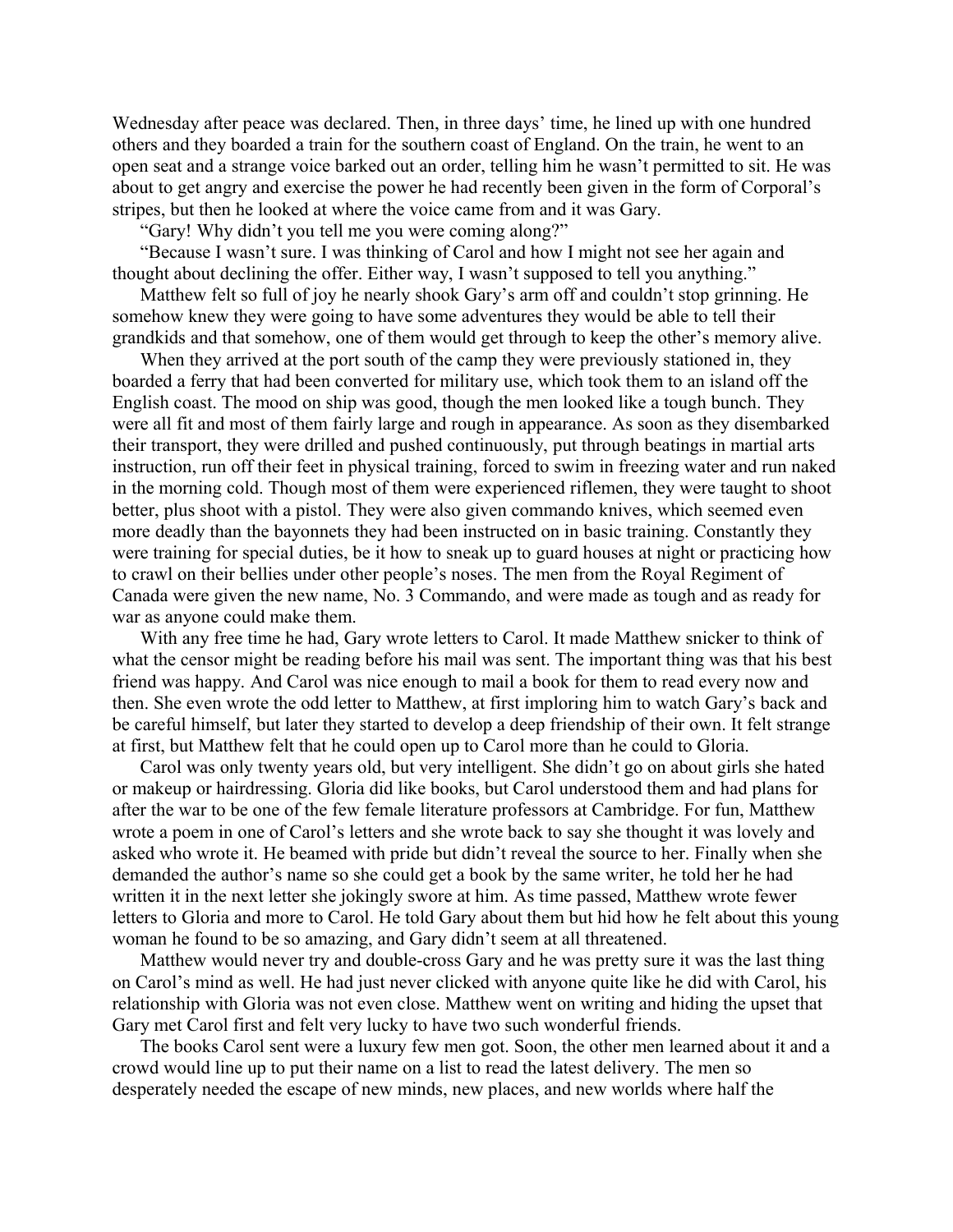inhabitants of the planet weren't trying to kill the other. All of the soldiers in Gary and Matthew's unit soon had a place in their heart for Carol.

In late July, 1942, the men of No. 3 Commando felt indestructible. They had prepared for every type of conflict, had been put through the wringer, mentally and physically, and they were as ready as anyone could ever make them for whatever job they would be ordered to carry out.

By special consideration, Gary and Matthew somehow got leave, and the pair went to England to see Carol in a small, single engine aircraft piloted by one of their reconnaissance officers. There was no way to warn her or let her know they were coming, so they simply showed up at the door of her house. To call it a house would be an understatement, as it was an estate that could cover a number of city blocks, with gardens and a long driveway decorated with Rolls-Royce and Bentley cars. The pair, dressed in their army uniforms, walked from where the train left them in the town and rang the doorbell.

"Yes, may I help you gentlemen?" said the butler who answered the door.

"Yes, we are here to see Carol," Gary said.

"Please wait here. Do you have a card?" Gary handed him his Canadian Army ID disc and the butler looked amused and went inside for a moment. From inside they heard a voice.

"Gary! You're here!" Carol rushed to the door and flung it open. "Come in, come in! You must be Matthew. You're as handsome as Gary said."

Matthew blushed crimson red as she led them inside and sat them down in the library. It had couches, chairs, coffee tables and walls lined with thick, leather-bound volumes.

Carol went to the stairs and yelled up, "Daddy. Come down, I have someone I want you to meet."

Soon, an older, distinguished man came down the stairs with a silk smoking jacket on, hair neatly trimmed, oiled and combed, and a pipe clenched between his teeth.

"Yes darling, who have you brought to my home now?"

"Daddy, this is Gary, the man I told you about. The one who liked your book."

"This is the author who wrote that novel you loaned me?" Matthew asked.

"In the flesh," Carol said.

"You inspire me, sir. I wish I had the education and intelligence you have. I would love to be a writer," Gary said.

"Never too early to start young man. I understand you are a bit of a voracious reader. Carol has pilfered some of my best books to send to you."

"Oh, I'll be sure and bring them back. This trip was unexpected, but next time we come we will return them for sure. I came now because I wanted to ask you something," Gary said.

"Yes, son, what can I do for you?" he said, imperceptibly tilting his head back and looking down his nose at Gary.

Gary smiled at Carol and she nodded at him.

"I want to ask if I can marry your daughter, sir."

The man's face dropped and the pipe nearly fell out of his mouth.

"Can you excuse us for a moment Gary and uhh…"

"Matthew"

"Yes, Matthew. Henry, will you show these young men to the kitchen? They must be starved."

"Yes, sir. I will do that immediately."

The butler bowed and put his hand out to signal to Gary and Matthew with his index finger, indicating rudely that they were to leave the room.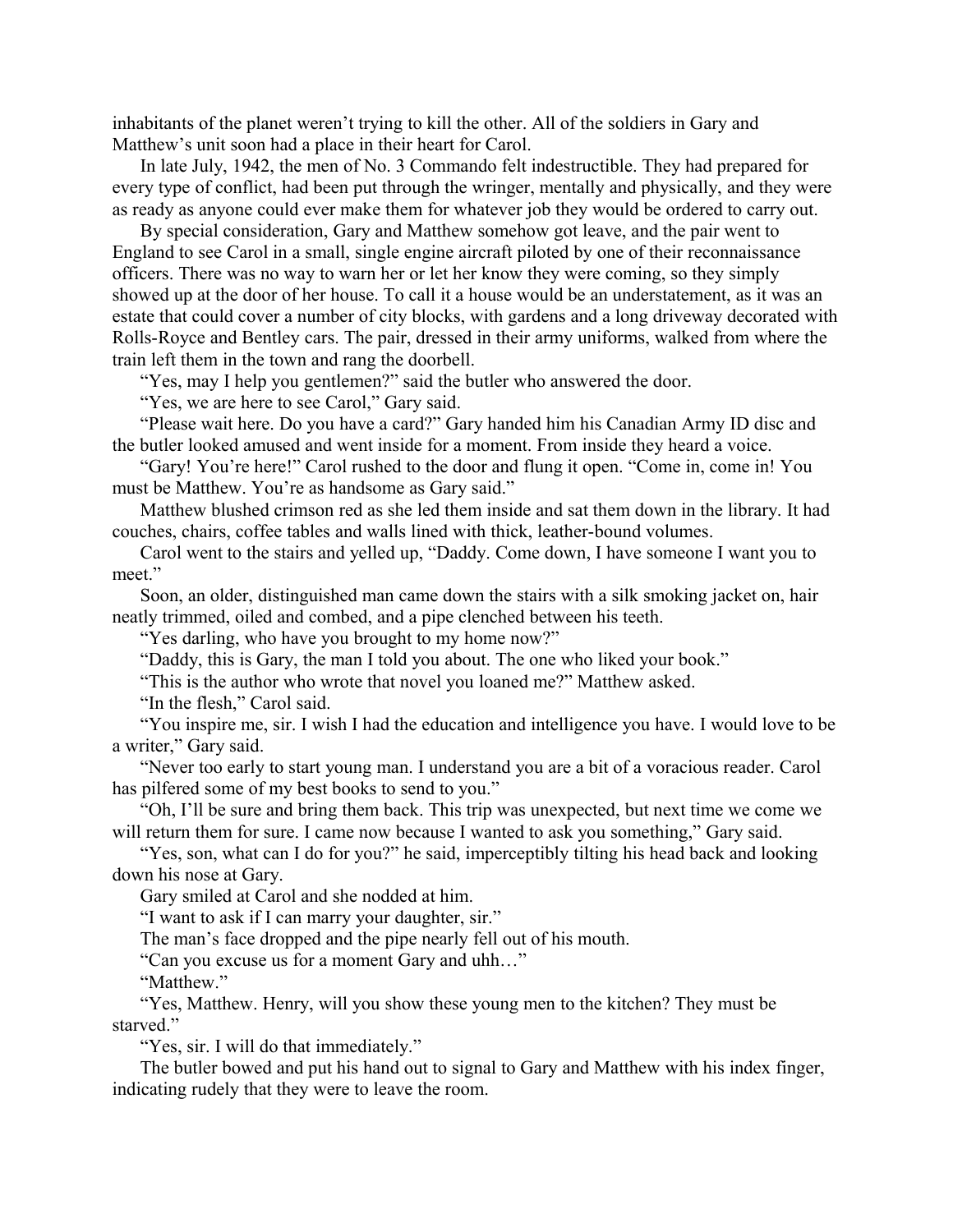Gary and Matthew were hungry and the cook on duty fixed them a snack of cheese and crackers with slices of pork sausage, along with some with liver paste that Matthew and Gary devoured. Quietly at first, but growing louder, they heard shouts coming from the library. They weren't sure what to do, but Carol solved the problem for them by storming into the kitchen and telling Gary she wanted to leave, now, with him. She went up to her room and threw together a small bag of possessions and then the three walked out, with a warning coming from behind her as she opened the front door.

"If you marry that man, you can never come back here, Carolyn!"

"If that's how you feel, then I never want to come back here, Daddy!" she said and slammed the door shut. As soon as they walked away from the house, Carol burst into tears.

The three of them walked to the rail station and got onboard a train to a small town named Foresthaven, which was close to where Gary and Matthew would have to catch their ferry back to the base. With their pooled cash, Gary and Matthew rented two rooms and paid the local Anglican Priest to marry the young couple. It was a short honeymoon, but a loving one, as the pair went for long walks during the day, and then tired themselves with lovemaking when they returned to their bed and breakfast. When they were full of enjoyment and exhaustion, they talked about all the things their future would bring them. Everything was on hold for the war, everything they talked about was what they would do when they went home. It was too painful to talk about what fate the war might have for them before that time came about.

All the while, Matthew lounged in their extra room and read book after book, trying not to think of how badly he wished it were he in the next room with that beautiful and intelligent woman, leaving his room only to eat. All too soon, the two men had to return to their base and when they did, both Gary and Carol were teary-eyed and sad to see each other go.

After the newlyweds kissed, Carol grabbed Matthew and held him tightly and he hugged her back, smelling her perfume and feeling her perfection pressed into him. She kissed him on the cheek and told him they had both better come home in one piece. Matthew blushed once more and looked down at his shoes, fearing his eyes would betray how he really felt.

After their return, on August 12, 1942, Gary received a telegram that simply stated, "Your loving wife is with child." The first person he told was Matthew and they were both elated at the chance of new life among the ending of so many other lives around them. Matthew was amazed at how much Gary had changed in the short while since they had met in Alberta a few months earlier.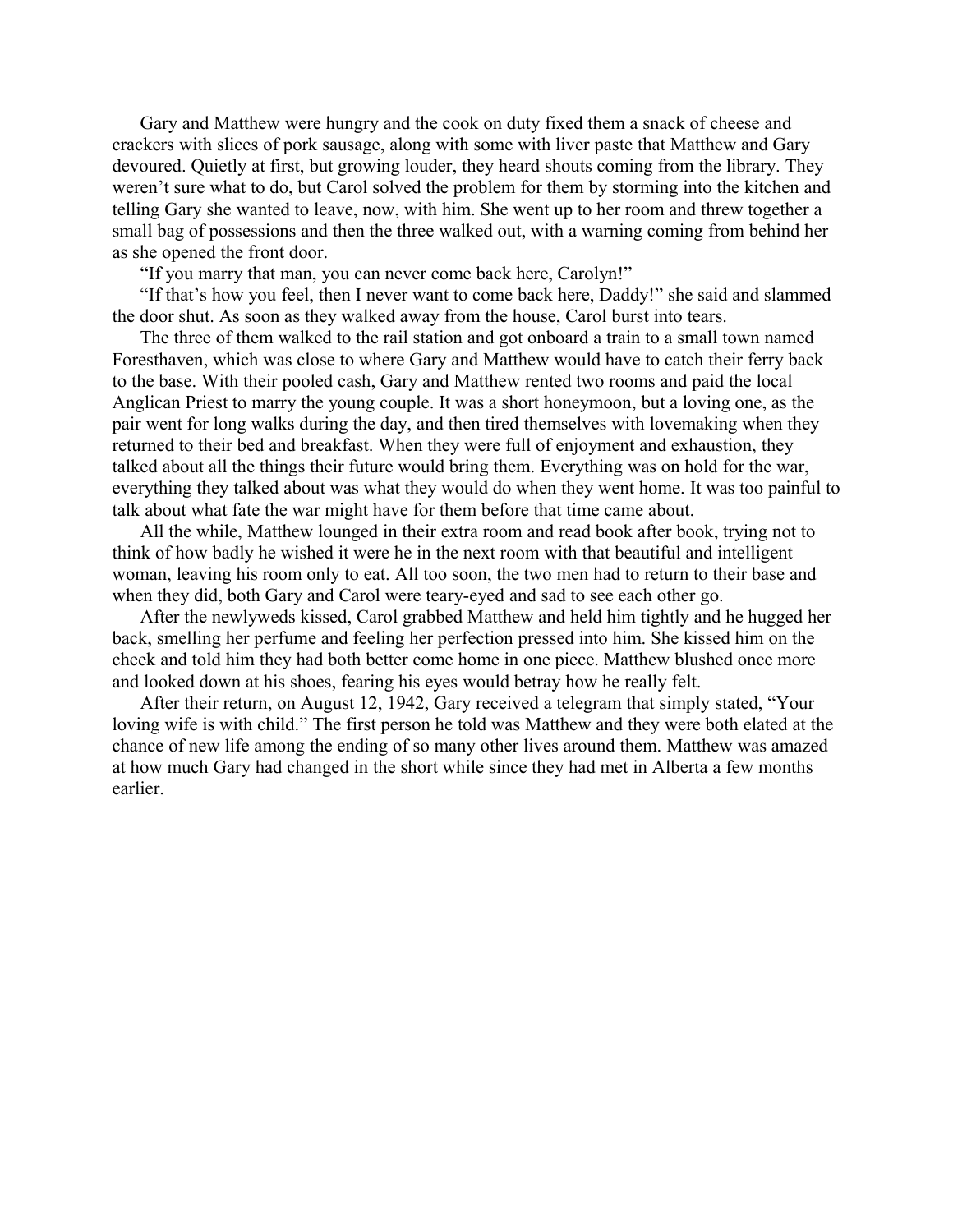### <span id="page-31-0"></span>Chapter Five

Later in the same day Gary got his news, the men were assembled and given an hour to write any final letters they wanted to send before a secrecy restriction would be in place. They were instructed to inform the unit of any last wishes, and then brought to the bomb shelter where a table sat full of maps and envelopes with a chalkboard behind it.

Soon, a Canadian Colonel came to address the men.

"Gentlemen, as you know the war is raging all over Europe and the Americans have now joined us. I don't think I have to tell you that the war is not going well. The Germans have us on the run in North Africa, and the Japanese all but destroyed us in the Pacific. With the help of the Americans, the tide is slowly turning, but we are still in a dire situation. Although we are not yet ready for it, our Russian allies are pressuring us to open a second front in Europe. The reason you men have been training is we need to make a trial run of things to find out what mistakes can be avoided, what methods can be used, and how men will react in a big invasion. There are so many unknowns and we can't risk jumping into a full invasion because we will only get one chance. On August 19th, just one week from now, we are going to invade Hitler's Fortress Europe. We are going to try and give the Germans a bloody nose and the importance of our mission is so great that all of our lives are considered expendable. For this reason, no one will be looked on poorly if they choose to back out. For most of you, that is all I can say. You will be given more info as you need to know, but for now I want to excuse you all and ask all Sergeants and above to remain for more detailed briefings."

The men filed out, silent and somber. Some of them looked scared while others were so thrilled to be headed for a real fight that they were smiling and joking, despite indications in their voices and gestures that they were nervous. Matthew took it in stride. He knew he had signed up for something like this. He hoped he would get a chance to do some fighting, but he had no delusions about how dangerous the mission would be.

Over the next week, duties were light and the men were allowed extra rations. Hour after hour each day, the Sergeant in Gary and Matthew's platoon discussed where they would be landing, what they were to do, how to navigate with a map and compass prepared for the mission, how to find rally points and what to say and what not to say if captured. In a way, it bothered Matthew because the only difference between him and the Sergeant was one stripe on their sleeves and that the man hadn't had any combat experience. Still, he respected him and listened intently when he was giving instructions.

In a whisper of time, the day of action came and No. 3 Commando was onboard a transport ship, headed for the French coast to Dieppe. The whole experience was surreal to Matthew. The salty spray of the ocean came up and hit his face, he could feel the rise and fall of the craft in the waves, and yet in his head he was back in Alberta and his brother was alive and they were playing catch with their dad.

His thoughts were jolted back to the present when a deafening explosion caught his attention. He looked over to see cannon fire from another ship hitting Matthew's boat. It seemed like a mistake, an accidental explosion of a Composition C demolition plastic stash, but off on the horizon he could see enemy ships. The small flotilla carrying No. 3 Commando scattered and tried to return fire, but they weren't working in concert and were succumbing to the confusion.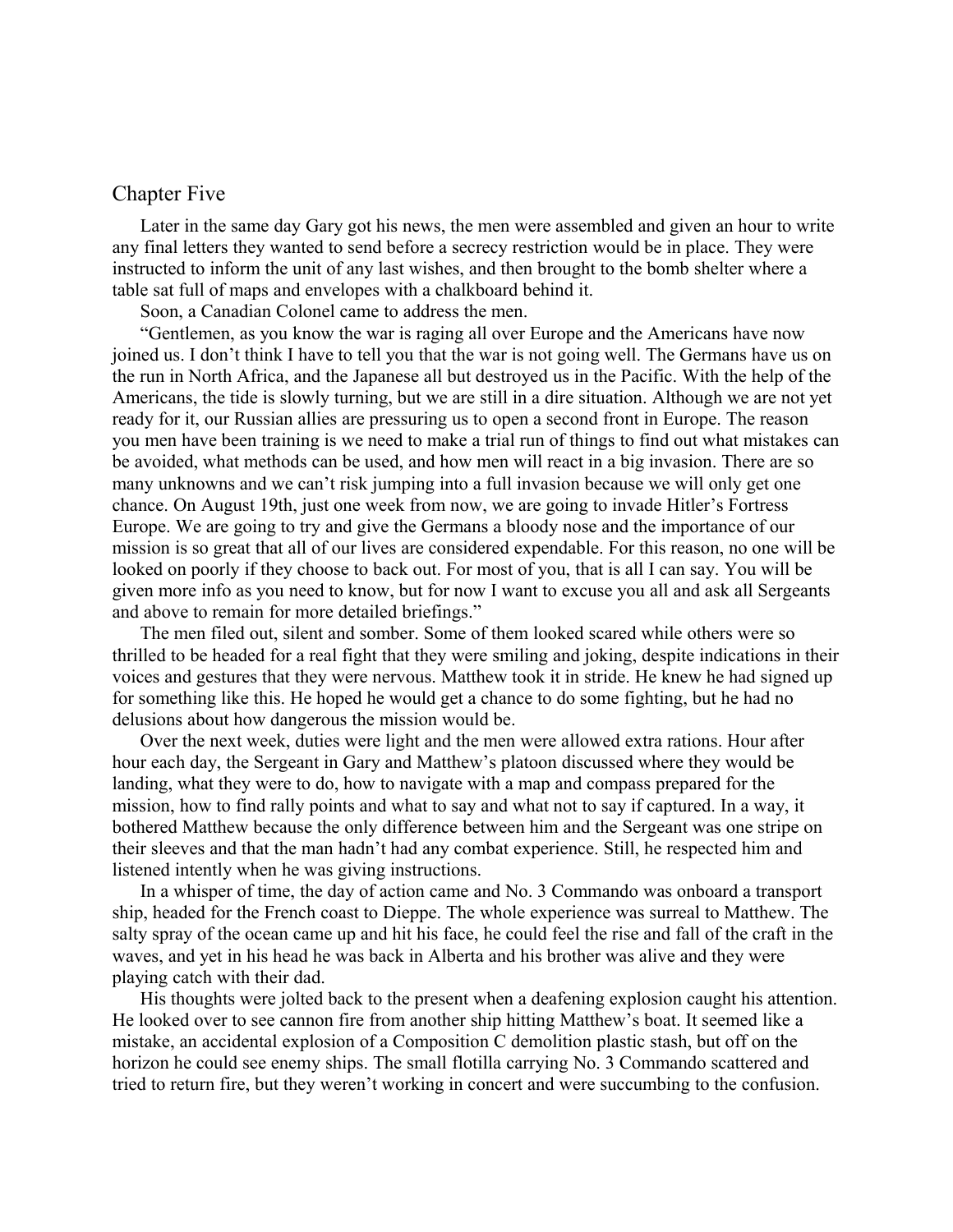As they neared the coast, the pilots of the landing crafts had all but forgotten their objectives, and as the men disembarked, they were all over the beach in places they shouldn't be.

Matthew's unit landed at a place called Puys, which had a narrow beach surrounded by high cliffs. Soon after they landed, the men were picked off by murderous enemy fire from machine guns above. They made it ashore but were subjected to every type of danger and mishap, from mines to mortars to incredibly accurate sniper fire. It was almost as if the enemy had seen them coming. Matthew moved across the beach as close to the cliffs as possible and dug in. He was relatively safe but that wouldn't last for long.

As the day wore on, reinforcements from the Black Watch of Canada came in to try and get No. 3 Commando out of their dire situation, but it was a fiasco. There was nothing they could do. Soon, the other members of the unit surrendered and were captured or outright murdered, and Matthew took out his handkerchief to use as a white flag to signal his own surrender.

The Germans took no end of precautions with the surrendering troops. They were stripped of any weapons, searched from the tips of their toes to the last follicle of hair on their heads. They were immediately loaded onto trains that were blacked out from the inside to prevent anyone from knowing how to return, and then they were sent to prison camps. In the darkness, Matthew tried to find out if Gary had made it but the men in his darkened railcar were only a small part of the men who had been captured. Kneeling, Matthew crossed himself and thanked God for saving him and prayed that God could do the same for his friend and father-to-be, Gary. He prayed a few more words about Gloria and his mom and even took the time to pray for Jake, whether he be in earth, heaven or hell. Then he said the prayer he hoped would not be needed; he prayed for the wellbeing and safety of Carol and the baby that was growing inside of her.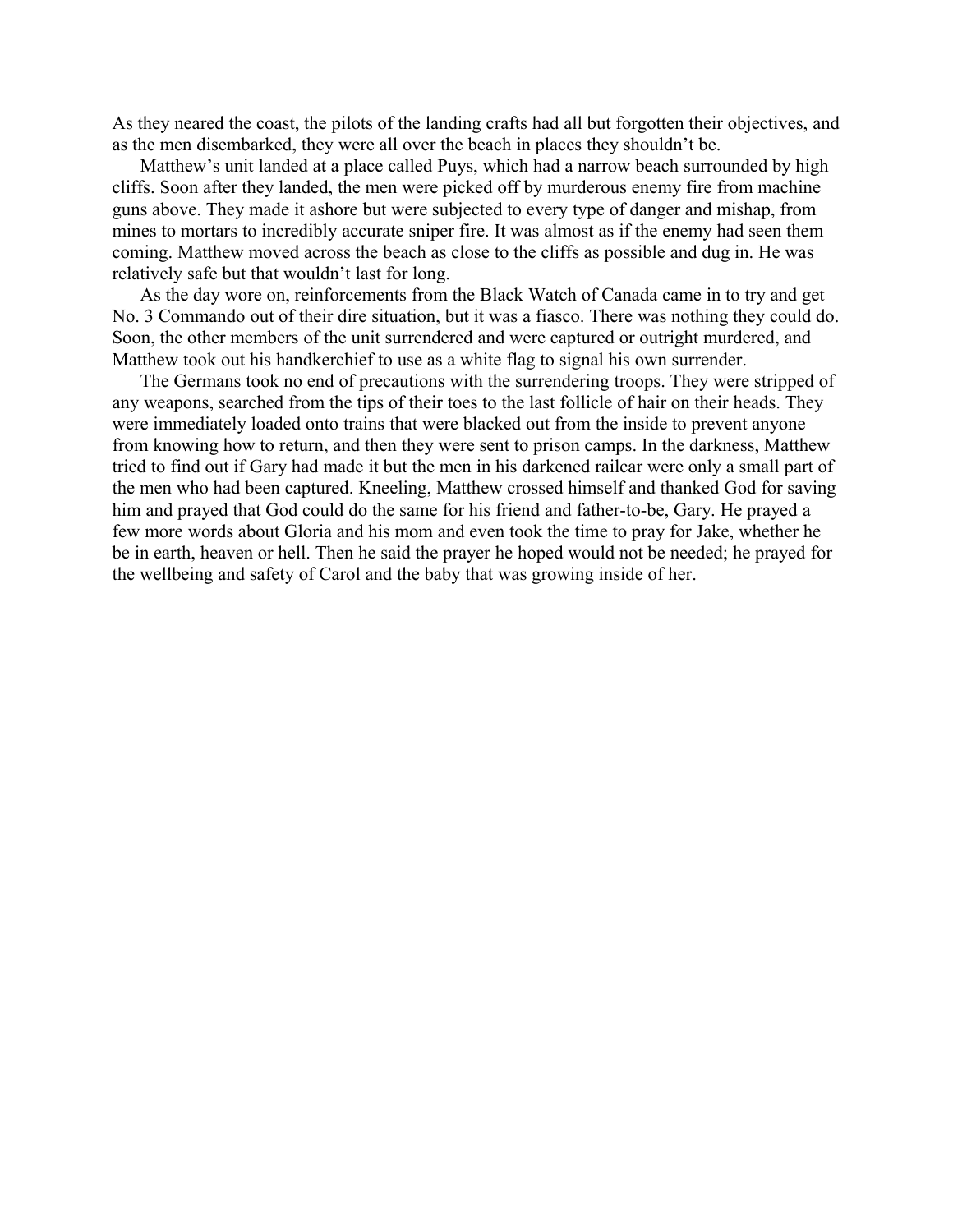### <span id="page-33-0"></span>Chapter Six

The weather was turning towards fall and even Germany seemed beautiful. The side of the boxcar had a tiny crack and Matthew and the other soldiers took turns looking out. They went past snow-capped mountains, ornate cities and stunning forests. Finally, Matthew arrived at the prisoner of war camp on August 23, 1942. When they got to the camp, Matthew managed to borrow some paper and envelopes and wrote to his mother and Carol first.

#### *Dear Mom,*

*I can't tell you much about what brought me here, but I am safe in a prisoner of war camp. There isn't much food to be had and someone told me to expect no more than one meal a day, but I feel comfortable and in some strange way content compared to the rigours of military life and the dangers of getting to know small town girls too well. I don't see any reason to escape. I like to think I have done my bit and that the war is over for me. Before I left, I arranged to have my pay sent directly to you in case of any mishaps, and this seems like a huge one. All I ask is that you send me a book every now and then. It looks like I am going to have a lot of time to read here.*

> *Love, Matthew*

#### *Dear Carol,*

*I am writing to you now from a prisoner of war camp. I was captured on August 19, and I am far from any conflict now. I wanted to write to ask you if you had heard from Gary. We were separated before our mission and I have no idea what became of him. Let him know that I am safe and always have both of you in my thoughts and prayers. Matthew*

Matthew gave his two letters to the Postmaster, who told him that he would save the letters for the next time the Swedish Red Cross arranged a pick up and delivery, which could be months. He spent the rest of the day staring out his window in the building for Non-Commissioned Officers, which he had been assigned to. This was the first time he had a moment to himself in many months and he thought a lot about his brother and the things they would do together as kids, the dreams they had. He thought about *All Quiet On The Western Front* and started to wonder if this war would involve massive defeats and millions of deaths, only ending when both sides were run down and sick of war like the Great War had. It scared him to think about the fact that so many people were dying. He wondered what people would think of him if he did indeed give up hope of escape, which was actually his duty.

Matthew heard reports of inhuman things that were being done to prisoners and he wondered if the Red Cross would make assurances those things not be done in this camp. He wondered for a while what made the Germans so evil and why was it so important to stop them in Europe. Not long ago, it seemed so clear, but after he saw how beautiful Germany was, he wanted to think that it was just Hitler and Fascism that were bad and that the Germans were simply people like him, fighting for a place that ran deep in their blood, mistakenly spurred on by a madman. Going to England had caused him to grow and change in his ideas a lot. He realized now that he was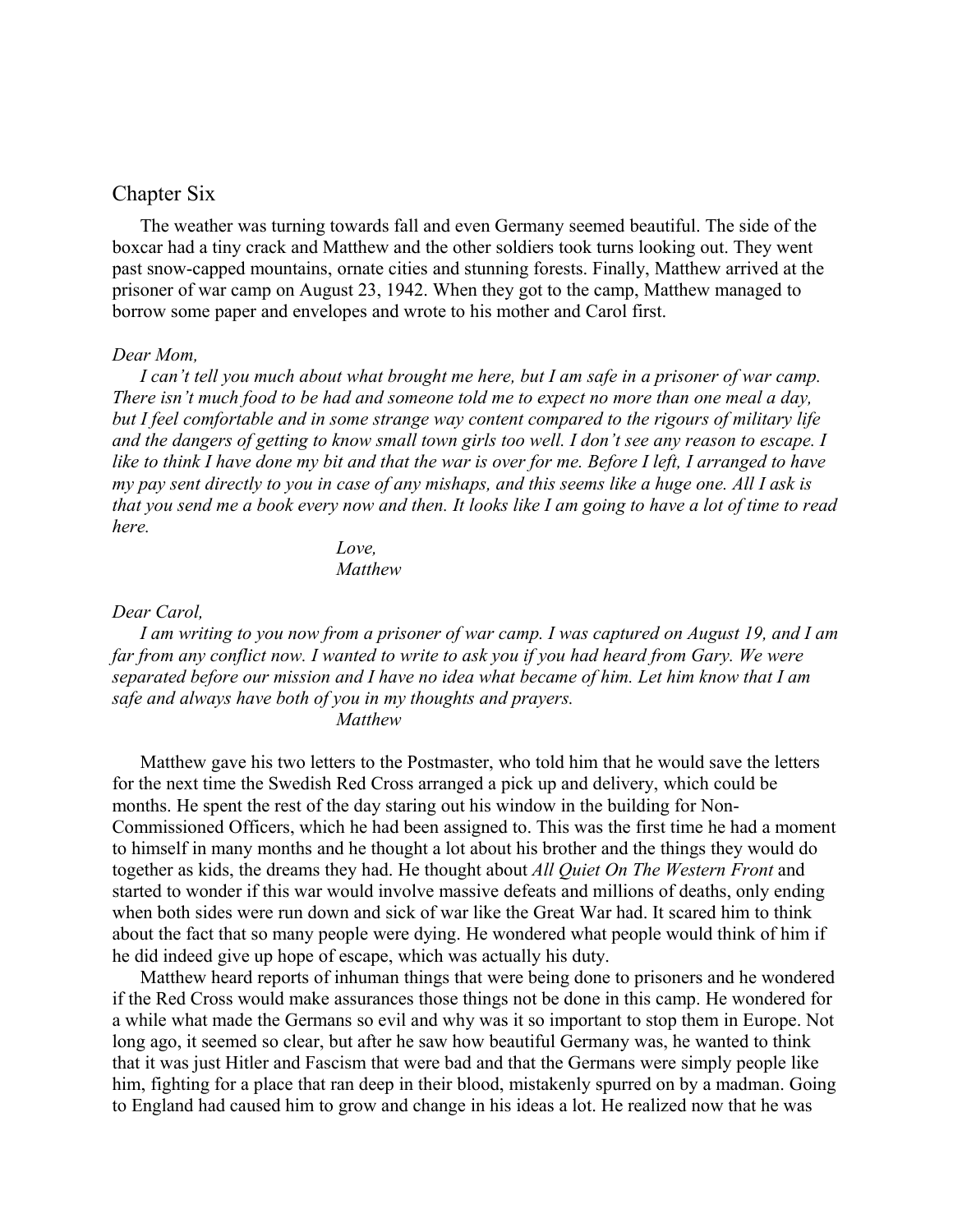not from an upper class family at all, the upper class were people like Carol's father who seemingly only wanted to maintain their position in the world. All in all, he hadn't had much time to make a decision on how he really felt. After basic training, everything seemed so cut and dry, and all of the men were ready and raring to leave for Europe to destroy the enemy. Matthew wondered if that attitude was killing everyone, regardless of whether or not they died in the war.

This was how Matthew spent most of his time, staring out his window and thinking about his brother, his home in Alberta, his mom, and the total futility of the war in general. Months went by without him hearing anything from home or Carol, but he had been warned about that. It scared him that far away, his mom was wondering if he was dead like his brother. He had a faint hope that maybe Jake hadn't been killed. Maybe he was like Matthew, missing but not reported captured yet.

One night in a dream, Matthew's mind conjured up the strange idea that Jake was not only alive, but in the same camp and since he outranked Matthew, he was yelling orders at him, making him march around the compound and generally being a cruel brother. Finally, after putting Matthew through the wringer, Jake walked up to him and said, "I'm proud of you brother, keep on going, keep fighting the good fight." And then put his hand on Matthew's shoulder just as he turned back into the skeleton from his previous dream. A deep, dark sense of coldness again rushed through Matthew. He awoke with a start and let out a loud, sharp sound that woke up some of his bunkmates. They all understood though, as most of them had dreams like his and had done the very same thing. They were all in the same boat and it seemed sometimes like it was sinking.

One day, Mathew sat looking out his window and noticed the view of the outside compound. Over time, he saw that each hour, the guard who walked the line took an extra five minutes to return for his patrol sweep. Five minutes was like a lifetime for a motivated man with a pair of wire cutters and a brave spirit. He thought he should let someone know about it, but as he was getting up to leave he heard his name called.

"Morgan. Corporal Morgan?" an officer in his midtwenties shouted.

"Yes, sir, that's me."

"I have a package for you. If it's chocolate I want a piece."

Morgan looked at the name. It was a package from Carol.

"Sorry, sir, I think it's a book."

"Alright, you owe me." The officer smiled and winked at him.

"Sure thing."

Matthew tore open the package. It was a collection of stories by Jack London, *Tales of the North*. Lovely, he thought to himself. He then returned to his bunk to read the letter.

#### *Dearest Matthew,*

*I was so glad to hear that you were alive. My feelings are shadowed by the news that Gary did not in fact survive the battle you were in. He was awarded a medal for bravery, which was sent to me. I thought now that Gary is gone, you and I could remain friends. I am enclosing a book that once made me fall in love with Canada, or at least, the literature about it. One day when this war is over, perhaps I will go to Canada to meet Gary's parents and tell them what a wonderful man he had become. I hope you will be able to come with me. Gary loved you like a brother.*

> *Yours, Carol*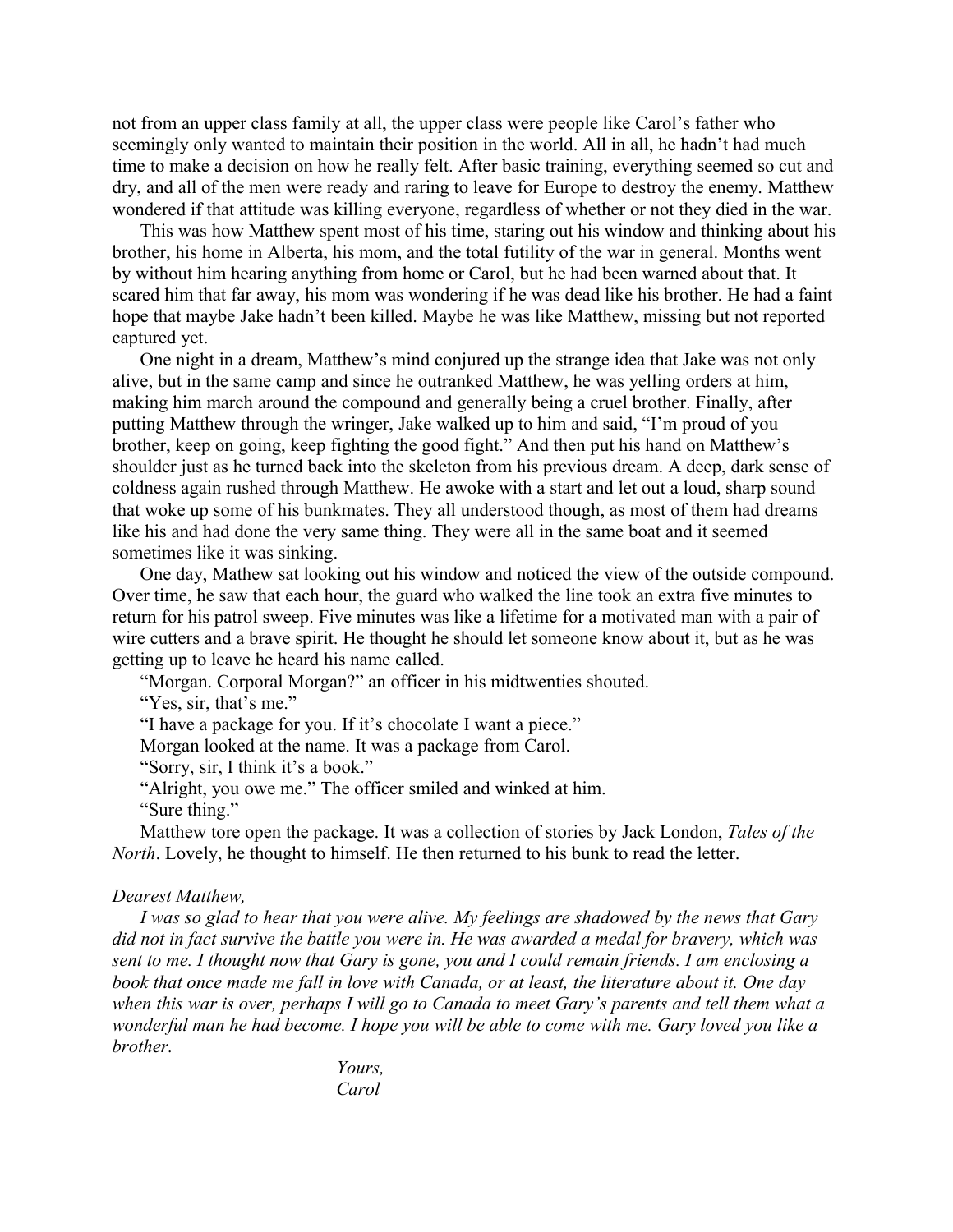*Sweet Carol, that poor girl*, Matthew thought to himself. He had in his pocket a letter he had been saving, one that Gary had given for him to open in case of his death. Now that he knew, he took it out and opened it.

#### *Dear Matthew,*

*If you are reading this it means that I am gone. I want to tell you a couple of things. First of all, you are like a brother to me and I don't want you to in any way feel guilty about what I am going to tell you. I loved Carol and she loved me back, but it wasn't the real kind of love that people marry for. It was more the love of friendship. Carol is a sweet girl and she used to talk about you a lot when we met, in her letters, and even on our honeymoon. I told her you were a bit young for her, but she was so impressed by your intelligence and strength to volunteer to help her country through a tough spot. She loved you Matthew, she loved you like someone you should marry. Her and I could have had a wonderful life together and been very happy, but now that I am gone, I want you not only to watch out for her, but to remember that she has deep feelings for you and that she will likely need your help to raise our child after the war. That is my last wish, brother. Be good to her, marry her if you feel right about it, and know that you do so with my full blessing.*

*Gary*

Matthew was deeply saddened, but not overcome by the news. His friendship with Gary had been strong enough that he knew this was the way he would want things to end up. It was sad that Gary's child would never meet his father, but there were worse tragedies in life. After digesting what Gary said about Carol, he was a bit confused and worried. Could it really be true that Carol felt the same feelings he did? It was too much to contemplate. His mind almost went blank at the thought. But most importantly, Matthew needed to find the escape committee and tell them about what he saw on the fence line that day. Every escape that could succeed was something that helped the war effort, and now Matthew was starting to think it was truly a just cause. He walked across the camp to the officer's quarters and went to their dining room door, which was closed. He knocked three times then waited and knocked twice. He heard a mass shuffle go on in the room and then a minute later a voice told him to enter.

"Smythe, who is this man?" one of the senior officers declared without greeting him.

"This is Corporal Morgan, sir, a Canadian commando just brought in three months ago." "Why is he using the old knock?"

"Well, sir, we thought it best that anyone new coming in should have to prove themselves before we tell them any secrets."

"Yes, yes. Good idea and good work, Smythe. Now, Morgan, what can we help you with?" the British Colonel said as he opened a drawer and pulled out a tobacco pipe and a mug, potentially filled with real alcohol.

"Sir, I was watching at my bunk and I noticed a strange pattern with a guard. I've watched him maybe a few hundred times and each time it's the same. An hour goes past and he disappears for an extra five minutes. I think someone quick could get through the wire while he's having his cigarette or whatever it is that keeps him busy."

"Yes, yes. Sounds very good. But what do you know about escaping?"

"Me, sir? I have no clue about escaping. I just thought you could find someone who would "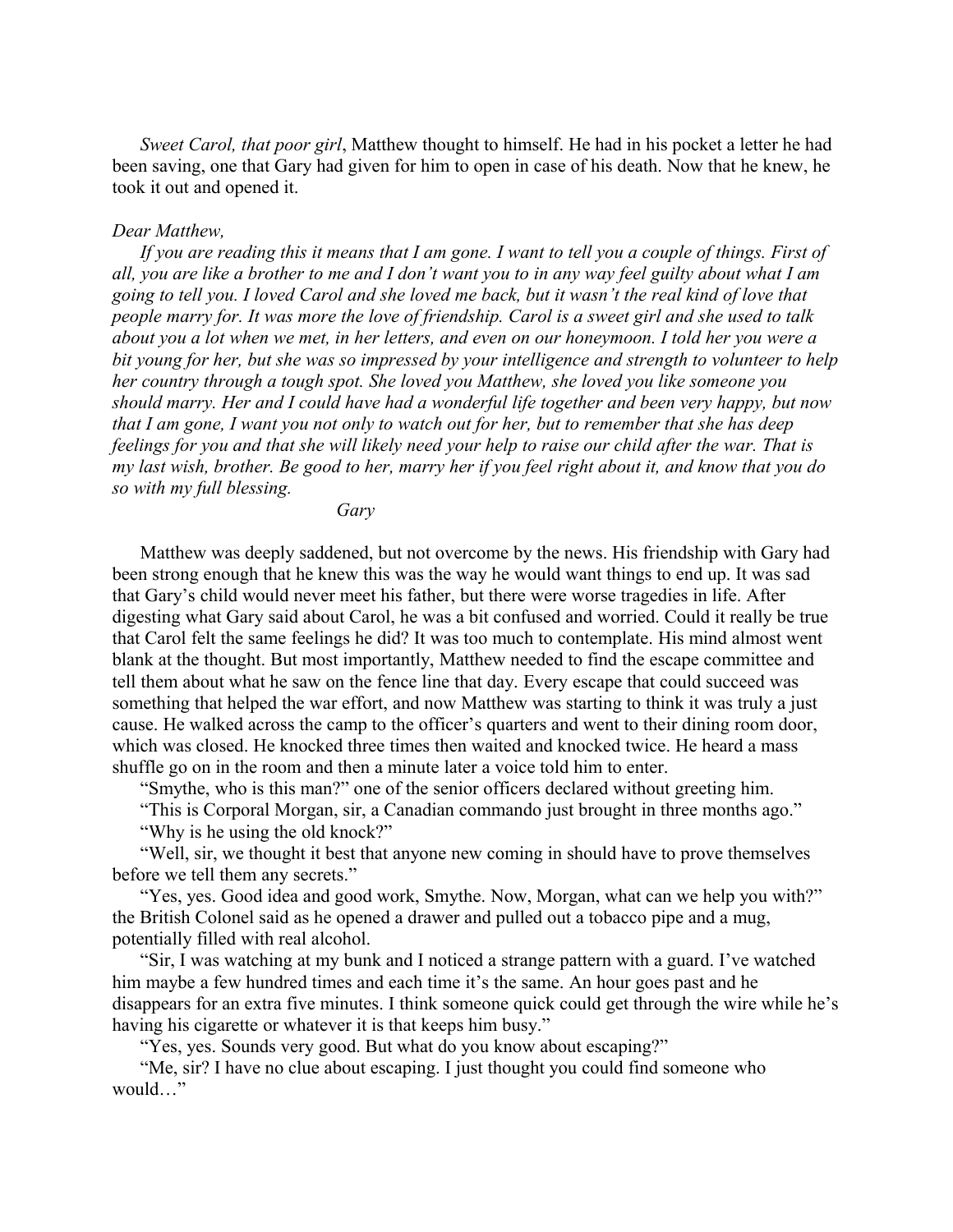"Corporal, we can't go around suggesting ideas to people from those who have no stake in the escape's success. Either you make the escape or no one will. Are you a commando or a bloody desk clerk from the rear?"

"Yes, sir."

Matthew turned and left without another word. When he returned to his building, he took out some paper and sat down to write back to Carol in hopes of getting his letter off right away, with the recent news that mail was soon to be gathered and sent.

#### *Dear Carol,*

*It was very thoughtful of you to send me that book. Things can get pretty boring in a prisoner of war camp. I don't mind you writing at all, but I think you need to save all the money you can now that Gary is gone. Don't worry about my reading problems. I am going to get my mom to send me books.*

*I am very sad to hear the news about Gary, he was such a true friend. I could always talk to him about my girlfriend back home, my brother, my family. He would have made a great father. If you would like to one day go to Canada, I would be more than happy to show you around. Please contact me if you need financial help. I want to support you and Gary's child in any way I can.*

*I just wanted to mention that I love Jack London as well. He wrote a book once called Call of the Wild, about a sled dog, and it reminded me of the things I went through in basic training, how I turned all lean and fit and learned a whole new way of looking at the world. Sometimes, I would imagine myself a wild and vicious dog being tamed like the wolf in the story. When I think back though, it almost seems crazy. I don't know why I was so anxious to come here and kill people. Killing is an awful thing. Ending a life that could one day grow and flourish, may have children at home and have a parent who once had hopes and dreams for them, is painful. I saw a lot of men die near me before. I was captured and their faces and torn bodies will never leave me at peace again, I fear. Sorry, I don't mean to drop all these bad images on you. I can only imagine what you are going through. Just keep it in your head that the war will end one day and we will all go home.*

# *Sincerely,*

*Matthew*

A week passed, and the officer named Smythe came to see him.

"Corporal Morgan, may I have a word?" he asked

"You can have as many words as you like, sir," Matthew said.

"No one likes a smart ass, Morgan. I want to know how old you are."

"I'm nineteen, sir," he lied.

"No, come on. You can't get in trouble for it here and it may help."

"I'm seventeen, sir."

"Yes, I thought around there. You see, we have some clothes and a German ID someone smuggled in, and we think you would fit the clothes and the ID card."

"Sorry, sir. I don't want to escape. I want to sit the war out."

"What kind of soldier are you, Corporal?"

"A live one."

"Listen, this is the army, and if you disobey an order, inside a camp or out, you will be court martialed."

"What are you going to do? Send me home?"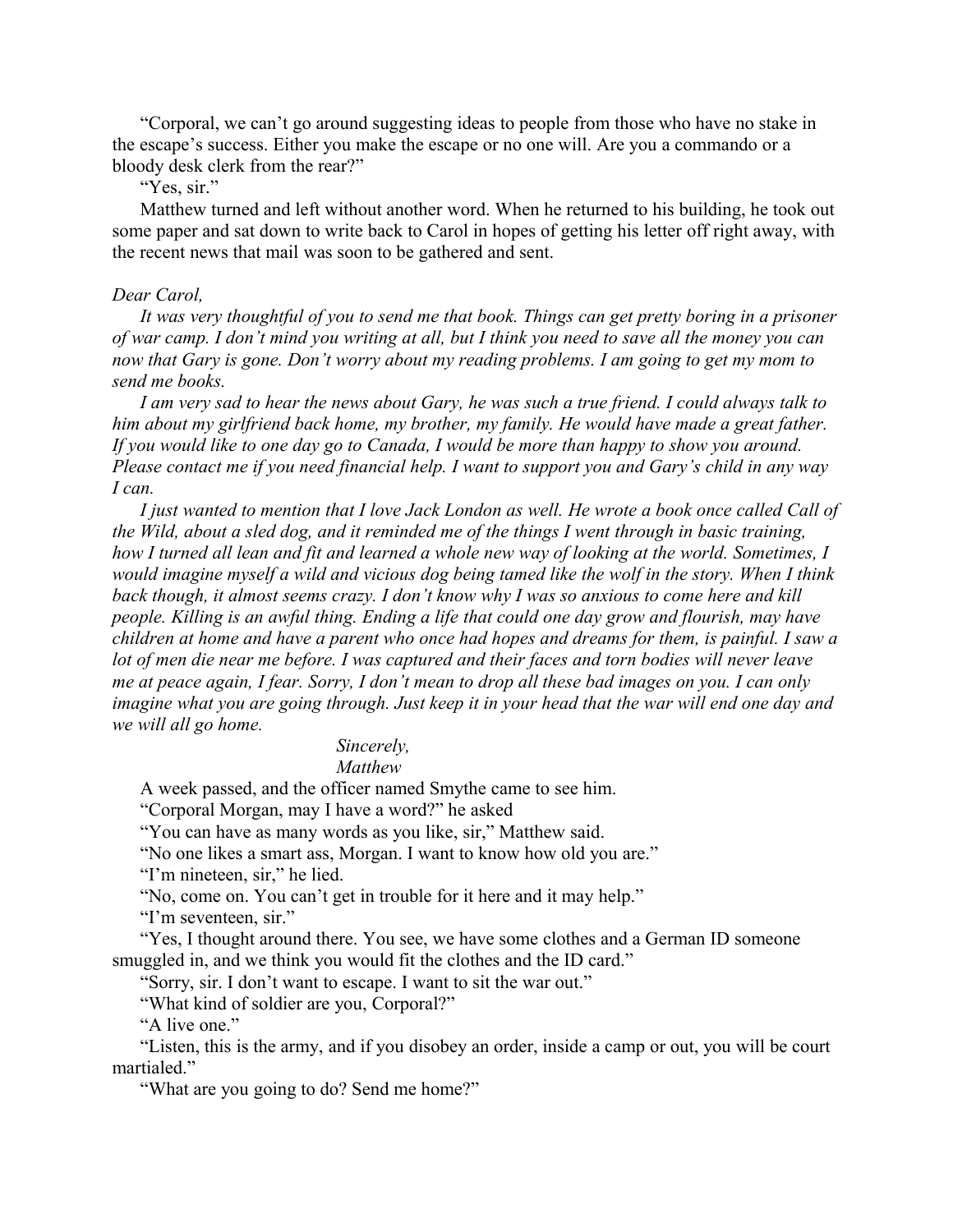"No, but we can put you in a much worse prison than this when we're liberated. And who knows what manner of accidents could befall you before that happens." Matthew got a sinking feeling in the pit of his stomach. "Understand that it is your duty to escape, and if you refuse to do your duty, you will be considered a coward and a liability."

"Sorry, sir, I just thought I could sit things out. I lost a brother and a best friend. Plus I'm the sole support for my mom. I don't know what she would do if I died."

"Well I can understand that. We're not without some compassion. Haven't you heard of life insurance? If you're worried about your mom, we can have someone arrange a policy."

"Can they give half to my mom, half to my departed friend's widow if anything happens?"

"We have an officer in camp who used to work for Lloyds of London. He can fix things for you in any way you like. It's a special thing we worked out with our government boys in London for high risk prisoners who need it, just like yourself."

"Well, I guess I don't have any good reason not to. I'll admit I was getting bored in here. I also was starting to feel like I should be doing more for the people I lost."

"Excellent, let's go over the plan."

Smythe taught Matthew how to speak a few key phrases in German, got him some wire cutters and ran down the layout and the placement of guards and what to do if found out by the Germans. It surprised him to learn that the enemy often planted spies in the camp to learn placements of tunnels, where forgeries were kept and so on. They were very hard to find, as often they had been educated in England or North America and seemed like regular soldiers. After a few days of instruction and planning, Matthew was given an ID card, a forged travel pass and a makeshift map indicating where to catch the train in the nearby town. As he was about to leave the room that day, he couldn't help but wonder what the other seventeen-year-olds were doing back in Alberta. Most likely staring out a window or maybe even staring at Gloria. Gloria! Damn! He realized. I almost forgot to write her and I may not get another chance.

#### *Dear Gloria,*

*Things are going as usual here. I want you to know that I love you but I may not be back for a very long time. I can understand if you want to find someone else. I have been faithful to you but so many things can happen in war. I want only the best for you and think of you often. Matthew*

It was a short letter, but he couldn't help but hold a secret wish that Gloria would take him up on his offer of finding someone else. When he thought about her, all he could think of was that she was gorgeous, and Matthew had lived long enough to learn that looks may be nice for a while, but not only do they fade, they often hide things in people that most would find ugly. The only exception he had found to this rule was Carol. He made an image in his head of her and the baby growing inside of her and couldn't help but think she was wonderful. He shook his head and realized he was thinking about Gary's wife and felt awful about it. Still, he looked forward to seeing her again, if and when he ever returned to England. With any luck that might be sometime soon.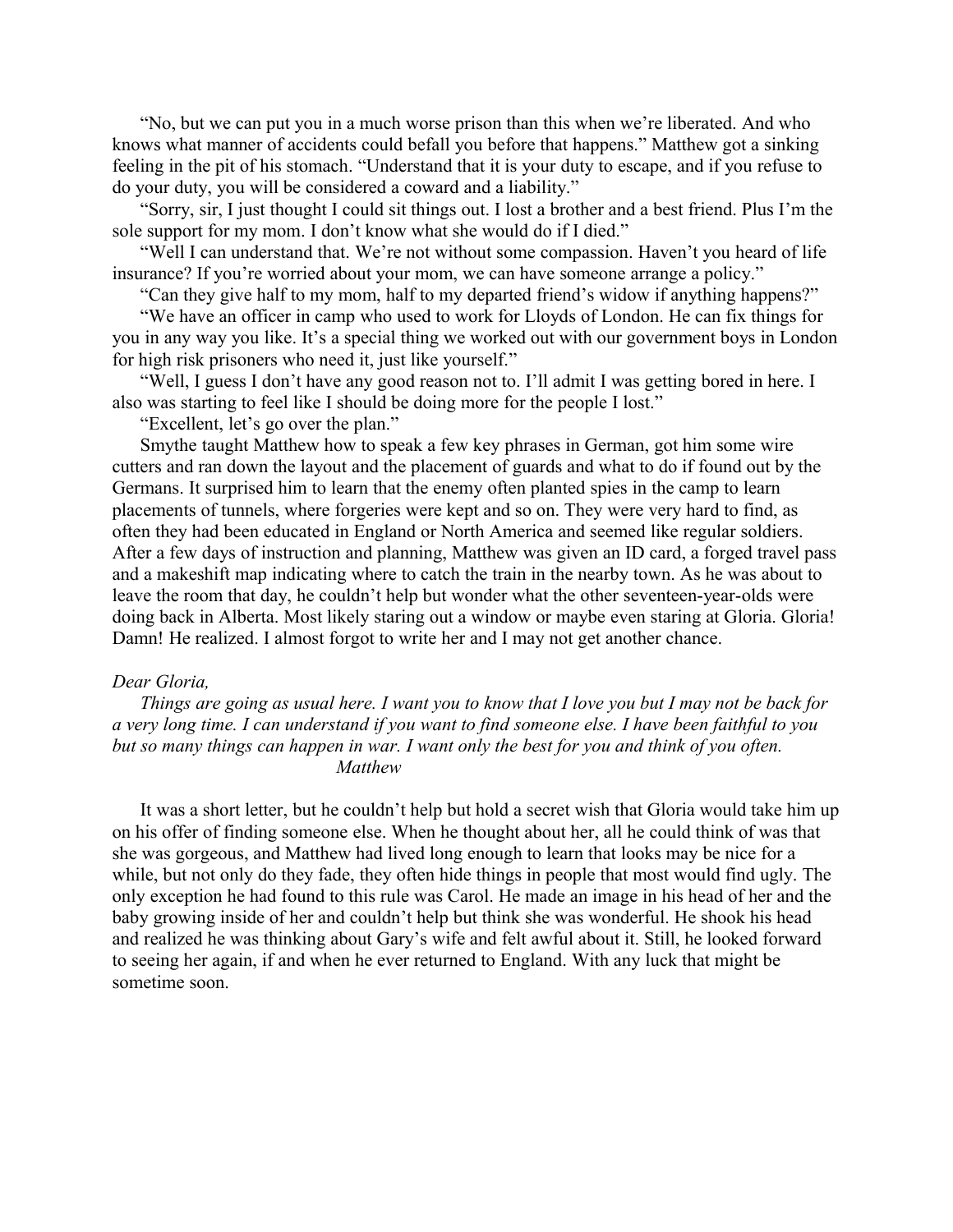### <span id="page-38-0"></span>Chapter Seven

The escape was to be done during the day. It was the only time the cigarette smoking guard could be assured to be on duty and timetabling everything was extremely important. A precise timeframe was required for the train ticket and phase of the moon, since much of his escape would occur after he went through the wire in the dark. The team had arranged for a diversion as well. Two men would go up to the guard towers and start throwing rocks at them. They were assured to be given cooler time, the term they used for solitary confinement, for the prank and their part in an escape, but if an escape was successful, it would be more than worth it. Escapes tied up enemy resources and raised the spirits of everyone in camp.

Watching each second tick by on the pocket watch he had been given by Smythe, Matthew lay in wait to calmly walk to the wire in the dark suit that another prisoner had custom tailored out of scraps of uniforms. The insignia had been taken off and the fabric had been dyed to look like a regular suit.

There was nothing particularly fancy about the escape plan. Clothing, wire cutters, passes, and a train ticket. Run to the wire at the right time, cut, roll through the wire and run. There was just a small problem. The guards in the tower didn't like rocks being thrown at them.

Five minutes before it was time for Matthew to go, the rock throwing started, but instead of sounding an alarm, the guards in the tower fired a number of warning shots. This set off alarms all over the camp, but Matthew felt this would help the distraction, not hurt it. He also knew all his documents were dated for that particular day, so he went ahead and cautiously approached the wire. He briskly walked up to the fence, took a quick look around, lay down and cut the wire, then as he was rolling through, he heard someone yell.

"Achtung! Halt! Verbotten!" Matthew could taste his freedom. The woods were only thirty feet away. He rose to his feet and bolted. Before he made it, the distinctive rat-atat-tat sound of a Schmeisser submachine gun going off behind him sounded and he felt the hot sting of pain as a bullet penetrated his lower right leg.

*Damn!* he thought, but kept running, with an extremely painful limp in his gait. He ran as far and as fast as he could, but soon started losing blood and feeling weak. He stopped and using his belt, he put a tourniquet on his leg and limped away. In the distance, he could hear dogs barking. He looked at the direction he was headed in, thought about the dogs and his pain and decided he wasn't going to make it. He sat down, nearly passed out from loss of blood and waited. Soon the dogs came and he tried to calm them to no avail. Any time he moved a muscle they barked and snapped their menacing jaws at him. Enemy soldiers came and half walked, half carried him back to camp.

The soldiers brought him before the camp commandant.

"Take him to the doctor and then the cooler. Give him sixty days. Next time it will be a hundred."

The doctor removed the bullet, cleaned his wound and stitched Matthew up as best he could. Luckily, the bullet hadn't hit any bone or caused too much damage to his tendons or ligaments. Matthew couldn't really call being shot a lucky situation, but at least he had done his duty in the eyes of his commanders and was alive.

A week went past and the doctor came by the cooler to check on Matthew's wound and saw that it was healing as well as could be expected. A German guard was there and he asked a few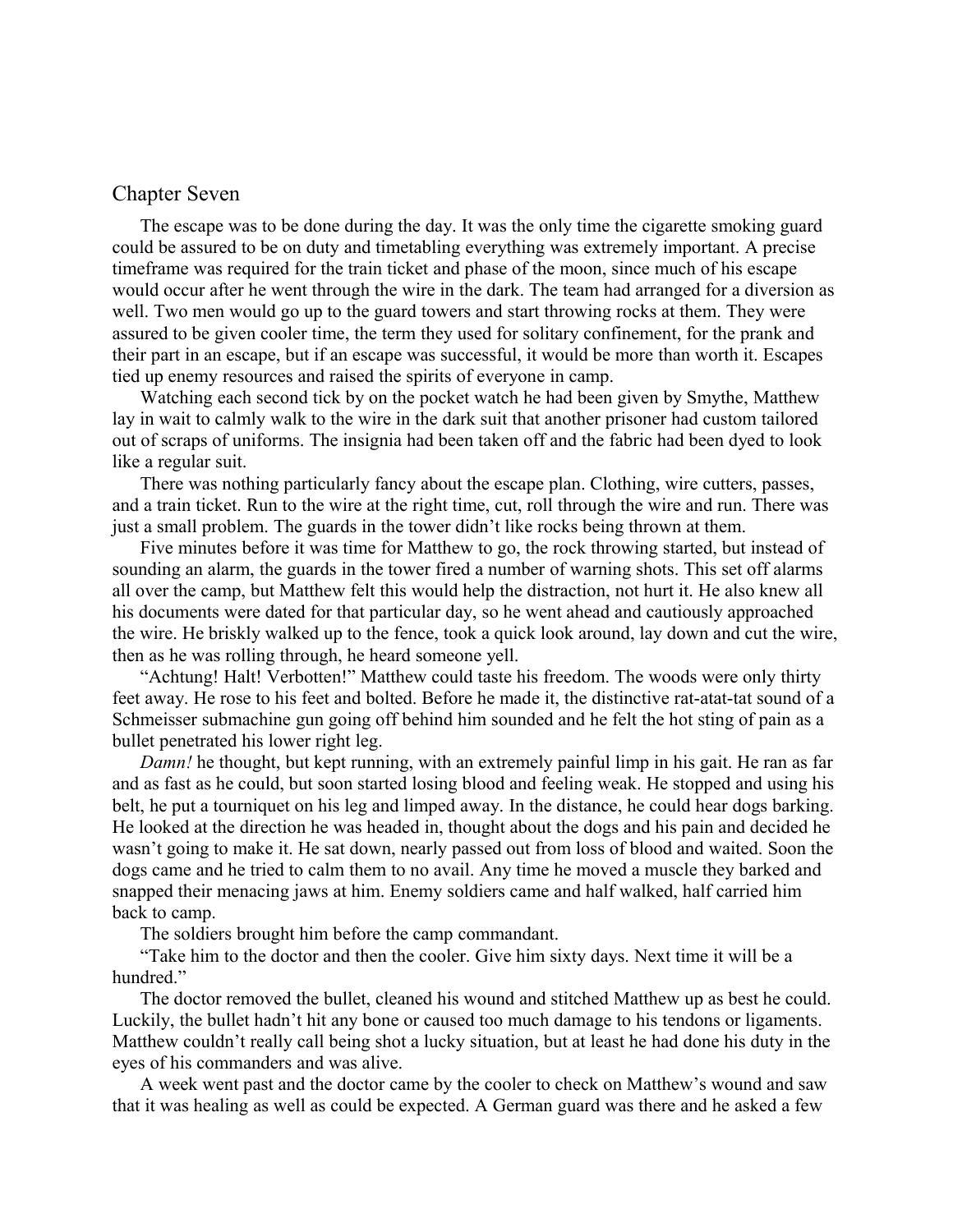questions, one of them being if Matthew was strong enough. The doctor said yes with a disgusted look on his face and then left.

In came four guards, two that had been in the tower when he escaped, with the cigarette smoking guard and the Sergeant of the guard. They punched, kicked and beat Matthew half to death and left him bruised and battered, lying on the floor of his cell with broken ribs, a broken collarbone, three teeth knocked out and an incredible amount of pain on top of the wound he had been given no painkillers for. The rest of his time in solitary would be needed to heal to the point of feeling human again.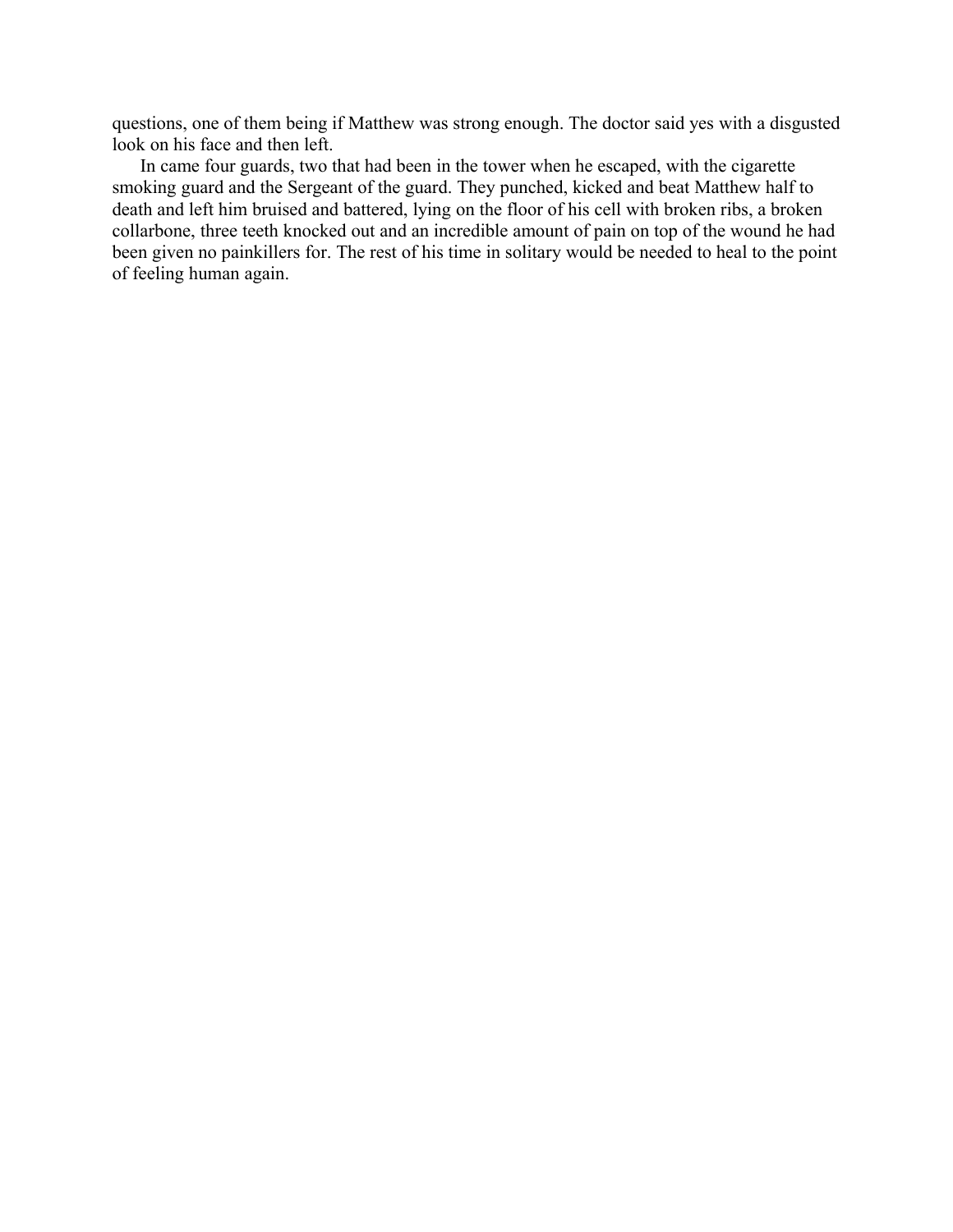## <span id="page-40-0"></span>Chapter Eight

When Matthew got out of the cooler, it was hard for him to stop talking to himself since he had grown so used to it. The escape committee wanted to see him and was glad to hear he hadn't revealed the sources of his documents. In fact, he hadn't revealed anything because the Germans didn't ask him any questions. They just set their boots to him as roughly as they felt they could, short of killing him. The papers that he was caught with had been stolen from the Sergeant of the guard's son when he came to the camp for a visit. Matthew told the committee that he was now ready to do anything it took to get out of the camp and back to fighting the Germans. He had come very close to losing his mind in solitary and he thought if he had to keep dealing with camp life and his inability to do anything about the deaths of his brother or Gary or the mistreatments he had undergone, he would soon go the rest of the way.

Some mail had come for him, which the committee gave to him in a small bundle. He excused himself, dashed off and opened the first one from Gloria, just as he got out the door of the officer's quarters.

#### *Dear Matthew,*

*I am truly happy to hear that you are safe and sound and that you understand my situation. I have started seeing Johnny again and he has asked that I stop writing to you. I hope you understand.*

*Gloria*

*Three sentences*, Matthew thought. Three sentences to end everything with a guy who is off serving his country and his King. He supposed he was right about Gloria being ugly on the inside. He turned to the one from Carol and hoped it held better news.

#### *Dear Matthew,*

*You haven't written in some time. I have to admit I am more than a little worried. I was just thinking about the time the three of us went to the pub in town and you showed us what a talented piano player you were while we sung along, half gone on pints of beer. This is hard for me to say so soon but I hope you come home and I hope we can really go to Canada after the war because right now, you are the closest person to me in the world. Please write.*

#### *Love, Carol*

Matthew rushed back to his bunk for paper and a pencil and wrote.

#### *Dearest Carol,*

*I am sorry I was unable to write but I was in solitary for quite some time. I will refrain from telling you why, as no form of communication goes out without being checked by the Germans here. All I can say is that thoughts of you have filled my heart and kept me going when I was in solitary confinement in great pain from a wound and a beating. I don't know how you will take this offer, but I want to be able to help you in any way I can and I want to take Gary's place as your baby's father. You don't have to marry me. I just want to be like an uncle or older brother*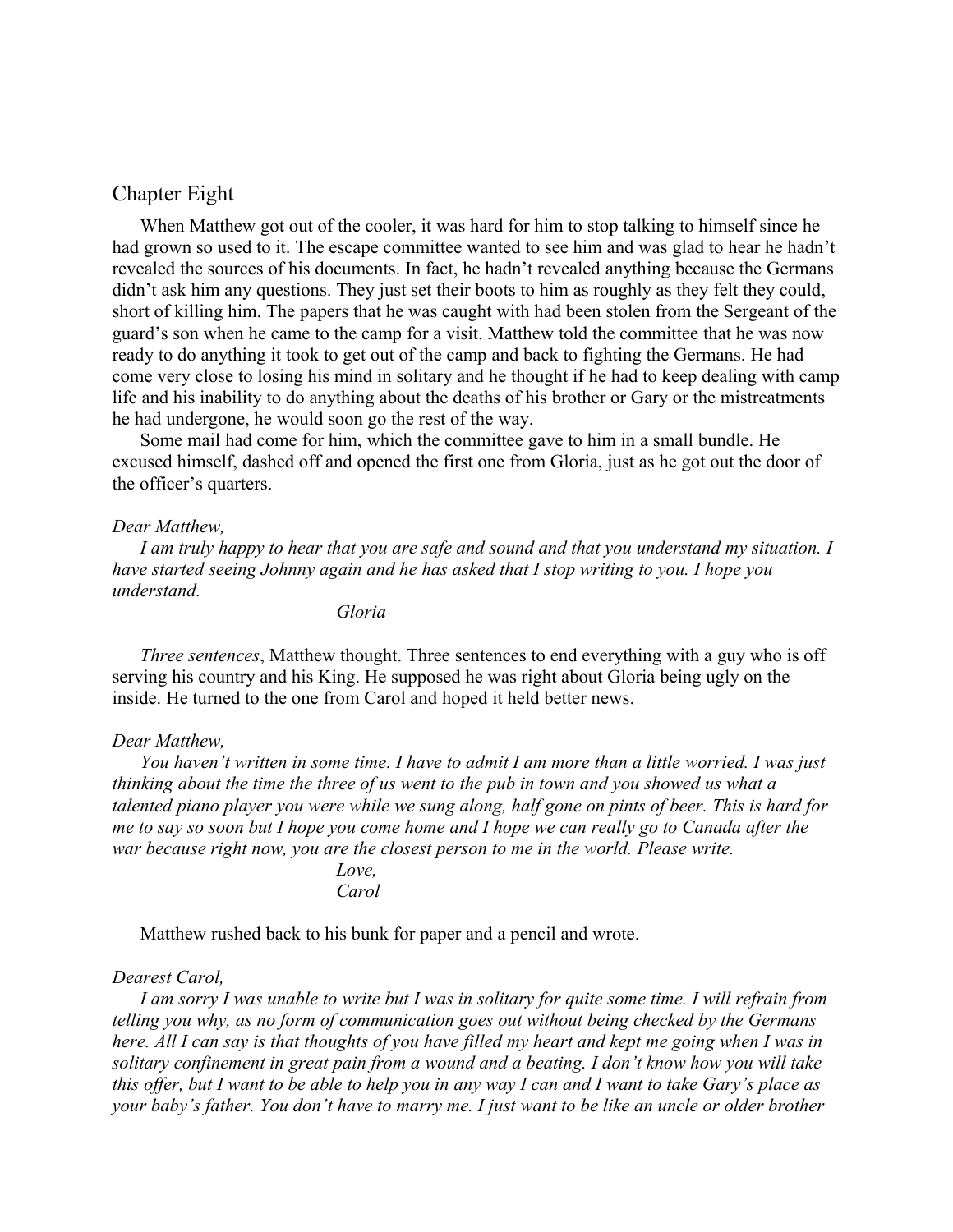*to your child, and to make sure the baby grows up with everything he or she needs. I miss Gary a lot and in many ways, I also miss the times I spent with you. Thank you for writing. I too look forward to seeing you again one day.*

*Yours, Matthew*

After giving him a chance to regain his sanity and stamina with a few weeks of rest and daily walks and games of English football, the escape committee sent Smythe to summon Matthew again. With determination in him, and a persistent limp, he walked to the officer's quarters and this time, knocked the required two-three-two soft taps on the door. He was told through the door to enter, and was offered a drink of prison potato vodka. He took a cup of coffee instead, a luxury not often afforded to the noncommissioned ranks.

"Corporal Morgan, we understand you have been through the wringer. Please understand that you had to be the one to attempt that escape. You did your duty and there is no more we can reasonably ask of you."

"It seems to me that war is an unreasonable time, sir. You can ask of me anything you like," Matthew said, his intelligent blue eyes shining.

"First, we need to make sure of some things. Can you show us your bullet wound?" Matthew lifted his pant leg and showed the scar in the fleshy part of his calf. The officer winced at the sight of the poorly stitched wound.

"Any others, Corporal?" Matthew loosened his shirt and pulled it back to reveal that part of his collarbone was sticking out under his skin. "Damn, that looks painful Morgan," the officer said.

"You get used to it, sir. Nothing we weren't prepared for in training. More than a few times they ran us naked through snow just to toughen us up. Gave me a whole new way of looking at pain. We were told that pain is only pain if you acknowledge it."

"Yes, understood. First off, we want you to have these. Your pay will be adjusted accordingly as soon as the Ministry of Defence gets our letter." The Colonel placed a pair of Sergeant's stripes on the table and pushed them towards Matthew.

"Thank you, sir. The extra pay will go a long way back home. And I will serve under your command with great respect and admiration."

"Yes, indeed. The stripes come with a job. You see, we're building a tunnel and we need another man to dig in it. Since you are young and well, um, skinny, and you need more time for your leg to heal, we thought it would be opportune for you."

"Anything to help the war effort, sir."

"Excellent, excellent. And by taking this job, you are putting yourself higher up the list of priority we keep for upcoming escapes."

"Yes, thank you, sir."

"That's all, Sergeant. You are dismissed."

Morgan soon learned that there were some very brilliant men that worked on the escape tunnel and other hidden projects in the camp. There were engineers, surveyors, architects and even ventilation experts who had ended up in the camp. As he met and spoke with each of these men, he kept thinking how easy life may have been if he had stayed in school and gone on to university under a scholarship, like he had wanted, like he would have if that fateful night from when he last saw his brother alive hadn't happened. It seemed so much easier to push a pen on a paper using an educated mind than to dig a makeshift shovel into a dark and dirty tunnel wall.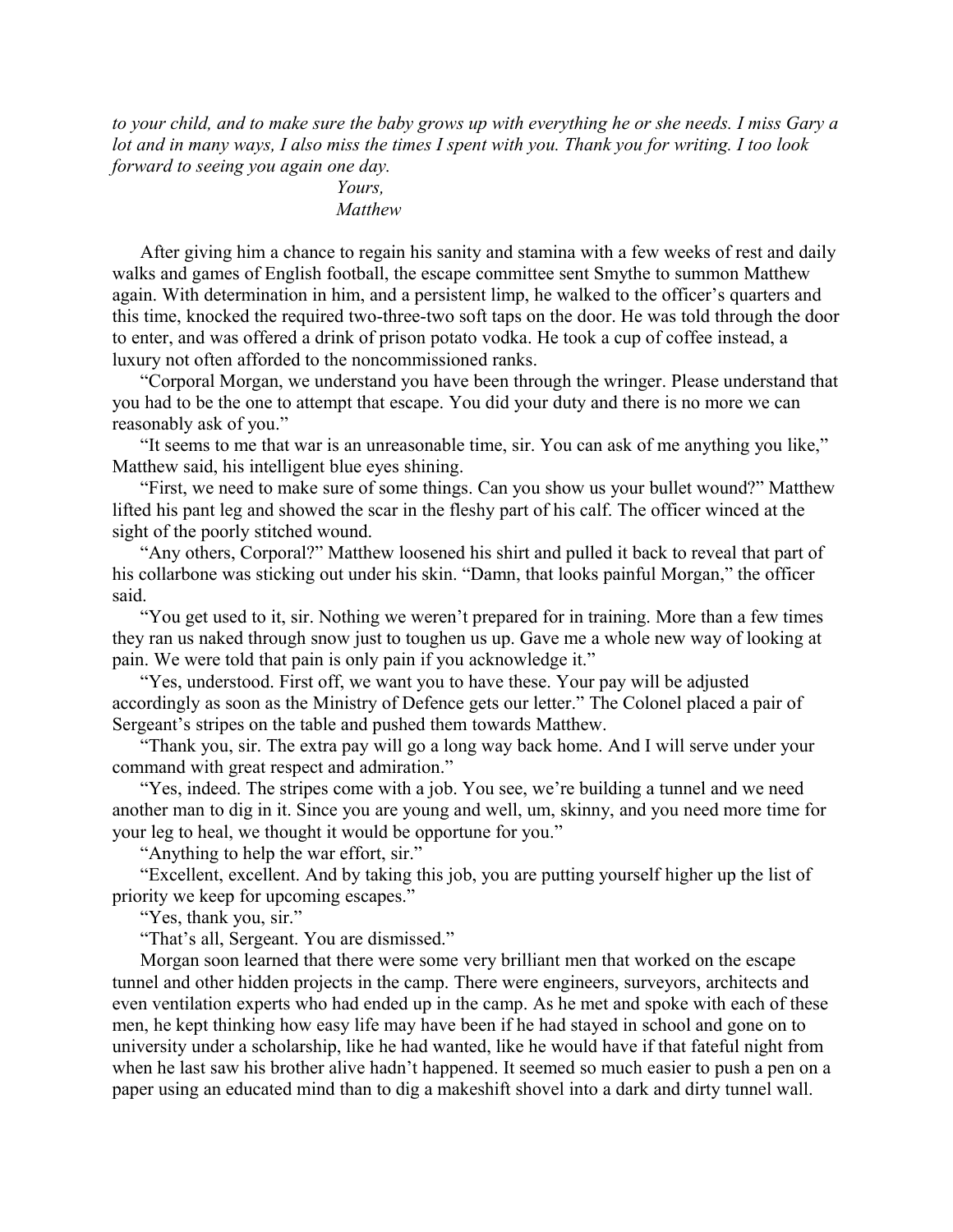No way to change that reality though, at least until after the war-that far off place of hope he half lived in in his dreams.

The tunnel Matthew worked in was situated below a toilet stall. It was ingenious, as there were pipes redirecting the water in the toilet so a person could enter the tunnel while a lookout sat on the toilet. By a special signal, the lookout would be alerted to the presence of guards and he would use feces they had saved in a jar to smell up the stall. It wasn't pleasant for the people who worked in the tunnel, but it was also not pleasant for the guards and they would never take more than a cursory look at what was in fact the tunnel entrance before leaving.

Matthew was given the job of helping dig the tunnel. It was an important job, but it could not go on without the assistance of nearly every man in camp. There were the professionals who laid out the plans and made sure everything worked right, but every man in the camp had a hand in the effort, such as getting rid of excess dirt, and collecting wood for the walls and ceiling of the tunnel to lessen the chances of a cave in. Even more men were needed to set up a network that kept track of every guard and German officer in the camp. The tunnel had a special place in the heart of every man in the camp who longed to be free to fight the Nazis regime. There was hardly a man in camp who hadn't lost a close friend or family member to the dangers imposed by fighting the enemy. A lot of them had known people who became battle casualties in North Africa or were civilian victims of the blitz on London, or had been killed the treacherous groups of German submarines in the North Atlantic known as U-boat wolf packs.

Digging through the dirt and clay under the camp wasn't easy for Matthew. He had recurring dreams of the walls falling in, to go with his nightmares of battle and home. A couple of times, the walls did cave in, but he was soon dug out. That was something he actually liked about being in the camp, and in the military in general. No soldier did their job alone; there were always people watching your back.

Digging the tunnel, Matthew couldn't help but think that this role was much like his father's, the same thing that killed him years earlier. Being in the dirt and the darkness and the dusty, stale air, he gained huge respect for his dad, respect he never had before, for the way he was able to do this sort of thing every day for twelve hours with no end. His father saw no great reward, other than a paycheck not one quarter of what the educated company men got for bullying the workers. His dad did it all just to love, shelter and feed Matthew and the rest of his family. Matthew only hoped that his dad was watching him from somewhere, proud that he had done so much for his country and the cause so many millions were fighting for.

After four long weeks of daily back-breaking work, the tunnel was complete, and soon they would take people out through the tunnel, one at a time according to the all important list the escape committee kept. There was a lot of secrecy surrounding the project and every man who was to go in the tunnel knew they may well soon have to give up life or limb to attempt to get out of the camp. As a constant reminder of his hatred for the enemy, Matthew kept touching his pain wracked, extended collarbone bone that may never return to a normal position.

As promised, Matthew was one of the first to be scheduled to escape by the tunnel. He wrote a final letter to Carol before he left, being totally unable to write anything about his escape or how happy he was to soon be back in action, but there were other things he wanted to say even more.

#### *Dearest Carol,*

*I hope all is going well for you. Life in camp is boring, as I don't have much to do. Escape seems to be impossible and many of us have stopped trying to get out. I am not sure, I have lost*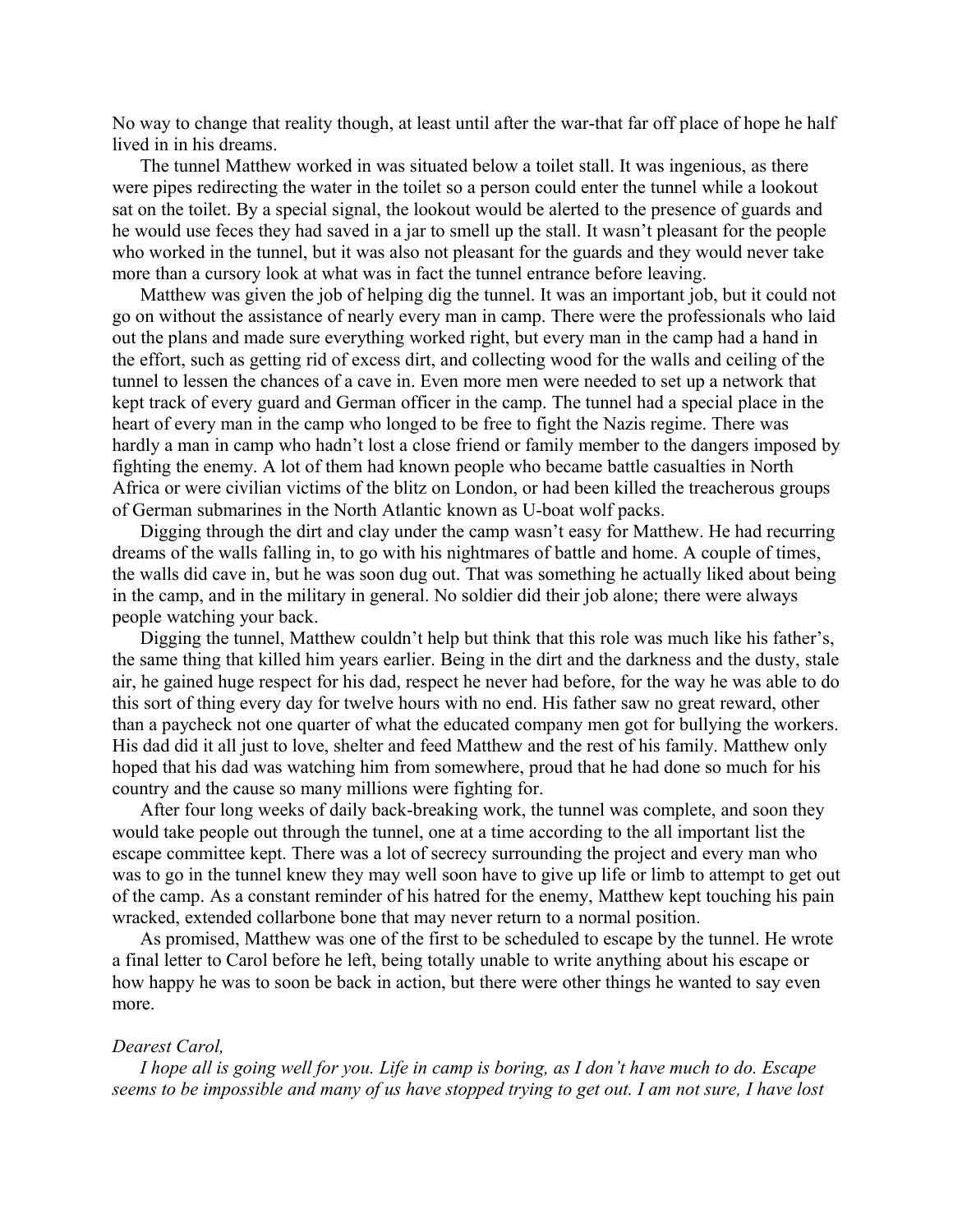*count of the days, but I am assuming you will be having your baby soon. I wish I could be there. It warms my heart that a part of Gary will live on. I want to teach that child what a wonderful person his or her father was and the things he sacrificed so his child could live free. I have to admit that aside from the fact that the child could one day be called to fight in some other senseless war, I am hoping for a boy. Regardless though, I know I will love this child, as I have grown to love the child's mother. Yes, I said it, I am in love with you and for the first time, I don't feel guilty about it. Gary had good taste in companions, and, after spending a lot of time thinking, I decided that he would have wanted us to be together. I don't know if you feel the same way about me but at least if you don't, I won't have to think myself a coward and miss out on a chance of being loved by the one person who could make me happy. I have gotten an increase in rank and pay and I have instructed my paymaster to send half of my earnings to you. Even if you decide you don't feel for me the way I do about you, I want you to have the money because you are going to need it to raise the baby. I am also putting you down as part beneficiary of my new insurance policy, should anything happen to me.*

> *Love, Matthew*

Matthew dropped off the letter with the postmaster and felt a range of emotions course through him. What if she thinks I'm a jerk for moving in on a dead friend's girl? *What if she doesn't love me and I never see her again anyway? Well, at least if I die I can do it knowing I tried for my one shot at true bliss*, he thought. Part of him felt stupid and part of him felt happy that he had at last let things out. None of that would matter because he was going through the tunnel that night and would need a clear head to do the tasks that were set before him. He had to push away all his hate for the enemy, his fear of the unknown, and worry for his first true love and feelings of hope for Gary's child. There was a war being fought and he would soon be back in the thick of things and for now that was all that mattered.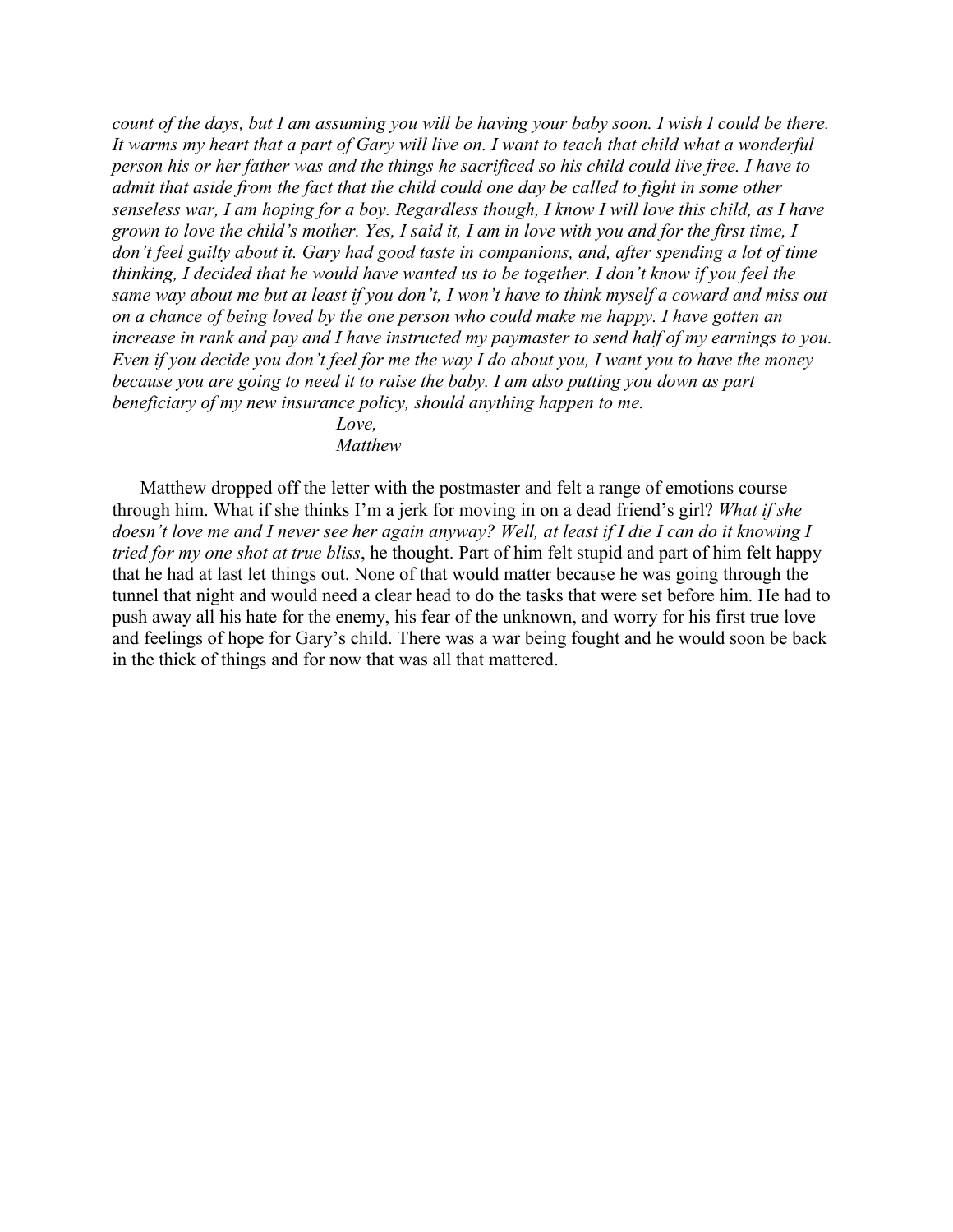### <span id="page-44-0"></span>Chapter Nine

Matthew laid in his bunk until it was almost lights out, then walked to building ten and into the bathroom. The jar of ripe human excrement sitting on the floor beside the toilet nearly made him sick just to look at, but part of him thought it was funny to use such a method to avoid discovery. He moved the toilet, readjusted the pipes leading to it, then lifted the trap door underneath and climbed in. The process reminded him of a comedy film he had seen as a small boy, in which a guy got sucked into a toilet. It had scared the life out of him back then and for a while, he thought it could really happen. It was a good thing his home had no indoor plumbing, just an outhouse, because he likely would have been too scared to use a toilet like this one back then.

Matthew went down the tunnel, lit a lamp and inched his way across the two hundred feet that would bring him underneath the edge of the camp, hopefully in the forest beyond the wire fence that kept them penned in. He was five minutes early for his time to exit the tunnel, but his sixth sense told him it was better that way, just incase anything was held up. He made it to the end of the tunnel, which was in the woods, climbed the makeshift ladder up to ground level, lifted the covering board, and carefully let himself out and covered the board with leaves and sticks. Five minutes later he nearly leapt out of his skin when he heard a deafening sound that reminded him of the time he had been shelled onboard the troop ship that had taken him and Gary to England. He looked back to see flames leaping from where the tunnel would have been.

"What in the hell?" he said.

Then he thought about two men, Griffith and Langsham, who prodded him with questions until he explained the best time to exit the tunnel. By the watch he had, the tunnel had blown at just that time. Spies! They had to be spies! Damn it! All around, sirens were going off and search lights were moving around the woods he was in.

With any luck, the Germans would think he was torched in the tunnel, and he ran off towards the town. He found a ditch to hide in and spent the rest of the night waiting, wide awake and paranoid as a frightened cat, reacting to the sound of every vehicle going by, every whisper of the wind, every movement of a creature from the forest.

Morning came and Matthew made his way into town and bought himself a cup of coffee at a restaurant across from the train station. There wasn't much for him to use, but he had been given a few marks and a train ticket to Paris. He didn't want to think of Gary and all Gary had told Matthew about the City of Lights. He decided to use his time before the train came to write to Carol.

#### *Dearest Carol,*

*I am sorry about being so vague in my last letter. I was in the prison camp and I wanted to throw off the Germans because last night, I escaped. Part of me wanted to stay there and wait out the war, but part of me felt bad that men like Gary and my brother would have to die while I was sleeping my life away. With any luck, I will be back in England soon, and we can sort out anything we need to then.*

> *Love, Matthew*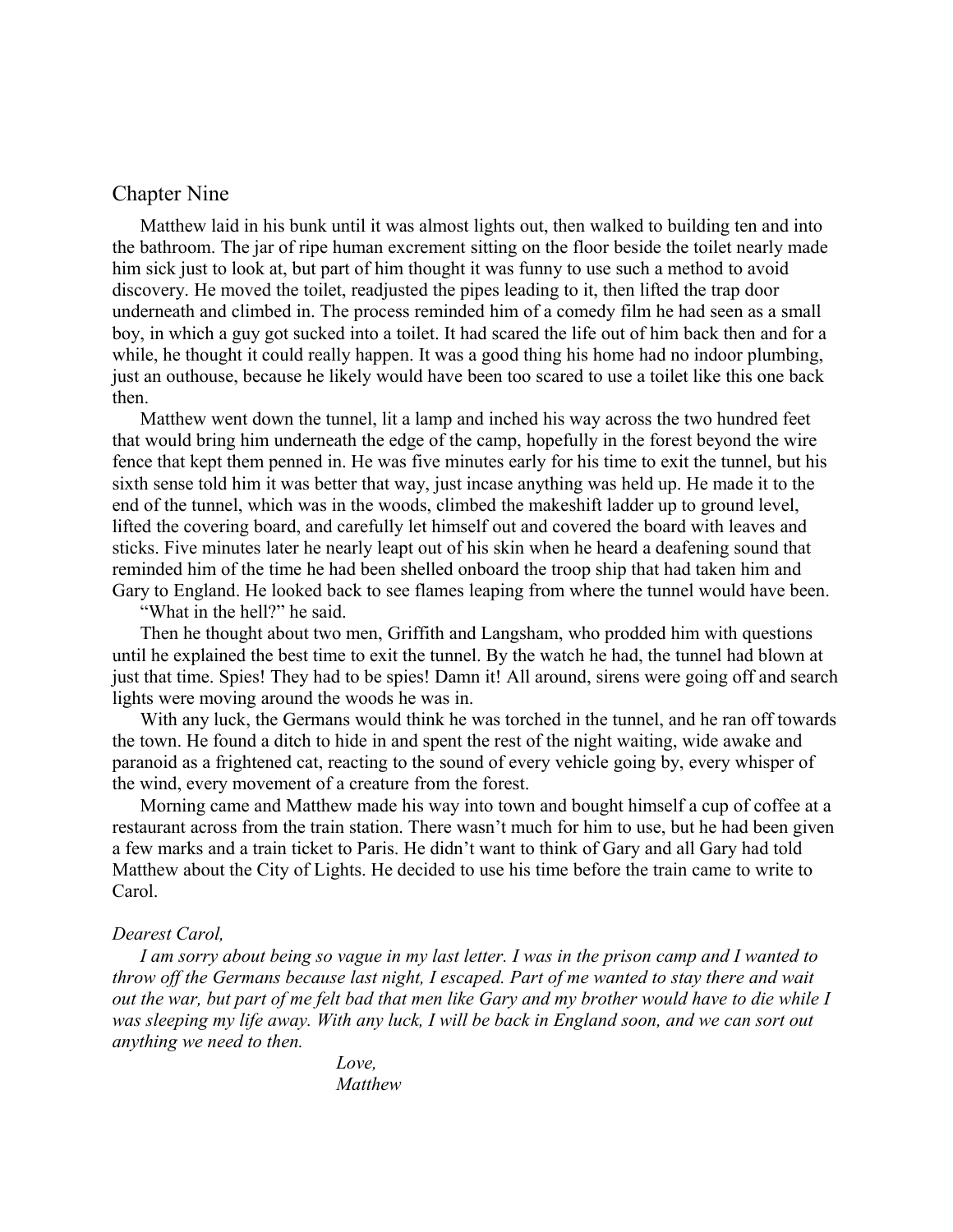Matthew folded the letter and sealed it in an envelope and wrote down an address of a person in neutral Switzerland who worked for the British and would forward his letter unopened. This was the way just about all correspondence had to be sent. Much of the mail in the camp had to be smuggled out by sympathetic or bribed German guards, though there were no guarantees they weren't doing it just to catch someone with loose lips. Other than this method, it was difficult to correspond with anyone back in the allied parts of the world.

By the time he mailed his letter, it was time for him to catch his train bound for Paris. Before boarding the train, he took a quick detour and bought himself a bottle of cheap wine. He got on the train, went into the bathroom and poured wine on his coat and gargled and spat some of it into the sink. He even poured some of it in his hair. Then he walked with a bit of a weave in his step, though his limp had by now gotten much better, and plopped himself down in his seat where two other passengers and pretended to pass out. With any luck, they would smell the wine and let him sleep things off.

A half hour after the train pulled away from the station, Matthew was still pretending to sleep and trying hard not to fall asleep for real. These hours were critical, as they were the hours the Germans would be most intently looking for him. There was a great deal of danger because they would be looking close to the camp, especially on a train headed for Paris. The edge of danger helped keep him conscious, though all he wanted to do was collapse. A conductor came up to him and shook his arm to wake him.

"Aughhhh!" Matthew yelled as though he were awoken from a bad dream. The conductor jumped and the two other passengers stifled a laugh.

"Fahrkarte," the conductor said, asking for Matthew's ticket.

Matthew handed over his stub and the conductor punched it and then asked the other two passengers for theirs. A look of disgust crossed the conductor's face when he left and Matthew almost wanted to apologize before realizing this man would be more than happy to turn him in to the Gestapo, who would put him before a firing squad as a spy, which was how they dealt with a lot of their prisoners.

There were German checkpoints along the way and Matthew had no problem fooling them with his high school French, his air of drunkenness and feigned ignorance of the German language. For the past few months, Matthew had been given lessons in German from fellow prisoners and could tell a lot about what was being said about him. He caught words like "drunk, bum, dirty Frenchman" and worse. He wondered if any of those men who taught him German were the spies that nearly succeeded in getting him torched him in the tunnel. Griffith and Lansham. *Dirty bastards, it had to be them*, he thought to himself. To think of how close he came to being barbecued and forever taken from Carol and his mom made him boil with rage.

After a while, he was actually able to sleep. His nerves were just as bad but he was exhausted from all the walking, travel and staying up all night. Before he knew it, a few hours had passed in slumber and the train arrived in Paris.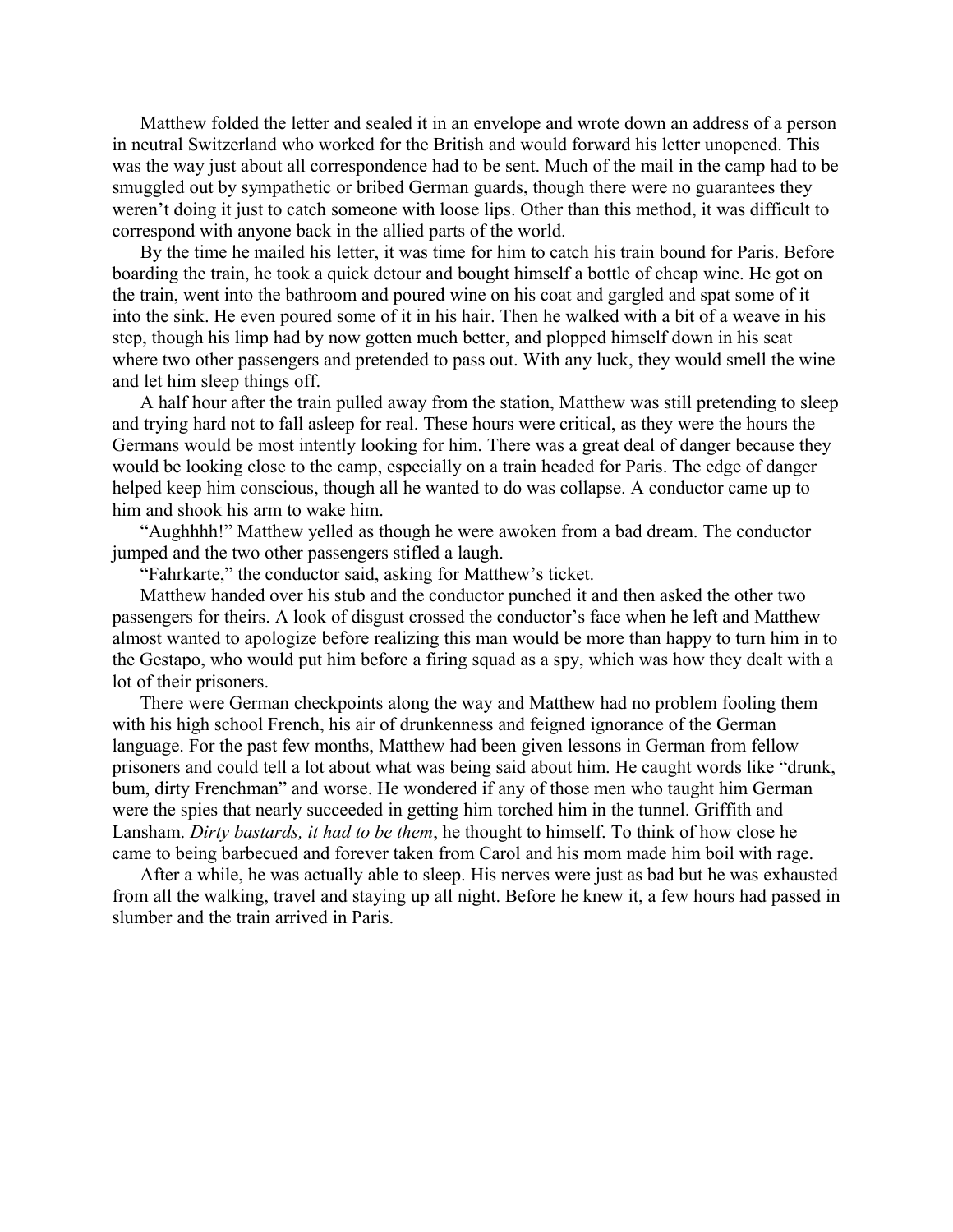### <span id="page-46-0"></span>Chapter Ten

For a moment Matthew could hardly believe where he was. The whole city was breathtaking, even though it seemed every ten feet there was a Nazi flag and Germans in uniform. He saw the Eiffel Tower and the Arc De Triomphe while he wandered around and saw so many amazing, old buildings. Gary had once told Matthew that Paris was a bible of architecture, and now he finally understood why he said that. Everything from the ornate buildings to the cobbled streets were hundreds of years old and made of the most incredible stone, which all neatly fit together as though there was a intricate higher intelligence that put it all there. Somehow, the genius and strong will of mankind had made this ancient city into a larger whole. Matthew thought about home and how after the war, he wanted to return to school and be one of these people who left their marks on the world in the form of engineering or architectural skill. He didn't have all that much time to waste looking around, as he had to contact the resistance or he would soon be sleeping in another ditch or alleyway, fearing every moment for his life.

It took hours to find the right road, mostly because he was too worried about asking anyone for directions, but he finally found the Rue de l'Eglise. All he had been given was an address and a password. Two sharp, short knocks followed by two scratches at the door, followed by several phrases. He knocked and then a small window opened in the door.

"Oui, monsier. Qu'est-ce que c'est?"

"Je suis un grande poisson," Matthew responded with the password, which translated roughly into, "I am a large fish."

"Who sent you?" the sharp answer came.

"Monsier Jaques."

"Canadian?"

"Oui."

"You like the Montreal or the Boston?"

"I like the Maple Leafs." The code was complete.

"Come in then."

A short man opened the door, much older than Matthew, likely in his forties. He had neatly trimmed brown hair, wore a white shirt and an apron that seemed to have blood stains on it. He led Matthew down two flights of stairs to a dark basement, and pointed to a chair and told Matthew to sit. It was dark, but he felt the presence of someone else, though all he could hear was strained, heavy breathing.

"My name is Henri. I will help you if you help me. I don't take chances with my life when I can avoid it, and I'm hoping since you got this far, you take things seriously."

A match was struck and it illuminated Henri and an oil lamp he was holding, which he used the match to light. As the light grew, Matthew could see that the breathing he heard was coming from a German officer who had been tied up and was gagged, soaked with sweat and badly bruised, cut and bleeding from his face. The man struggled against his restraints.

"Mmmmm…" The German tried to say something, but was too tightly gagged.

"Silence!" Henri yelled at him and struck him with the back of his hand.

 "You must be hungry. I will get my wife to make you something to eat," Henri said, as kindly as if it were a lovely day in the park and they had just met for a picnic. He walked to the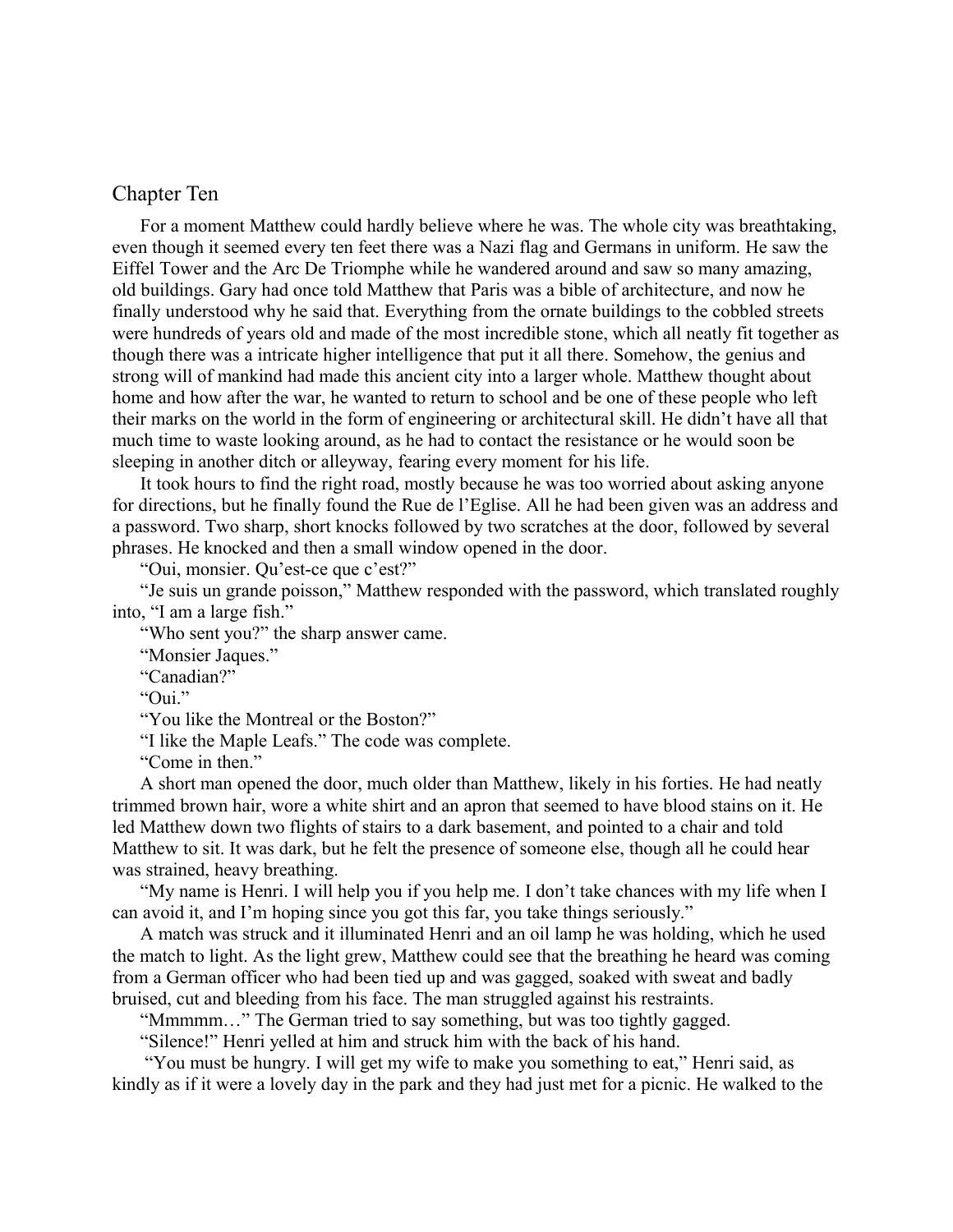wall and pulled on a string that must have rung a bell upstairs. Soon, Henri's wife came down with a plate full of cheese, meat, butter and bread.

Matthew was reluctant to eat alone considering the other men. Both him and the soldier looked like they hadn't had a real meal in weeks, gaunt and serious. The soldier stared with a hungry gaze as Matthew contemplated the food before him. His hunger got the better of him soon enough and he ended up ungraciously stuffing the food in his mouth. With all he had seen, it didn't bother him much that the German was still in the room with them. At first he tried to talk to Henri, but then he realized that anything they said around the German could be repeated if things went wrong. When he finished his meal, Henri sent him back up the stairs where his wife met him.

"I will give you some soap and heat some water for a bath. You need to shave and we'll cut and dye your hair. You also need some different clothes," she said.

"Yes, that would be great. I have been wearing these rags non-stop for days," Matthew replied.

He took his bath, shaved and then Henri's wife came and dyed his dark blond hair to a coal black to make him look more French. Finally, he could rest.

Matthew had no idea how long he slept. He got a few hours on the long train ride but it was nowhere near enough. He had been running on pure adrenaline and being in a real bed with clean white sheets and a blanket was so relaxing he couldn't force himself to get up after he drifted off to sleep. When he awoke, he noticed that a tray had been placed with some fried eggs and potatoes, which were cold but delicious.

Matthew went downstairs and saw from an old grandfather clock that it was five, and too light to be five in the morning. His mother would have killed him for sleeping that much, even if he had just gotten back from the gates of hell. Who knows what his old drill Sergeant would have done to him. Matthew, being a small town kid, always woke up at dawn to gather eggs and milk the cows their family raised. He was one of the few guys in basic who didn't have to get used to the military tradition of up at 0600 hours, to bed at 2200 hours. Seeing he had awoken, Henri looked up from a book at him and smiled.

"Ah, yes, you must have had quite a trip. It is good that you have slept, as we might be up all night."

"The food and the bed were wonderful. Haven't felt so comfortable and well fed in a long time," Matthew said.

"I hope you don't mind. We have a little job to do. I will introduce you to my niece who will be helping us."

"What job is that?"

"You will learn soon enough. Sit. My wife will bring you coffee."

"How do you get all of this food with the war going on?"

"My father runs a restaurant on rue de St. Jean. The Germans eat there, so he can get just about anything," Henri said. "Now sit, and enjoy some coffee. Marie! Coffee for our Canadian!"

Matthew sat down and looked at the bookshelf. Just about all of the books were in French and he was able to recognize some titles he would love to read, though his French wasn't good enough. He thought back to his school days and how he hated taking French, thinking he would never go to Quebec. It seemed that every inconvenience he ran into had something to do with his education or lack thereof. There was one title that wasn't in French, or at least seemed not to be. He picked it up and looked at it and it turned out the title was simply a word that was the same in French and English. He put it back and leaned back in his chair and closed his eyes. Nearly the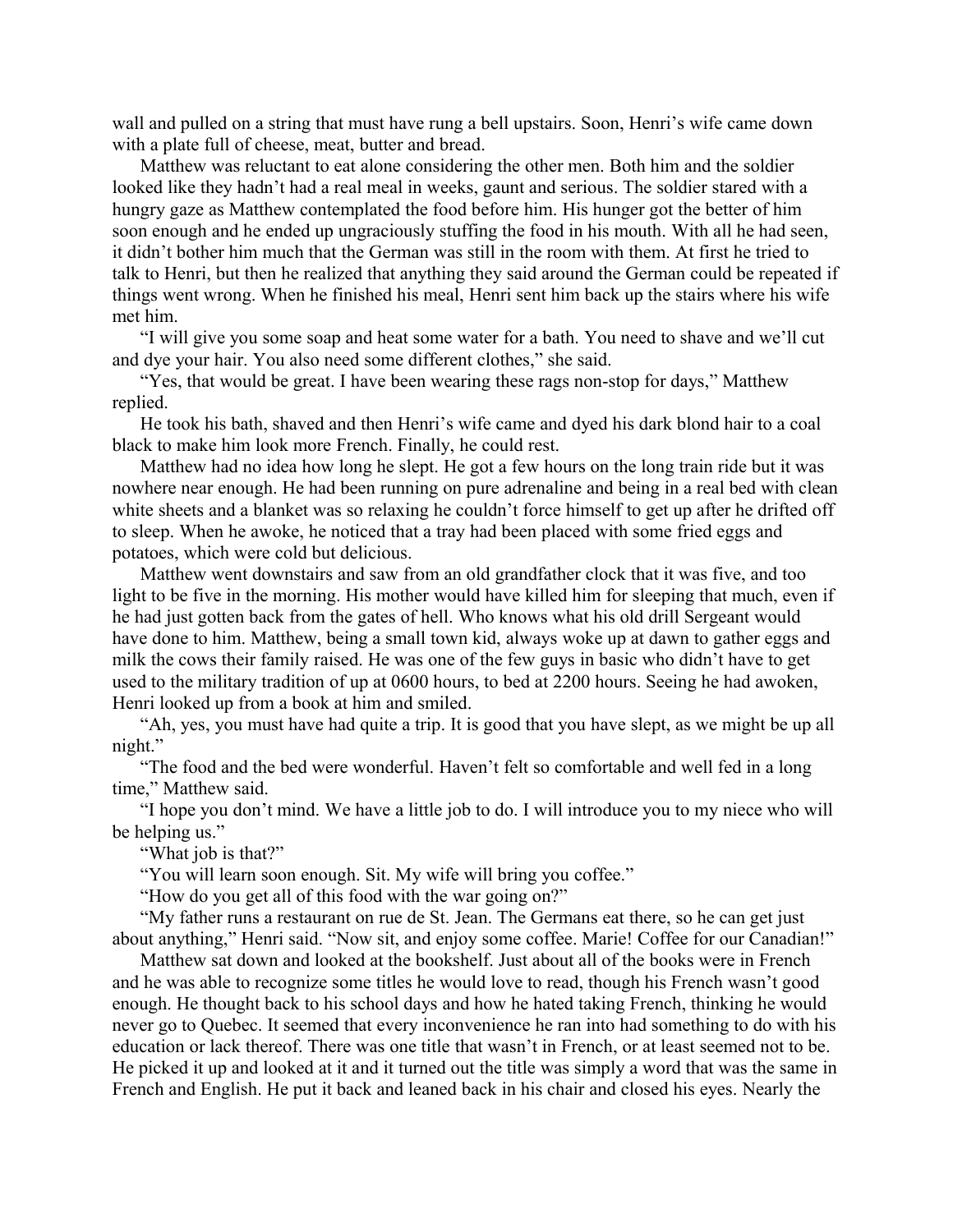moment he did, he opened his eyes to see the bruised and bloody German officer burst into the room and shoot him in the chest. Matthew yelled and jumped up, grabbed his chest but there was no blood or pain. He realized that he was so exhausted that he had fallen asleep the moment he closed his eyes and had gone right into a nightmare.

Henri was very kind to him, calming him down and telling him it was okay. He had seen many cases of such dreams, he told Matthew, nothing to be ashamed of. Soon the coffee came and Henri's wife poured him a cup. She seemed to look at him with suspicion and prattled on for about a minute in French, too quickly for Matthew to understand. Henri waved a hand and laughed at her. Henri didn't seem to take too much seriously except his work. As she left the room, Marie again gave him what seemed like an angry look. He wondered how his mother would react if some foreigner came into their tiny home back in Alberta during a war, needing help and risking everyone's lives to get it. These resistance fighters really were good people. Matthew hoped he could live up to their expectations of what a soldier must do.

Soon their coffee was done and Henri led Matthew down to the basement again. There was no sound of breathing, but something felt strange. Henri lit another match and in the initial glow, Matthew saw the grim sight of a German officer who had his throat cut and had bled to death while tied up. The image shocked Matthew but Henri just smiled.

"Do you have something I can be sick in?" Matthew asked.

"You are going to be sick, mon ami? And waste the good food I gave you?" Henri smiled and laughed. It was too late, Matthew threw up on the floor, twice. "Your first time with a body, non?"

"I saw some pretty gruesome stuff at Dieppe when we came ashore, I guess," Matthew said, wiping his mouth, but didn't want to mention that it was more Henri's attitude towards the corpse in the room that had made him vomit. "It… It wasn't quite like this."

"You will see more before the war is over, I promise. You will one day feel as I do if you keep in the fight."

"So, our job is to get rid of this… this… body?"

He almost didn't want to consider the dead German as a person. That would just make him feel sick again.

"Yes, we are going to take him to the canal and throw him in, weighted down. Then we are going to visit some friends."

"Always nice to go out for the evening after disposing of a body."

Henri cast a quizzical look at the young man and forced a smile.

Later, in the evening, as the sun was starting to wane, a hand-pulled cart rattled up to Henri's home, loaded with all kinds of rags and clothing and a stone wheel for sharpening knives. With few words exchanged, Henri and Matthew loaded the dead German into a hollowed-out partition in the cart and then the two of them pushed the cart towards the canal. As they went, Henri proudly gave him history lessons about his most loved parts of the city, the same places Matthew heard Gary talk so much about. They took turns pushing the cart through the narrow cobblestone streets and Henri made promises of a grand meal they would have when they went to visit his niece afterwards.

As they went down one of the larger streets towards the canal, they passed a German Army Sergeant. Matthew didn't want to make eye contact and so he looked down at the ground when they passed each other. To his horror, even though it was getting dark, Matthew saw a trail of blood coming from the corpse they were hiding. He prayed under his breath that the German wouldn't see it, and they seemed to be past him.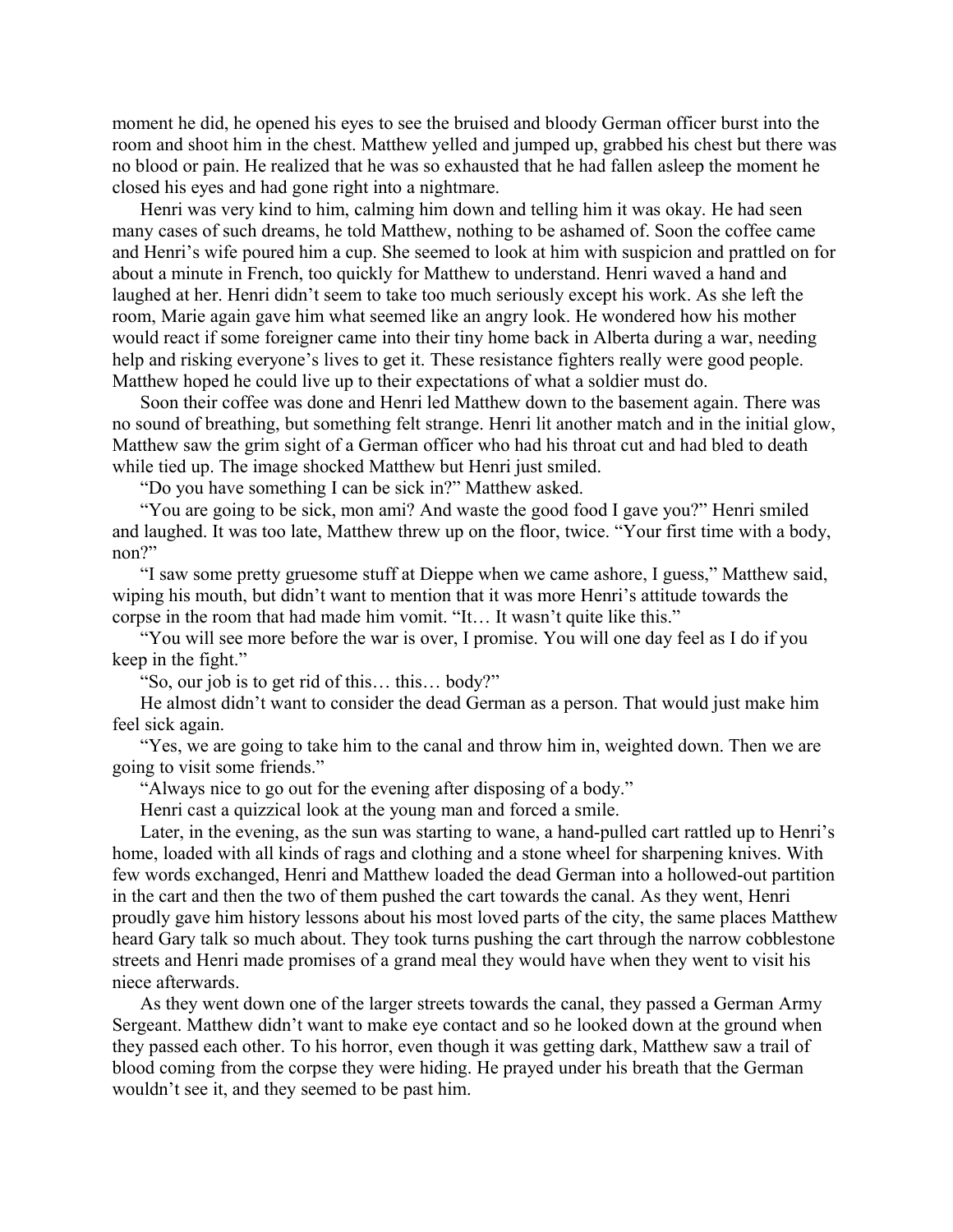"Halt! Halt!" the Sergeant yelled at them.

Matthew had to think fast and so he stealthily took a knife off the cart and cut the edge of his hand deeply with it. The Sergeant ran up to them and pointed to the blood trail and started prattling away in German. Matthew pointed at the fresh wound on his hand and then at the blood drips and the Sergeant seemed to relax a little. Then he spoke a few words in French to Matthew and Henri answered for him. The Sergeant looked at Matthew and spoke again and Henri answered for him once more. He could hear Henri say something about the boy being slow mentally.

Just as the Sergeant seemed satisfied, he took a quick look down and saw there was more blood coming from the cart.

"Did you drop something boy?" the German said in English.

"No, not that I'm aware of," Matthew replied. He realized then he had been caught by the oldest trick in the occupying soldier's book. The Sergeant pushed the two men aside and flipped the cart over, exposing the body of the German officer. He took out a whistle with his left hand and his pistol with the right, but he was too slow. Henri buried a knife deep into the German's ribs and in a split second, he had no more breath left inside him to let out a whisper. Henri and Matthew ran off and soon they could hear the sounds of whistles and sirens and in a few short minutes there seemed to be a Nazi in uniform around every corner and in every street and alley. They ducked into a side street and covered themselves with garbage and waited in the rotten stink for hours.

Finally, late into the night, the pair emerged and Henri told him that there was no point in returning to his home since it would only put his wife at great risk. He wasn't sure if the blood trail led the Nazis back to his house already. Avoiding checkpoints and staying in the shadows, even using rooftops, the pair slowly and stealthily made their way to the home they had originally meant to get to. There was another mission to be accomplished, and they hoped it wouldn't go as badly as the first.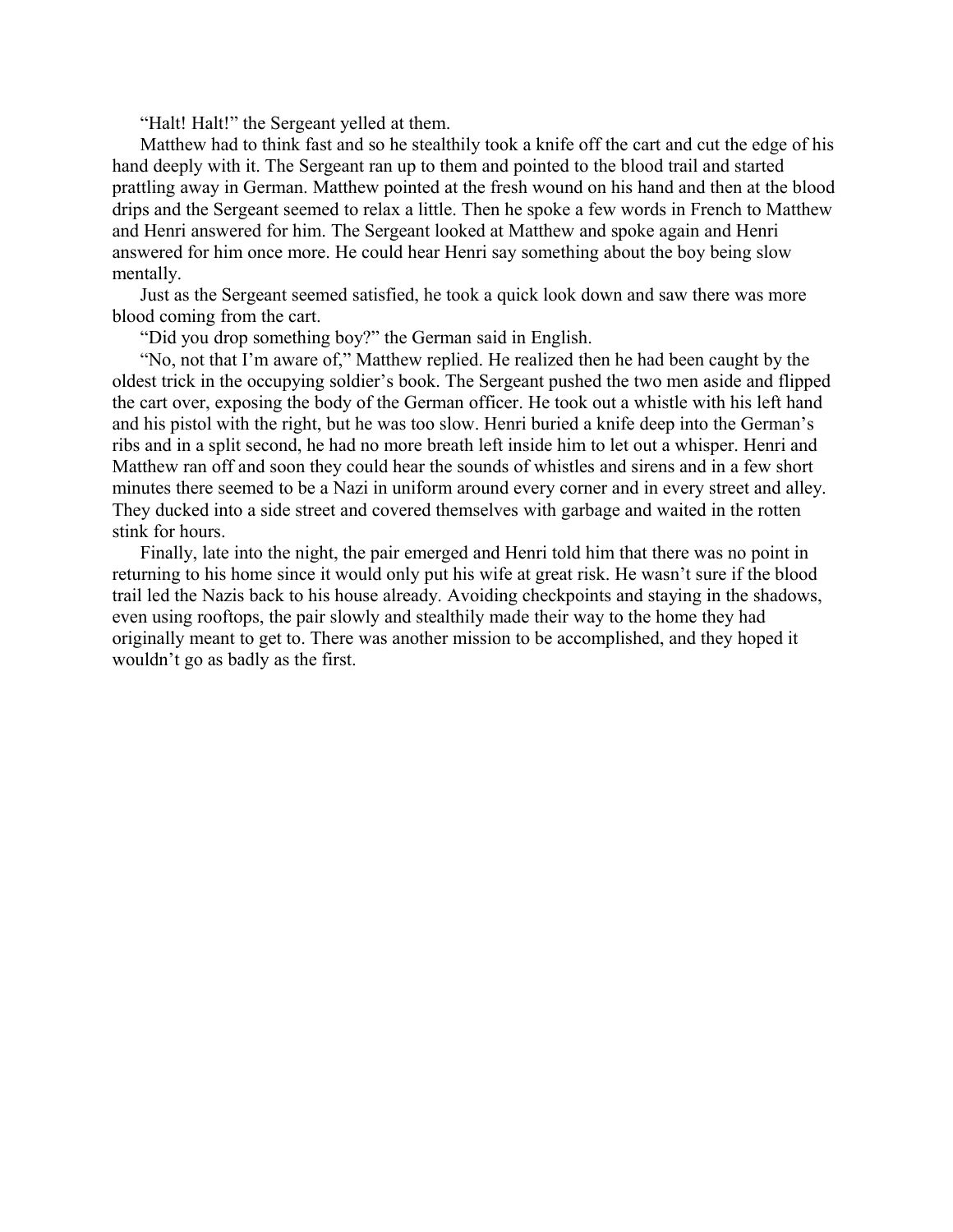### <span id="page-50-0"></span>Chapter Eleven

Close to three in the morning, Matthew and Henri arrived at the second resistance house. Like before, a secret knock was used and when someone came to the door, Henri simply said, "Open the door idiot," or at least what sounded like the French equivalent.

The door opened and they were led inside. The man who greeted them, who Matthew learned was named JeanPaul, yelled and argued with Henri for a solid fifteen minutes. He went on and on about alerting the Germans, risking their lives, saying again and again that they shouldn't have come there. He led Henri and Matthew to a dark sitting room and made no effort to light a lamp or get any drinks or food.

After leaving them for a while, Jean-Paul came down the stairs with another man who he introduced as Alex. They gave Matthew a quick rundown on him. He was a Polish pilot who had been flying with the Royal Air Force and had been shot down a few weeks ago on a reconnaissance mission over a suburb of Paris. The two were to stick together and try to make it back to England. The resistance would help the two men make their way back to freedom in any way they could, but most of the escape would rely on their own wisdom and luck. Alex didn't speak French and his English wasn't the best. He seemed like a kind person though and he smiled often and the few words he said were well chosen. For no real reason, he offered Matthew a cigarette. Back home, he wouldn't have taken one in a thousand years, but with all that had happened, he felt he could use a cigarette. He had been led to understand that cigarette smoke could be relaxing, so he took one. He wasn't sure how to light it and Alex opened a lighter, flicked the flint and Matthew leaned in and sucked in a lungful of smoke, which sent him into a coughing spasm. All the other men laughed, but Matthew nearly got sick for the second time that day.

Henri patted him on the back.

"This is a game for men, mon ami. You are just a boy!"

Matthew would have punched another man for saying that, especially since his commando training had made him not only a man, but a very dangerous one, but he was too busy coughing. He wondered what it was going to take for him to be considered a man. He felt he had aged a thousand years in the past two. Would he have to kill someone? Get a girl pregnant? Ever since he had lied to the recruiter to get sent to Europe, he had struggled with those questions.

Henri and Jean-Paul laid out the plan for Matthew and Alex's escape to England. They would travel by night, going from safe house to safe house, mostly through the country, for which they would have to memorize passwords and locations for security reasons. Later, when they reached the coast, they would be taken to a secret location where a disguised British fishing boat would take them across the channel, supported by a Royal Navy Corvette that would be waiting for them in open waters to protect them once they left sight of shore. Jean-Paul had taken people out of France this way before, so he would accompany them. The first leg of their journey was to be completed by train, and not in the luxury coach.

Jean-Paul, Matthew and Alex walked out in the shadows of the Paris night and in the cool air, walked five miles to a train yard. Jean-Paul found a hole made in the wire fence surrounding the yard and led them inside. A freight train had been scheduled to leave at 0600 hours, and there would be empty cars that were being loaded elsewhere. The night air was cold but there was no way to warm up other than huddling together inside the car.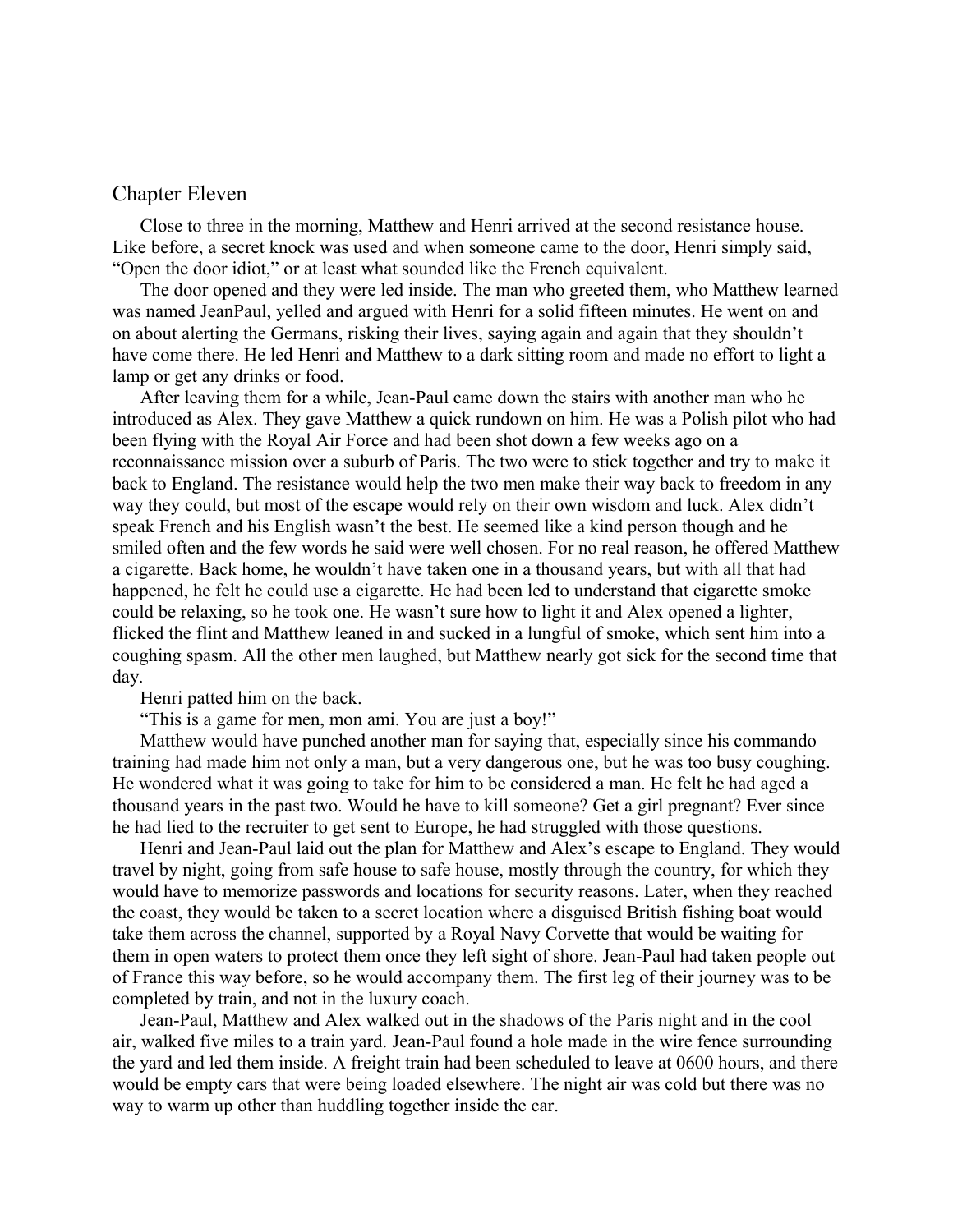Despite Matthew's belief that they would freeze to death first, the sun eventually came up and with a blast of a whistle, the train began to move. As they pulled away, Matthew felt in high spirits again and this time, when Alex handed him a cigarette, he actually liked smoking it. The train left Paris and gathered speed and Matthew thought back to his hometown and how nothing exciting ever happened there. So many times he would sit in his boring classroom and dream he was an eagle, seeing the whole town and surrounding country from high up in the air, swooping and soaring, diving and beating his massive wings. That was all he liked about home sometimes, that he had the freedom to let his mind wander. When he thought back to how much he had wanted to leave Fish Creek, he felt happy to be where he was, in this horrible situation of having to kill or die, run or be caught again and most likely be shot. He wondered what kind of world he would be able to make for himself if he ever got home, if it would be like he planned, a good life where people respected him and he could work and perhaps marry Carol, and if he would have these nightmares and drifting thoughts forever.

Matthew didn't know for sure what the Germans would do to him if they caught him, but he knew if they had any knowledge of his dealings with Henri and the now departed officer, they would shoot him without hesitation. He poked his head out the side door of the rail car and looked out at the countryside before him. France was beautiful but he couldn't stop thinking about Napoleon, about World War I, and how they hadn't learned that war, destruction and killing could only take things away from mankind, not benefit them in any way. Matthew thought about Hitler and all the death and tragedy this whole continent had seen. Sometimes he wondered about the history of his own country and all the Inuit people that had died of Tuberculosis because they had no immunity to European diseases. Both lands were ancient, but in Canada, the Native people had lived in harmony with the land for thousands of years. Here in France, it was almost as though every despot and every warmonger from the Romans to modern day armies had raped the land. Blood had been spilled so many times, but still Matthew felt it was worth fighting for. The Germans had no right enslaving this country and he almost wished the world were rid of them. It was hard for him to think of the difference between a Nazi and a German, though even in countries they occupied the Germans had formed volunteer forces of troops. Even Denmark, which had always seemed to be such a modern and civilized nation had raised Nazi troops that served alongside the 'pure' aryans. Maybe those volunteers didn't know Hitler's cause wasn't just. Maybe they were all people like him, wanting a little money or escape from legal trouble, or some excitement.

It was sometimes disastrous that there was little communication between resistance fighting units in France. As the train was speeding along taking the three men far off to the country, another group of resistance fighters was packing charges, running wire, hiding their handiwork and preparing to blow up the tracks that that very same train was speeding forth on. They too knew the schedule of this train and that some of the cars were delivering munitions to strengthen the defenses of the northern coast against invasion from the allies. They also knew the train carried a good deal of diesel fuel. The three travellers didn't know what hit them when the explosions went off while the train was speeding along. With no warning at all, the tracks beneath them exploded with great ferocity and the entire train derailed in a massive scattering of exploding and burning rail cars and spilled fuel.

Jean-Paul was killed instantly when he was thrown head first into the wall of the car as it flipped, breaking his neck. Alex was also thrown, wedging his leg under some cargo inside their boxcar that was now resting on its side. Only Matthew was unhurt, though he was knocked unconscious. An hour went by and Alex kept trying to free his leg, each time having to yell and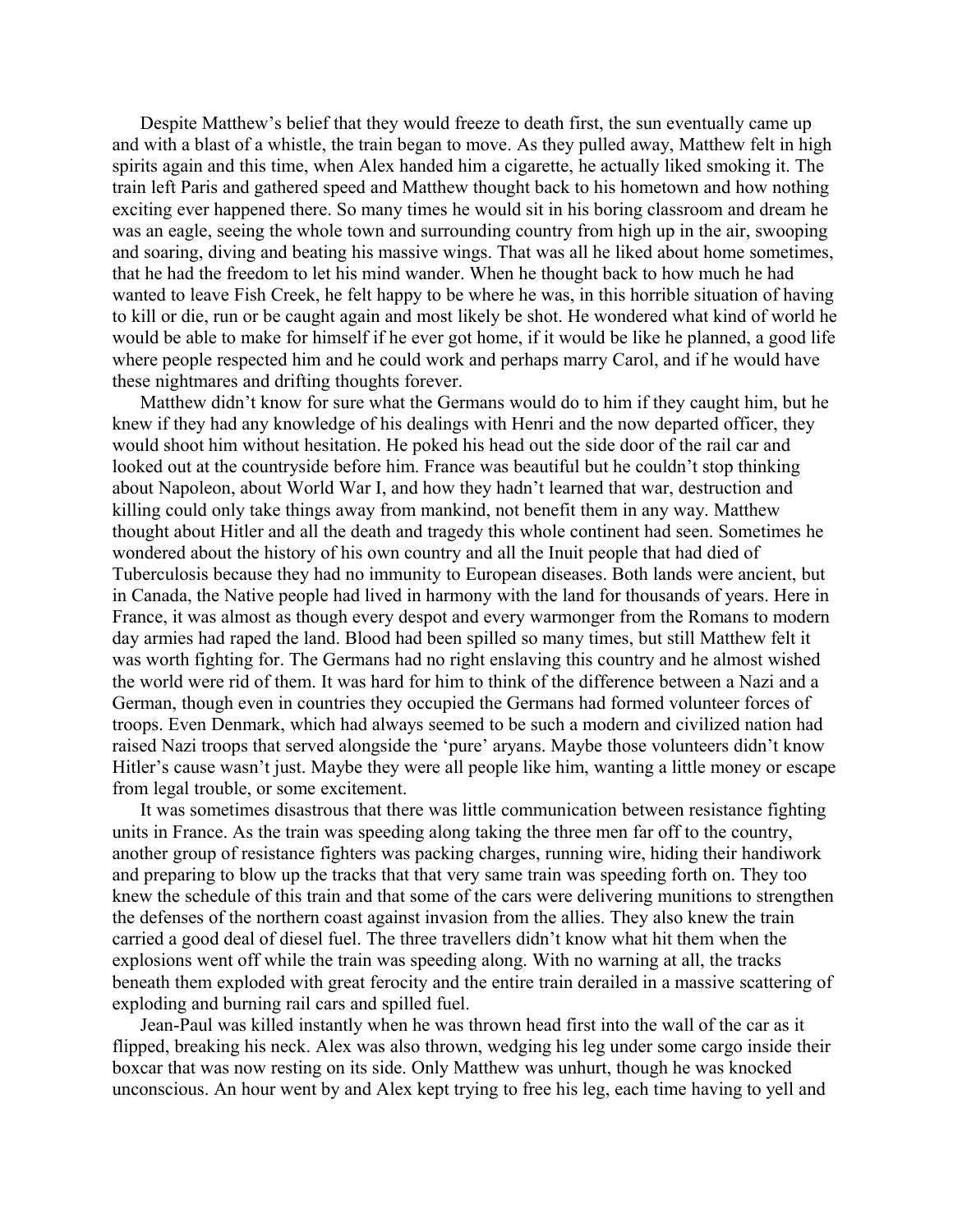curse from the pain. Matthew slowly regained his consciousness, at first lost in the dreams of the damned, his mind convincing him he was an eagle again, not trapped in this overturned car but far above any danger, soaring safely above the shattered mess. Soon he was rudely awakened by Alex and his shouting. At first he thought he was sleeping comfortably in the prisoner of war camp, perhaps even back home in the soft feather bed his dad bought for him when he was a boy, but as he awakened, he realized that he was in a desperate and horrible situation. He stood up, nearly crippled with the pain of a massive headache and the knowledge that his guide was now dead and that Alex was trapped.

There was very little Matthew could do to help his Polish friend get out from under the cargo. It was too heavy and there was precious little time. Finally, Matthew decided there was only one choice. He tore off cloth from his pants, once again made a makeshift tourniquet like he had in his first escape attempt, and wrapped it tight around Alex's leg to lower the flow of blood, then used a knife to slowly, painfully amputate the trapped limb. The knife would not go through bone, so Matthew had to use the heel of his boot to kick at the bone until it broke. More than a few times, Alex passed out from the pain, and Matthew was practically traumatized just watching what his own hands were doing. But if both men were to get out alive, there was no other choice. Soon, men would come to scour the area and others would arrive to clean up the mess and repair the tracks. Danger was close at hand.

It took nearly half an hour until Alex was freed, minus his crushed limb. Using a rope he had found, Matthew made a loop that he put around Alex and then climbed to the now topside door of the tipped boxcar and pulled Alex up so they could exit the train. He dragged his new friend off to some woods, built a fire and used a chunk of burning wood to burn the stump of Alex's leg to cauterize it, preventing infection and slowing the bleeding. Matthew gave him a stick wrapped in a leather belt to bite down on, which was all they had to help ease the pain. As their campfire burned, he made a makeshift crutch for Alex and waited for him to get his strength back while Matthew tried to keep him from going into shock.

During the night, Alex managed to fall asleep for a short time, but when he woke up Matthew was gone and the pain in his leg was intense. He tried to keep himself from making sounds but he was overcome, nearly delirious and started to yell for help. This went on for hours. Either people around the area were used to hearing screams of agony or no one heard him. If the yelling had alerted any enemy soldiers, it would have been game over.

Just before nightfall, Matthew returned and apologized for taking so long. He had brought some food and a bottle of vodka he had begged from some French farmers, who likely had very little more than what they gave him to use for themselves. Matthew washed Alex's wound as best he could with some of the vodka and then gave him a drink for the sedative and anesthetic effect. It took close to two-thirds of the bottle, but Alex's pain eased. After some uncomfortable silence, Alex took a sip of the alcohol and turned to his friend.

"Matthew, my friend, you have truly saved my life. I want to tell you something about me so you understand what you have done. Maybe what I tell you can help you if you make it and I don't. Do you know what I did back home?"

"I figured you were a pilot," Matthew said.

"No money in being a pilot. In Poland, if you want to fly, you had to accept years of waiting, stiff competition and then little pay. I could fly a plane, yes, but I had other plans in mind."

"Really, what kind of plans?"

"I grew up wanting to be a metallurgist. I wanted to learn to engineer metals. They fascinated me. My dad was a blacksmith and he taught me many things but most of all, he told me to never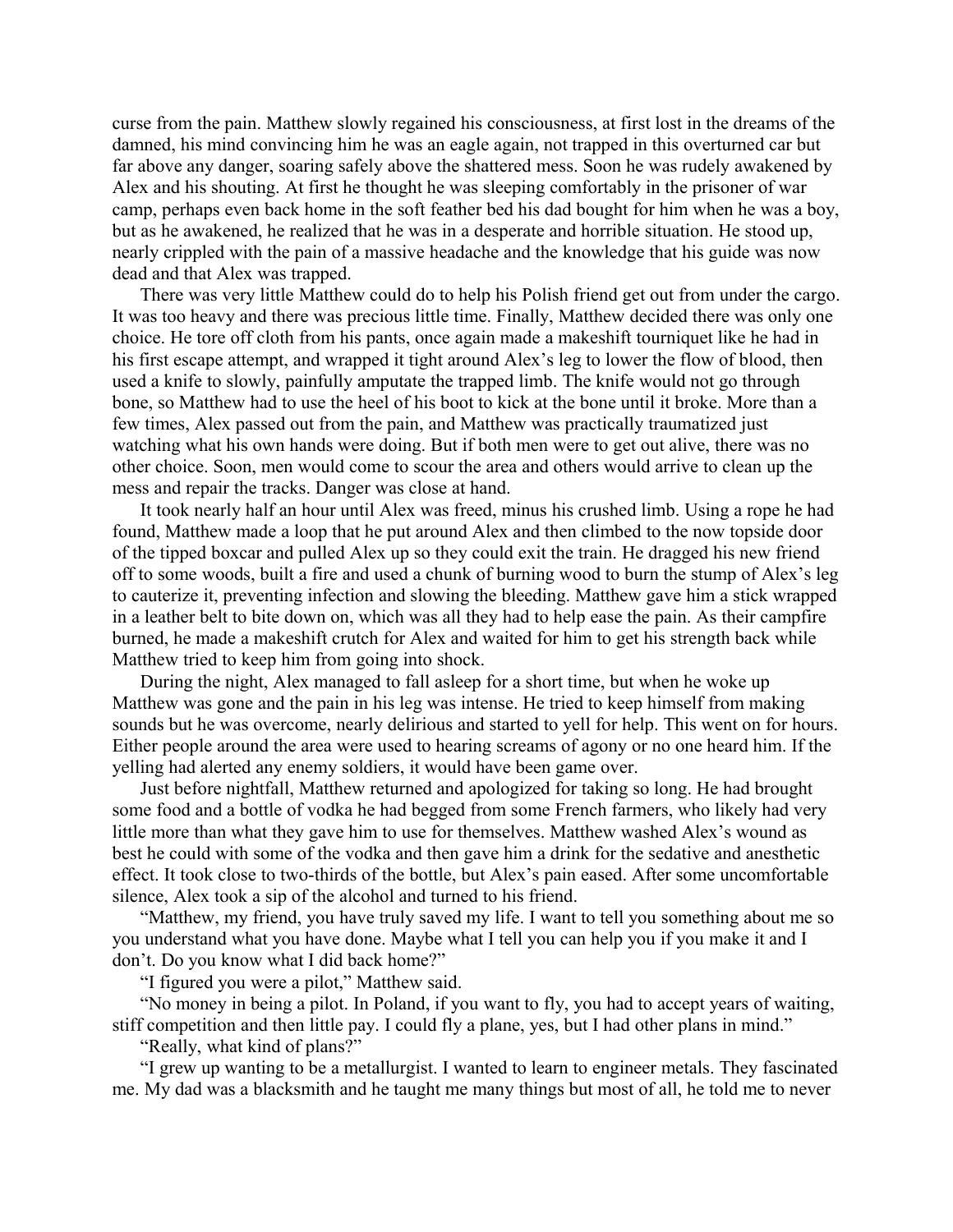stop learning. He told me that education was the greatest gift I could give myself, one that no one can take from you."

"So what happened? The war?"

"No, I'm not that young my friend. I went to a top institute in Russia, earned a Master's Degree in metallurgy and managed to please my superiors at the military research facility in the university. They were pleased with me and they let me learn how to fly. I was developing a new metal for aircraft, I told them, which was a lie. I was doing this, but I didn't need to fly to do it. I just liked flying."

Despite the pain he must be experiencing, Alex had a happy look on his face and an air of being a man who was not hard to please.

"Well, why weren't you working on that for the British?"

"I wanted to fight the Germans. They killed many of my friends and invaded my country like they owned it. When I made it to England, I realized that I couldn't stand the idea of working away in a lab for years on something that would do nothing until long after the war was over. Since my notes and samples were still in Poland, I never told the British about my schooling or research. I did tell them I could fly a plane though."

"Amazing. You're completely serious aren't you? What was this new metal like?"

"It was a type of aluminum that would one day be cheap to make and stronger and lighter than anything on the market. I felt I was so close to having it but when the Nazis invaded, they shut down the lab and took it over. I managed to convince them I knew nothing of the project and that I was just a janitor, and after they tortured me they let me go."

"They tortured you? What did they do?"

"Lets say you removing my leg was not so much of a big deal after what I went through. Have you ever been to a dentist or had a bad cavity that needed an extraction?"

"Yes, of course. It was the worst."

"Lets just say dentists know a lot about how to make you hurt, and when they work for the Gestapo, they can make you do anything."

"So how did you manage to keep your secret?" Matthew asked.

"I don't know. I broke down, cried for my mother, begged them to stop. I hate to say this but I am kind of a baby sometimes. They were disgusted at my weakness and I think that helped. They released me and I fled to England and now here I am."

"So what about the lab? What happened to your work?"

"It's still there, but I will never see it again. My logs, my formulas, everything, all wasted. I even had a few million in gold in the safe. The town government needed it for emergencies and kept it in our safe, which was thought to be unbreakable. They trusted me with their lives and I was powerless to return their gold or continue my precious and important work."

"I can see why you want to get back at the Nazis. But why are you telling me this now?"

"Because you saved my life. I owe you, my friend. I just wanted you to know I can help you one day, if we can survive this."

"Help me in what way?"

"I'll let you know when we return to England."

Times were difficult for the two men over the next few weeks. They had a rough idea from Jean-Paul where to catch the boat, but many times they ended up lost and it was slow going. The men had to live on what they could beg or steal and were only able to contact the resistance in a few of the towns they stopped in. Each time they encountered Germans, they made up a new story. Alex was Matthew's father, they would say, and he was taking him home after losing a leg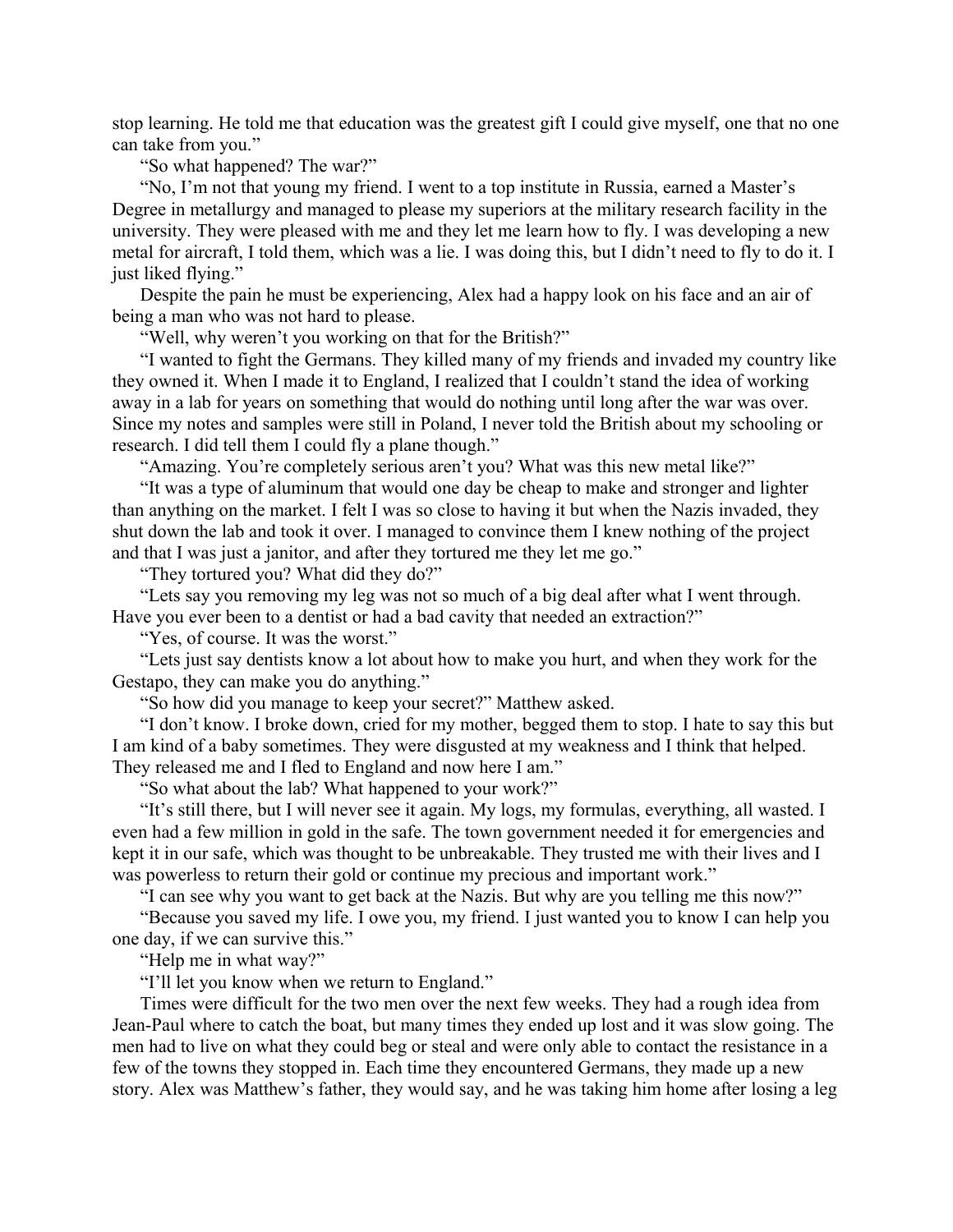fighting for Germany in Russia. The checkpoint guards weren't hard to convince, especially since Alex spoke better German than he spoke English. And they were dismissed as just another peasant boy and his crippled father. As they walked along and spent time together, Alex was constantly giving Matthew lessons, phrases in different languages, and details the Royal Air Force had taught him about escape. He even had time to explain his work in metals and he told Matthew where his logs were stored, if they even still existed, and even told him the safe combination. Finally, after weeks of being on the run and Alex in constant pain and heightened danger making them both near the end of their wits, they arrived at the pick-up point on the northern coast of France. When the pick-up day came, they waited for nightfall and discreetly signaled the code with a stolen oil lamp.

The small, disguised fishing boat came to shore and as soon as they boarded, they were warmly welcomed with hot coffee and food and a British officer who debriefed them.

They were kept sequestered in England for a few weeks after their return, their stories checked, their information gone over. Matthew told them about how close he had come to being killed by the spies Griffith and Lansgham, and he was assured they would try to deal with them. He hoped the two would be hung by their fellow prisoners, though that would stir up even more reprisals. What was more likely was that a special code would be sent in a letter and they would feed these two bastards false information until they became useless and even the Germans didn't want them. If Matthew had his way, after being so close to being cooked in the tunnel he himself dug, they would have swastikas tattooed on their foreheads to make them useless as spies and branded for life.

Alex was released sooner than Matthew because they didn't see him as much of an asset anymore now that he could no longer fight or fly a plane. Matthew was allowed to write letters, and for the first time, he got a letter back from Carol.

#### *Dear Matthew,*

*I have to admit that I was a bit stunned by your letter from Germany, the one that was posted after your escape. I didn't know how to react at first, but then I thought of how much I loved Gary and how much of a friend you were to him. I thought for a long time and I think way back when I first met you I started to fall in love with you too. I greatly appreciate you giving me financial assistance and it has meant so much to me now that I have Gary's daughter to look after. I found some work though in a factory, making utility belts for the army, and they advanced me to foreman because of my schooling, so I won't need any more money from you, but I still desperately want you in my life. I pray every chance I get that you will make it and that you will help me raise Gary's child like you said. I need you so much now that he is gone.*

*I have thought a lot about what it is going to be like living like a normal person without heaps of money and it doesn't scare me. I like going to work, interacting with people, feeling important and valued. The people I used to circulate with were very vain and shallow. This may seem odd, but you and Gary were the first 'real' people I ever met. I want to keep writing to you, and I can't wait to see you. I care so very deeply for you Matthew,*

> *Love, Carol*

When Matthew was being processed, they told him that they had learned he had lied about his age but they didn't want to court martial him for it because he had distinguished himself in training, in battle, and in his daring escape. He was told that it would be best if he were released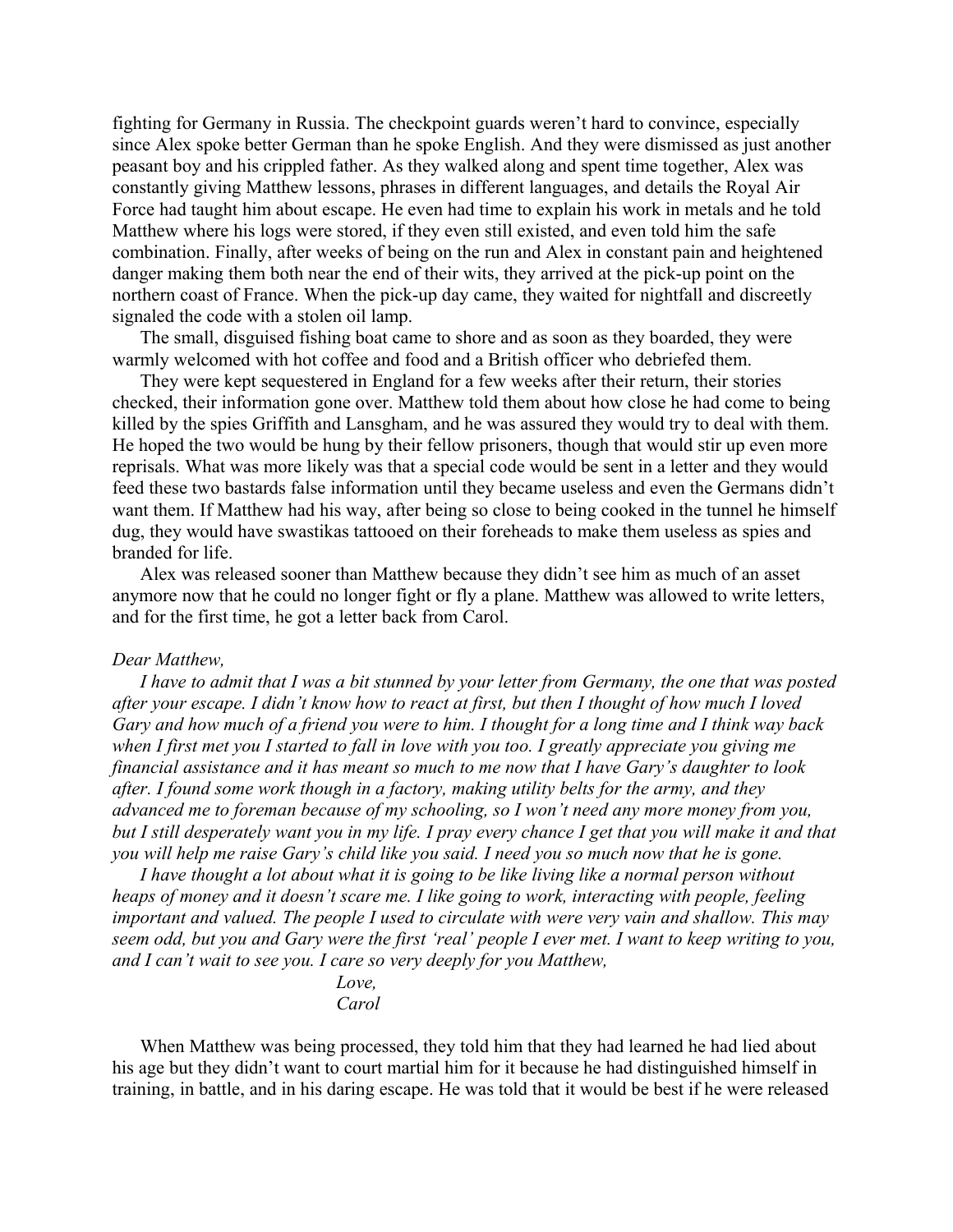from the military and allowed to return home. He didn't want to go but they insisted. It was a matter of public relations and it was also a rule that they didn't send a family's sole support into combat. They also didn't send people back to battle when the possibility of capture meant risking the secrecy of the resistance fighters they had knowledge of. So despite anything he could say or do, Matthew was decorated and retired from the Canadian Army with a small pension at the ripe old age of seventeen.

Matthew decided not to return to Canada immediately and found work a short train ride from where Carol was living. He had written to her but didn't know when he would have the chance to visit her. One day, he showed up at her work and his heart missed a beat when she looked at him. Her intelligent, piercing brown eyes lit up at the sight of him.

"Matthew, thank God! You're here. You're whole. And you look like such a grown man now! Sorry, you were always a man, but you are even more handsome than when I last saw you."

Matthew thought of Gary and Gloria and didn't know who he was or what to do or say. He blushed and said nothing and then Carol grabbed him and hugged him tightly. His spirit soared and for the first time in his life, he didn't have to dream. Carol was real and would follow him to the ends of the earth. It seemed almost magical.

From then on, if it were at all possible, Matthew spent time with Carol and her child. It was such a joy to see new life, a little human being with tiny fingers and toes that would one day grow up to discover friends, what it felt like to read a good book, and all of the good things the world had to offer. Each day, Matthew and Carol fell more deeply in love, going for walks, playing games of chess and talking late into the night about books, adventures and Matthew's dreams of being a writer and a leader of men. When they had a lot of time to pass and they were apart, Matthew would sing symphonies of his love on paper in the form of poems for Carol. They got by, but it wasn't the easiest thing to live in England in that day on a soldier's pension and the work they did. Matthew longed to give Carol all the best in life but it was more important just that they were together and in love.

D-Day, also known as Operation Overload came, and Russia began to advance towards Germany as a new front had finally opened up, putting pressure on the Nazi Forces. When the Russians liberated Poland, Matthew took all of his savings, borrowed what he could and got himself passage to the Soviet Union, using his connections to get proper documentation. He got to Moscow where he then hitched rides on trucks and military trains to the ruins that were Poland. He made it to Warsaw, found the university and hoped that the safe would be there. His heart dropped when he found it, blown open with the door hanging from a hinge. When he looked inside, the gold was gone but what he wanted was still there. He took the notes and samples and everything he could carry, which some ignorant, destructive fool had left behind. Matthew then fled Warsaw, making his way back to Russia where he chartered a small plane back to England.

A few months passed and Matthew continued to work and spent every extra moment he could with Carol. The war ended, they had a simple wedding ceremony, and Matthew officially adopted Gary's daughter, who they named after Gary's mother. They returned to Canada along with hundreds of other soldiers and their war brides, and intended to return to Alberta. But first they decided to rent a cheap hotel room in Toronto to make one last try at achieving their dreams. Matthew made an appointment to see an investment banker about a loan to start a factory and when the time came for it, he went into the bank in a suit and had a suitcase full of documents with him.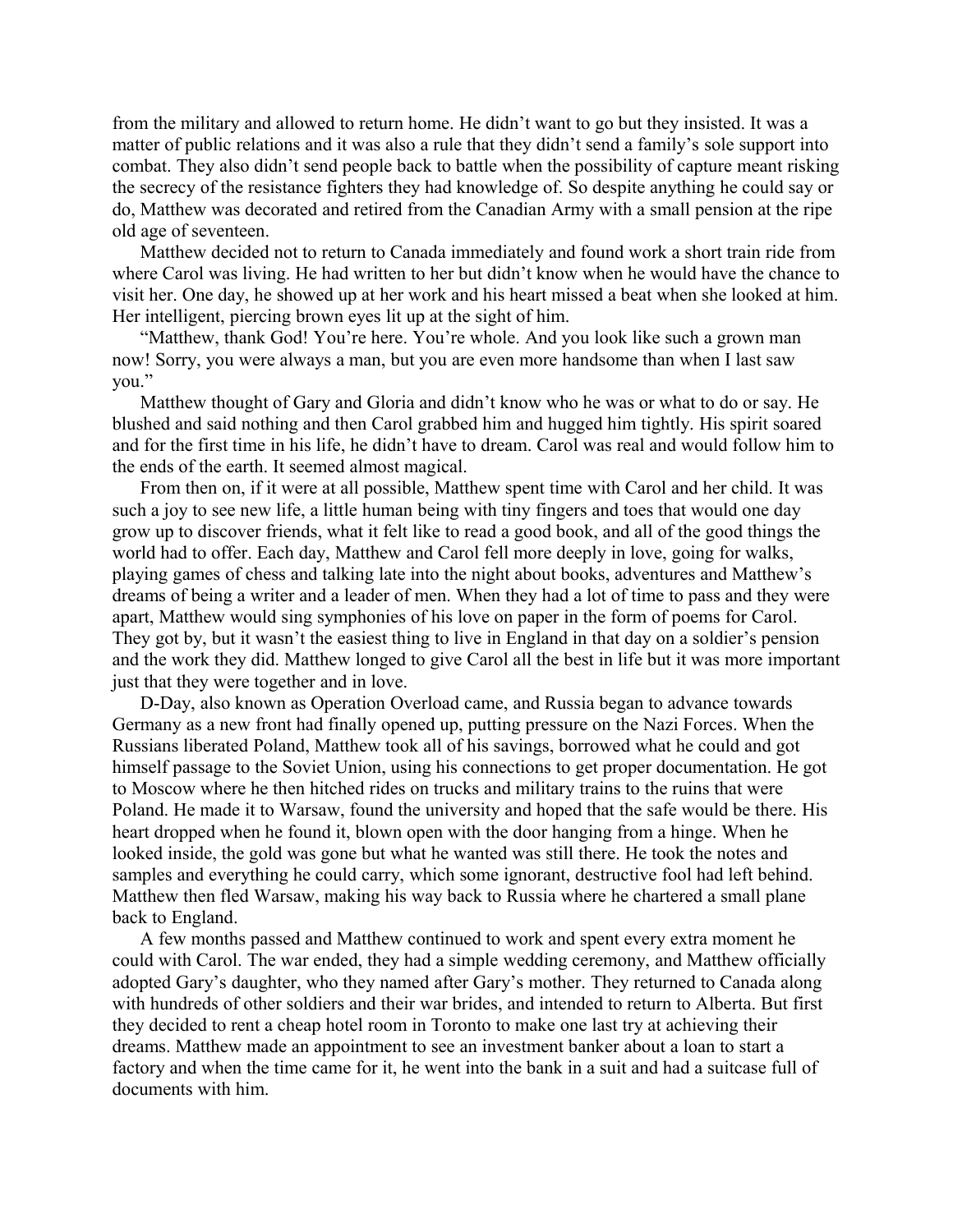"Yes, Mr…" the banker looked at his appointment book and then back at Matthew, "Mr. Morgan, you are how old…?"

"I'll be twenty in a few months, sir."

"I understand you are a decorated veteran and you have some kind of idea to build a factory. And you're coming to ask me for a sizeable loan, is that correct?"

"Yes, sir. I need one hundred and fifty thousand dollars."

"Son, if this is some kind of a joke, I assure you no one is laughing. That kind of money may change hands here, but I generally deal with people who are established and have something to offer. I have to say that I don't see myself approving any kind of loan of that size, based on your age and lack of experience." Just then a knock came at the door. "Are you expecting someone?"

"Yes, sir, I wanted to introduce you to a friend of mine from the war. His name is Alex."

An older Polish man came in, one of his legs false, walking with a cane. He spent two hours going over his notes and the plans he had drawn up to complete his formula and begin to produce his new aluminum. At the end, the banker agreed to loan Matthew money, enough for the rent, some office supplies and a few months of expenses. Alex agreed to bring Matthew into the business as a full partner, not only because of what he felt he owed him, but because Alex himself was not a leader or a courageous man and he knew Matthew was. The deal was that he would pledge most of the proceeds of his aluminum production and other projects he had in progress in exchange for being able to work in a laboratory where he could continue his research. Alex also had ideas for other projects in the back of his head all through those desperate war years, and he wanted full use of a small plane to clear his thoughts for more metallurgical work, which was the one thing in the world he truly loved other than flying.

After leaving the bank, Matthew let Carol know that she no longer had to wonder about what life would be like without heaps of money. She just had to worry about what it would be like to have her own heaps to do with as she pleased. Fifteen hundred was not much for men with big ambitions, but the post-war boom hit Ontario like a wildfire and the metals Alex and Matthew developed were a massive success, even more so when the Cold War with Russia began. Matthew and Carol went on to have two more children, both boys, one named they named Jake and the other they named Gary. And over time, Matthew and Alex became wealthy enough to dream, wealthy enough to see the world and the last years of his mother's life were spent in happiness among her grandchildren.

Years later, Matthew was sitting next to Alex looking out the window of a small plane high in the air above Toronto. In his mind, he could see inside the factory that was pumping out the aluminum that made new airplanes fly faster, safer, further, better. Metal that was changing the world. A little further out in his sky-high view was the suburban neighborhood of Toronto where his huge home held his wife and children, happily waiting for him to come home. Further out were the massive Great Lakes, where his metals were loaded onto vessels to be shipped off to every corner of the globe. Far off were the oceans, now made safe in part thanks to his efforts during the war, the great and beautiful oceans that he could now cross any time he wanted. He could go to the tropics or to France or any part of the world because a good deal of it was now free, and because thanks to Alex, he had the financial freedom to go anywhere and do anything that pleased him. It all seemed so perfect, so idyllic.

"Matthew my good friend, what is on your mind? Are you daydreaming again?" Alex said through their radio headsets.

"Yes, Alex, I am daydreaming again," Matthew said, not re-focusing his gaze from the outside of the small aircraft window. "As I sit here in this small plane made of metals you and I